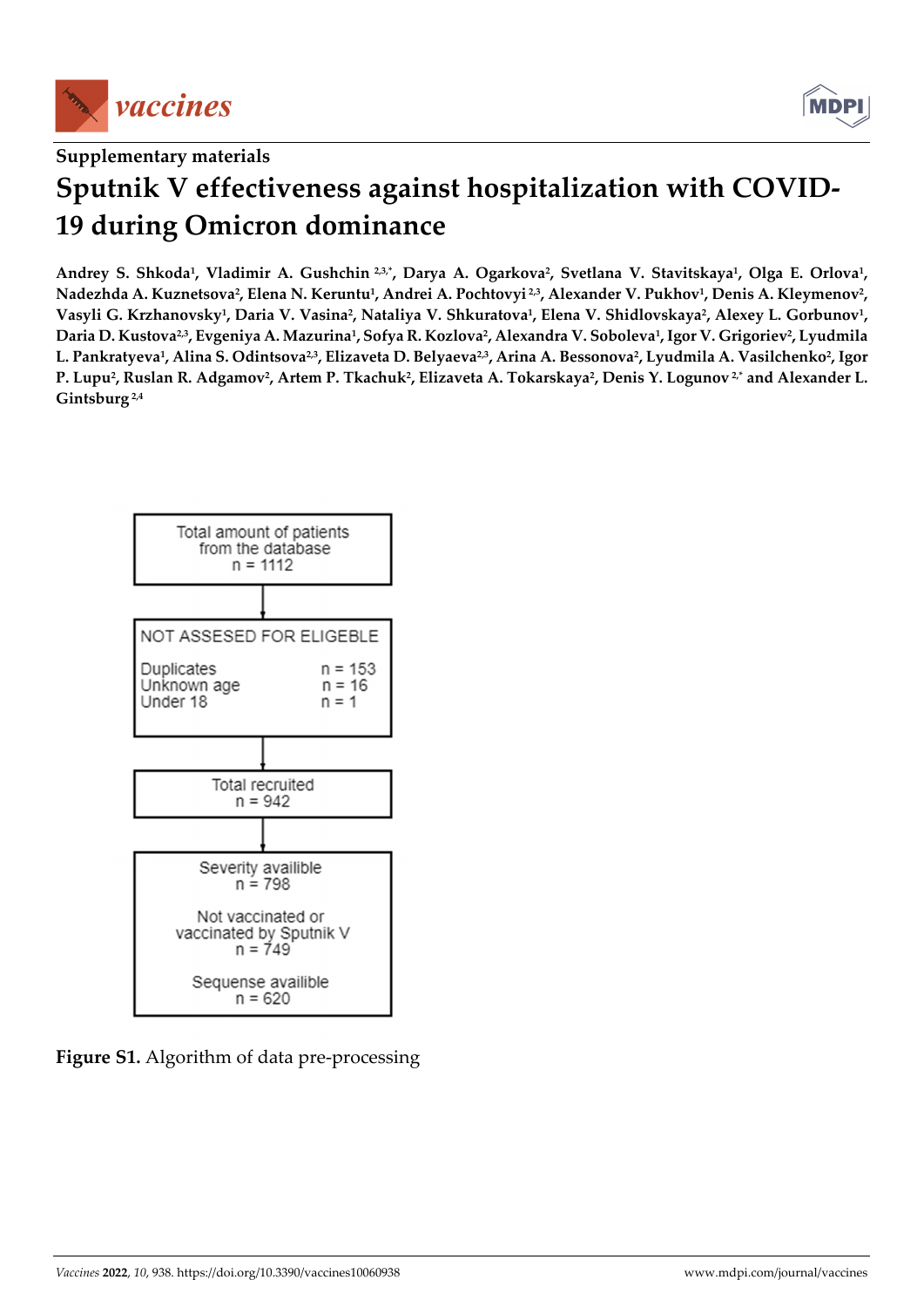

**Figure S2.** The general distribution of proportions of genetic lines according to the results of SARS-CoV-2 genome sequencing.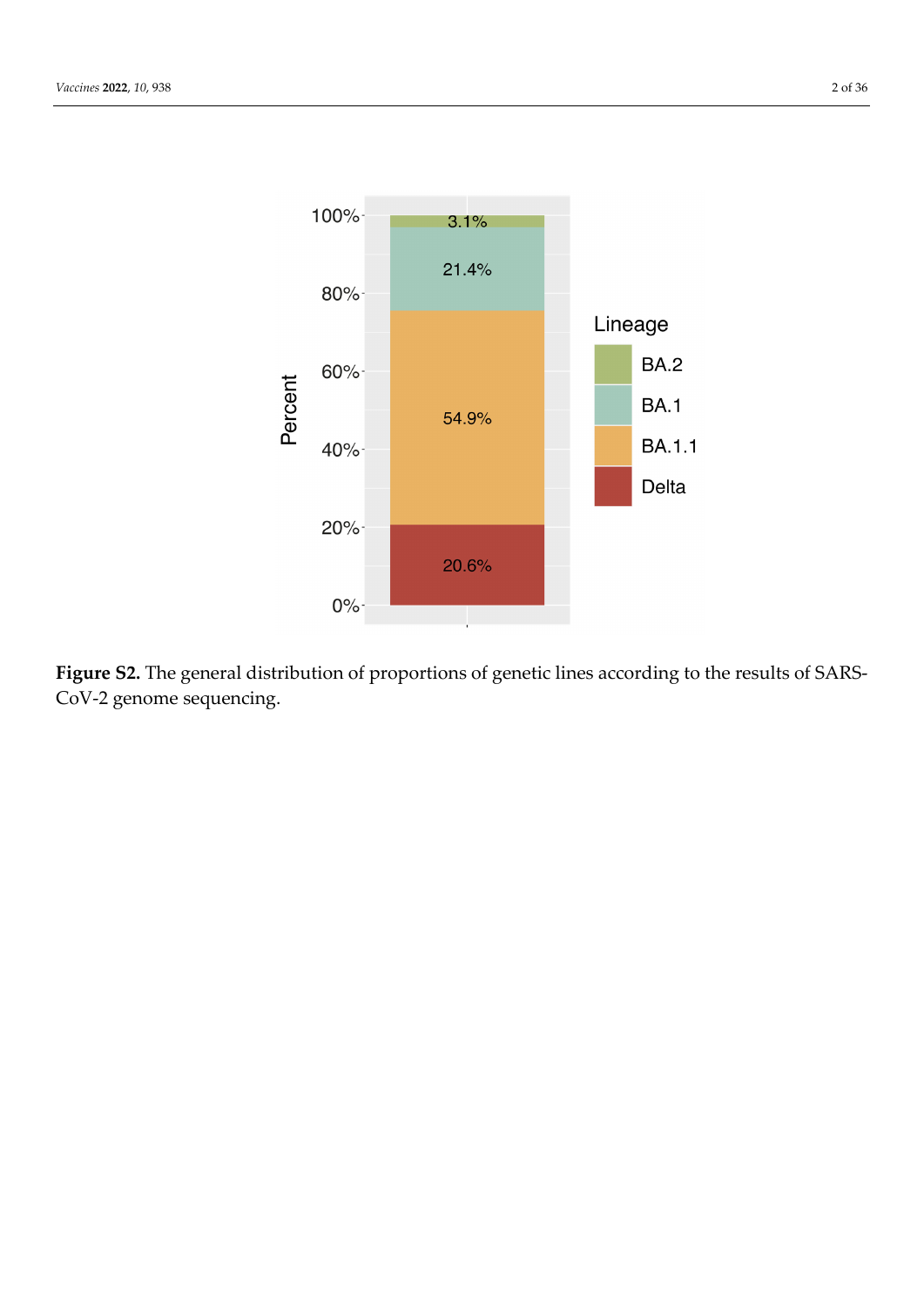

**Figure S3.** Distribution of proportions of genetic lines by severity, according to the results of SARS-CoV-2 genome sequencing.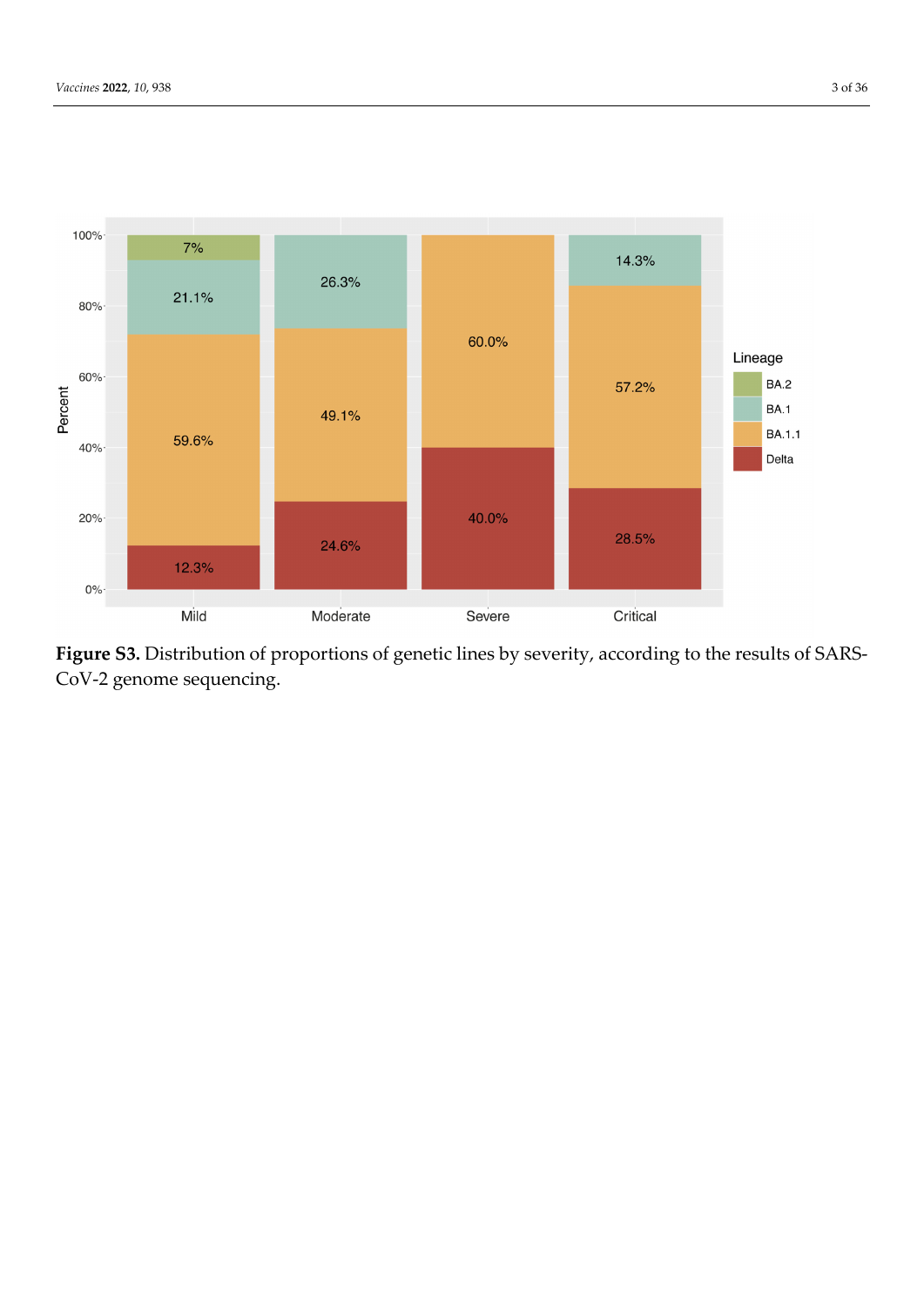# **Table S1**. Patients, included in the study.

| Age                          | 942         |
|------------------------------|-------------|
| Gender                       | 942         |
| Known PCR tests              | 942         |
| of them are positive         | 859 (91.2%) |
|                              |             |
| Viral load                   | 858         |
| Immunological analysis (BAU) | 889         |
| IgG RBD (known)              | 934         |
| IgG NC (known)               | 934         |
| Severity                     | 798         |
| Vaccination                  | 942         |
| Strain                       | 620         |
|                              | 460         |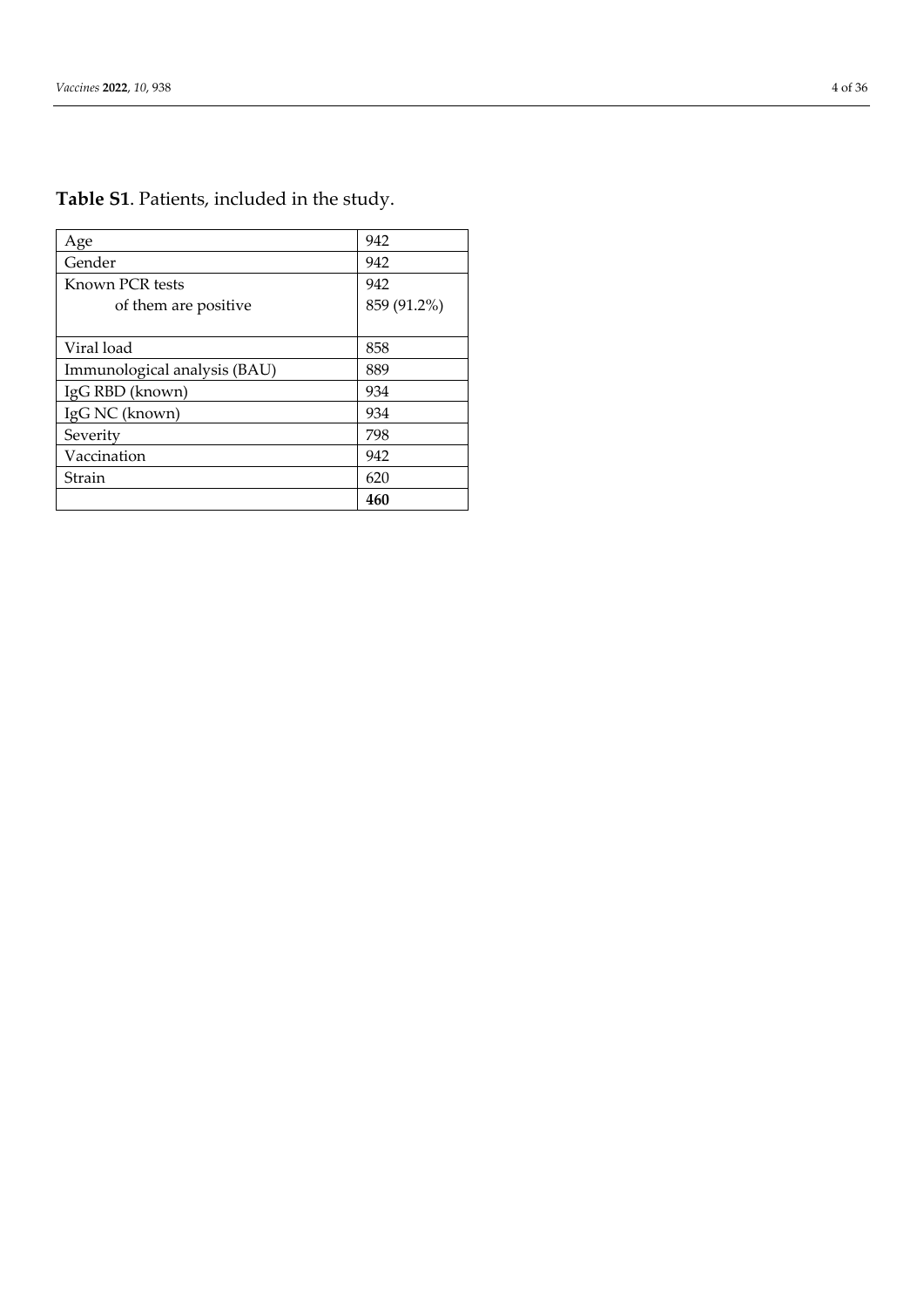|                | N   | Age, Me[IQR]                           | Gender:<br>Women, $n\frac{6}{6}$<br>Men, $n$ $\left(\frac{9}{6}\right)$ |
|----------------|-----|----------------------------------------|-------------------------------------------------------------------------|
| Non-vaccinated | 668 | $72$ [62 – 82]                         | 401 $(60.0\%)$<br>267 (40.0%)                                           |
| Vaccinated     | 247 | $70 [61 - 80]$                         | 124 (50.2%)<br>123 (49.8%)                                              |
| $\mathbf{P}$   |     | 0.058<br>(The<br>Mann<br>Whitney test) | 0.008* (Pearson's chi-<br>squared test)                                 |

# **Table S2.** Demographic characteristics according to the vaccination status.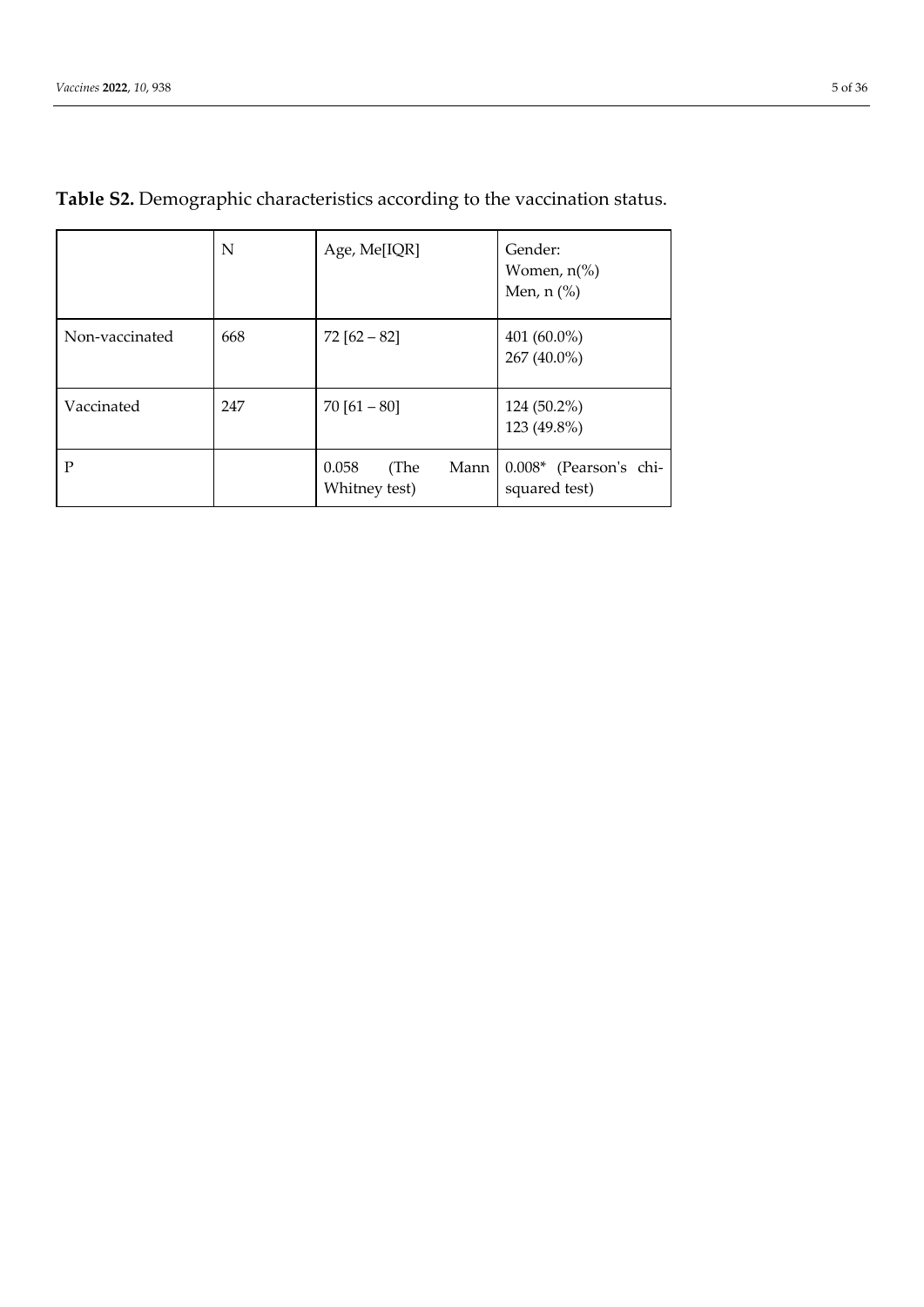|                | N   | Age, Me[IQR]                                                                                                                        | Gender:<br>Women, $n\frac{6}{6}$<br>Men, $n$ $%$                                                                                                                                                                                                                                        |
|----------------|-----|-------------------------------------------------------------------------------------------------------------------------------------|-----------------------------------------------------------------------------------------------------------------------------------------------------------------------------------------------------------------------------------------------------------------------------------------|
| Non-vaccinated | 668 | $72$ [62 - 82]                                                                                                                      | 401 (60.0%)<br>267 (40.0%)                                                                                                                                                                                                                                                              |
| 1 component    | 30  | $73$ [63 – 78]                                                                                                                      | 23 (76.7%)<br>$7(23.3\%)$                                                                                                                                                                                                                                                               |
| 2 components   | 162 | $67$ [57 - 79]                                                                                                                      | 83 (51.2%)<br>79 (48.8%)                                                                                                                                                                                                                                                                |
| 3-4 components | 55  | $74[69 - 81.5]$                                                                                                                     | 18 (32.7%)<br>37 (67.3%)                                                                                                                                                                                                                                                                |
| p              |     | $0.001*$ (the Kraskel-<br>Wallis test)<br>two doses) = $0.006*$<br>$P$ (two doses – three<br>or four doses)<br>$=$ $\,$<br>$0.004*$ | <0.001 (Pearson's chi-squared<br>test)<br>P(non-vaccinated $-$ (The proportion of men is<br>higher in the group with more<br>two vaccine<br>than<br>doses<br>received p<0.001, p<0.001,<br>$p=0.026$<br>In second place-those with<br>two doses received ( $p = 0.050$ ,<br>$p = 0.020$ |

**Table S3** Demographic characteristics of hospitalized patients according to the number of vaccine doses received.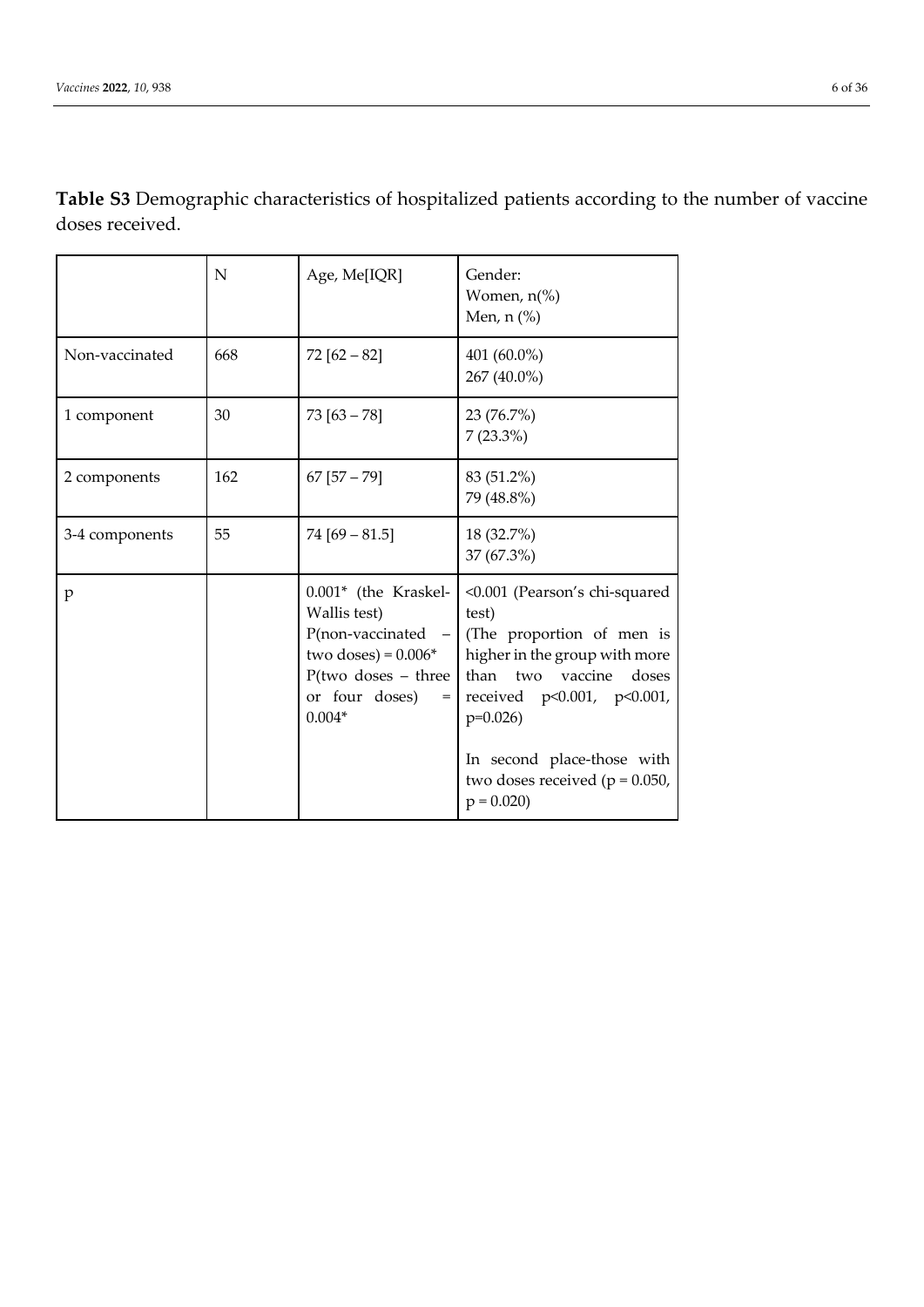| NP                 | <b>Delta</b>                                      | Omicron                    | P                |
|--------------------|---------------------------------------------------|----------------------------|------------------|
| Non-vaccinated     | $N = 36$                                          | $N = 382$                  | $0.002*$<br>(The |
|                    | Ct: 25.58[24.69 - 28.39]                          | Ct: 28.33[24.47 - 32.83]   | Whitney<br>Mann  |
|                    | GE/ml                                             | GE/ml                      | test)            |
|                    | 1.63E06[2.61E05                                   | 1.56E05[5.53E03 - 2.26E06] |                  |
|                    | 2.58E06]                                          |                            |                  |
| Vaccinated with at | $n = 11$                                          | $N = 138$                  | 0.360 (The Mann  |
| least 1 component  | $26.92[25.84 - 28.85]$                            | Ct: 28.15[25.07 - 32.00]   | Whitney test)    |
| «Gam-Covid-<br>of  | $[1.02E05$<br>3.86E05<br>$\overline{\phantom{a}}$ | GE/ml                      |                  |
| Vac»               | 1.63E06]                                          | 1.69E05[6.46E03 - 1.65E06] |                  |
| P                  | 0.111<br>Mann<br>(The                             | 0.528 (The Mann Whitney)   |                  |
|                    | test for the<br>Whitney                           | test for the index in      |                  |
|                    | index in copies/ml)                               | copies/ml)                 |                  |
|                    |                                                   |                            |                  |

**Table S4.** Viral load of all severity groups (including patients with unidentified course of the disease) depending on the strain and vaccination status.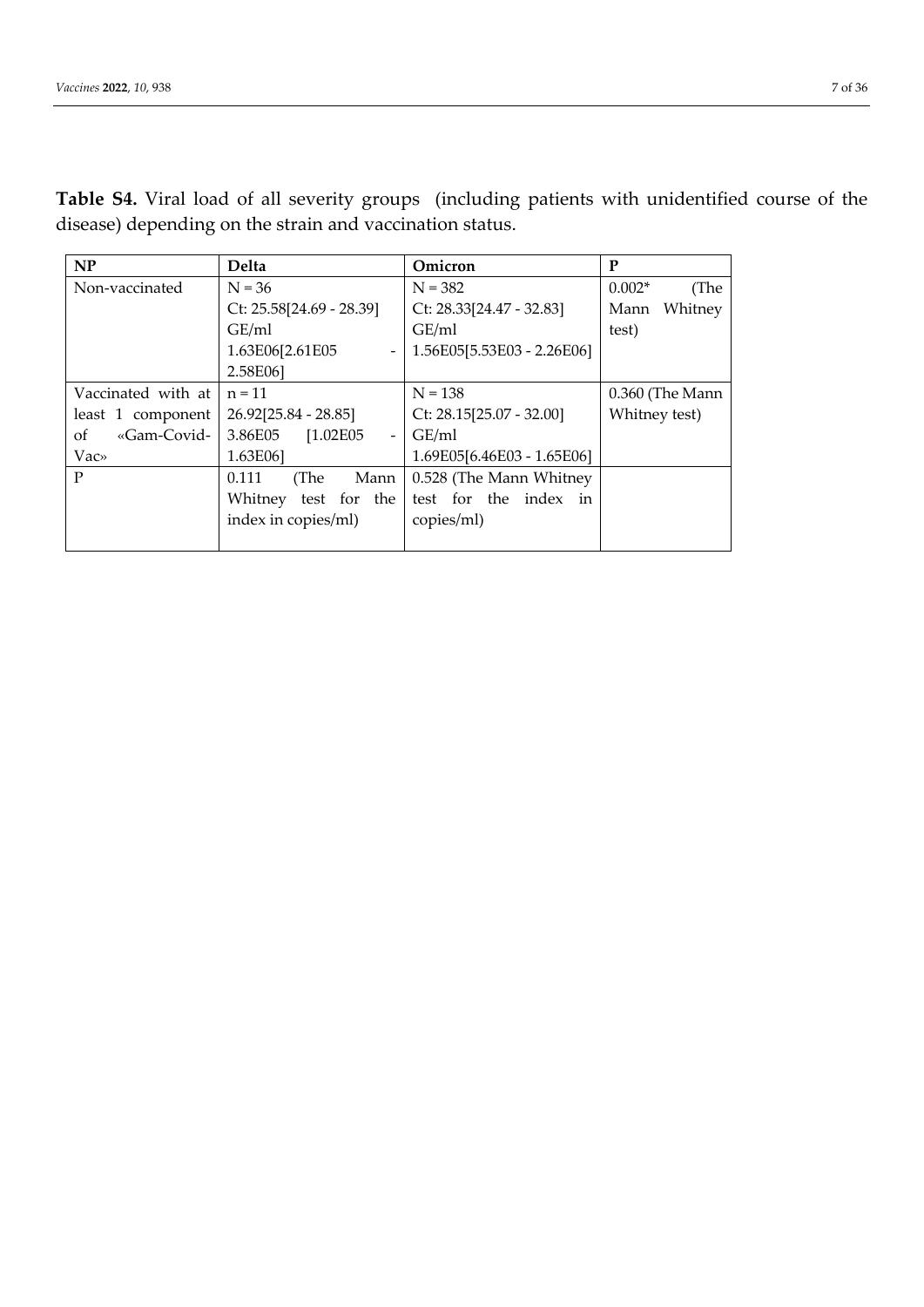|                |      | Severity       |          |                  |          |
|----------------|------|----------------|----------|------------------|----------|
|                |      | Mild           | Moderate | Severe           | Critical |
| Delta          | n    | 6              | 13       | $\mathbf{1}$     | 7        |
|                | $\%$ | 11.5%          | 24.1%    | 20.0%            | 35.0%    |
| Omicron (BA.1) | n    | 10             | 15       | $\theta$         | 3        |
|                | $\%$ | 19.2%          | 27.8%    | $0.0\%$          | 15.0%    |
| Omicron        | n    | 32             | 26       | $\overline{4}$   | 10       |
| (BA.1.1)       | $\%$ | 61.5%          | 48.1%    | 80.0%            | 50.0%    |
| Omicron (BA.2) | n    | $\overline{4}$ | $\Omega$ | $\boldsymbol{0}$ | $\theta$ |
|                | $\%$ | 7.7%           | $0.0\%$  | $0.0\%$          | $0.0\%$  |

# **Table S5.** Distribution of SARS-CoV-2 genetic variants by patients' severity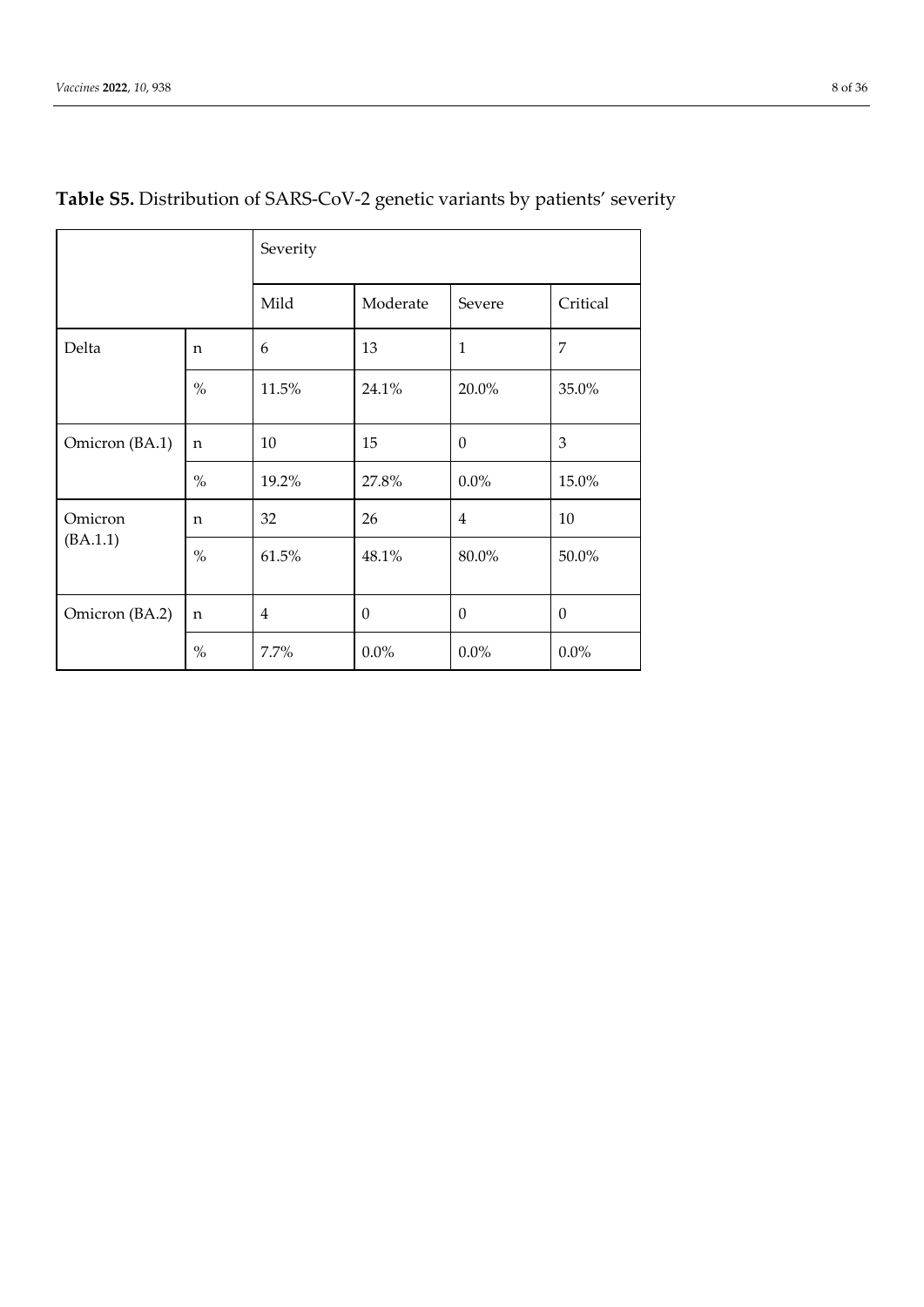**Table S6.** The time elapsed since the injection of the last Gam-Covid-Vac component before hospitalization with Covid-19.

|          | N<br>(the date of the last)<br>vaccination and the date of the<br>analysis are both known) | Me[IQR] time elapsed<br>since<br>vaccination (the last injection) to<br>the date of analysis, days |  |
|----------|--------------------------------------------------------------------------------------------|----------------------------------------------------------------------------------------------------|--|
| Mild     | 66 (98.5%), 1 skip                                                                         | 132 [ $82 - 184$ ]                                                                                 |  |
| Moderate | 116 (97.5%), 3 skips                                                                       | $142$ [69 – 197.5]                                                                                 |  |
| Severe   | 12 (92.3%), 1 skip                                                                         | $153.5$ [96.5 – 240.5]                                                                             |  |
| Critical | $11(100\%)$                                                                                | 183 [120.5 – 194]                                                                                  |  |

The data was calculated for hospitalized patients with identified severity and at least one vaccine component injected. P = 0.519 (the Kruskal-Wallis test).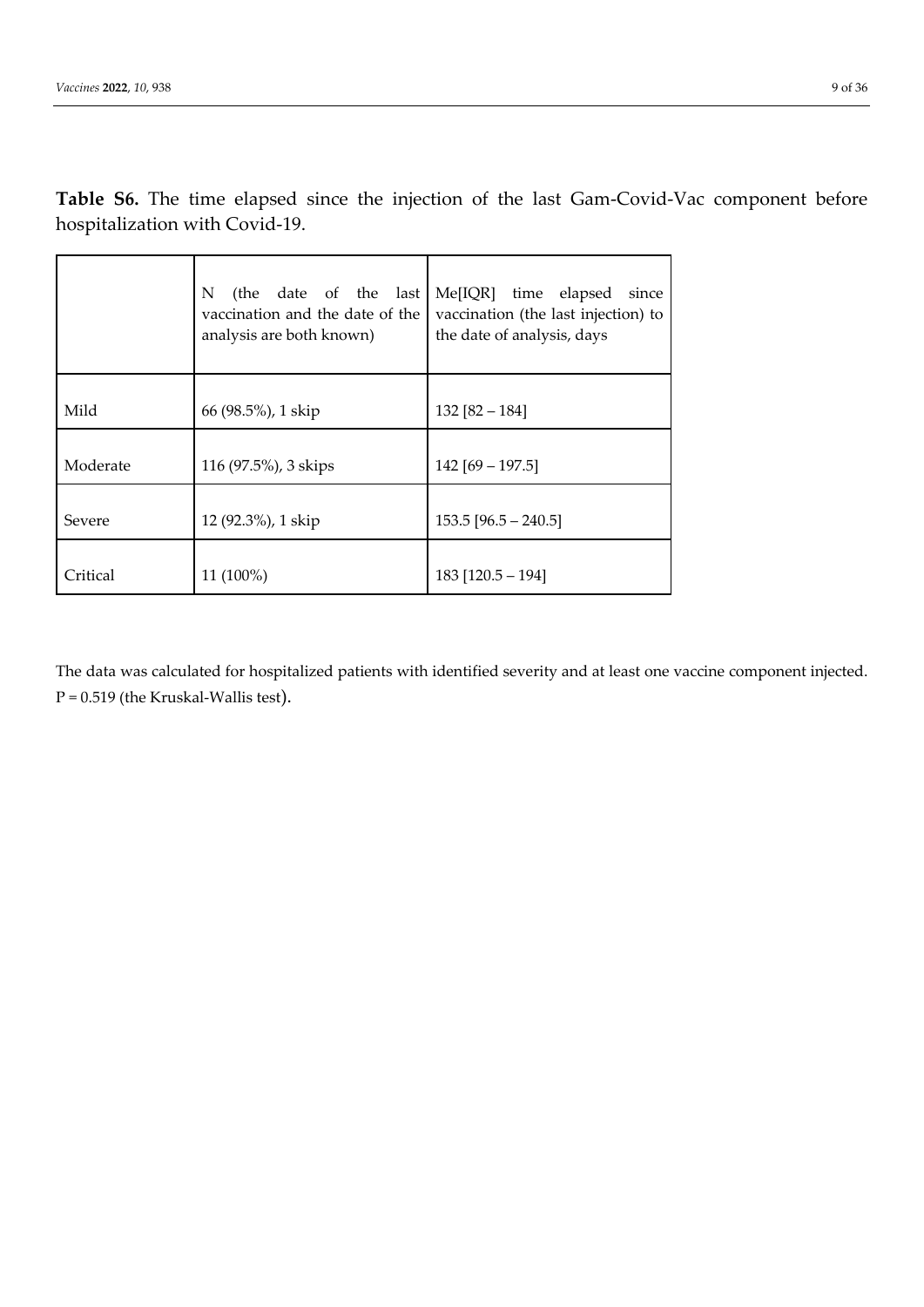|                                        | <b>BA.1</b>                                            | <b>BA.1.1</b>                                | BA.2                               | Delta                            | p (the Kruskal -<br>Wallis test)                                                                                                                 |
|----------------------------------------|--------------------------------------------------------|----------------------------------------------|------------------------------------|----------------------------------|--------------------------------------------------------------------------------------------------------------------------------------------------|
| Non-<br>vaccinated                     | $n = 25$                                               | $n = 58$                                     | $n = 5$                            | $n = 27$                         |                                                                                                                                                  |
| Viral load, Ct<br>Me[IQR]              | 24.60 [24.22 -<br>26.46]                               | 23.49 [22.20 -<br>25.29]                     | 25.51 [24.30]<br>$-25.66$ ]        | 25.32 [23.96]<br>26.01]          | $0.003*$<br>$p$ (BA.1.1<br>Delta)<br>$=$<br>$\overline{\phantom{a}}$<br>$0.022*$<br>$p$ (BA.1.1<br>BA.1)<br>$\overline{\phantom{a}}$<br>$0.014*$ |
| Viral<br>load,<br>copies/ml<br>Me[IQR] | 2.23E06<br>[8.03E05]<br>4.22E06]                       | 6.13E06<br>[2.21E06]<br>1.61E07]             | 2.20E06<br>[1.55E06]<br>4.52E06]   | 1.77E06<br>[1.37E06]<br>4.33E06] | $0.012*$<br>$p$ (BA.1.1<br>BA.1)<br>$\hspace{1.6cm} = \hspace{1.6cm}$<br>$\sim$<br>$0.023*$                                                      |
| IgG NC                                 | $0.71$ $[0.24$ -<br>7.85]                              | $0.78$ $[0.28$ -<br>5.76]                    | $n=4$<br>$0.66$ $[0.26$ -<br>1.07] | 1.25<br>[0.29]<br>$11.75$ ]      | 0.622                                                                                                                                            |
| IgG RBD                                | 1.05 [0.56]<br>16.88]                                  | 1.34 [0.73 -<br>10.74]                       | $n=4$<br>$0.51$ $[0.37$ -<br>1.83] | $1.89$ [0.95 - 5.55]             | 0.269                                                                                                                                            |
| Vaccinated                             | $n = 9$                                                | $n = 23$                                     | $n = 0$                            | $n = 6$                          |                                                                                                                                                  |
| Viral load, Ct<br>Me[IQR]              | 24.46 [23.04 -<br>26.64]                               | $n = 22$<br>24.26 [23.24 -<br>25.48]         |                                    | $[25.16 -$<br>26.08<br>26.92]    | 0.142                                                                                                                                            |
| Viral<br>load,<br>copies/ml<br>Me[IQR] | 2.54E06<br>[6.81E05]<br>6.79E06]                       | $n = 22$<br>2.91E06<br>[1.55E06]<br>6.39E06] |                                    | 1.63E06<br>[4.64E05]<br>1.85E06] | 0.165                                                                                                                                            |
| IgG NC                                 | [0.28]<br>0.61<br>$\overline{\phantom{a}}$<br>$2.25$ ] | $0.65$ $[0.24$ -<br>1.76]                    |                                    | $0.56$ [0.18 - 2.23]             | 0.956                                                                                                                                            |
| IgG RBD                                | 8.82 [2.70]<br>$\overline{\phantom{a}}$<br>14.51]      | 13.54 [2.32 -<br>43.82]                      |                                    | [3.10]<br>20.73<br>96.54]        | 0.745                                                                                                                                            |

**Table S7.** Viral load and immune response of various virus variants depending on the vaccination status (those vaccinated with drugs other than Gam-Covid-Vac were not included, excluded-4)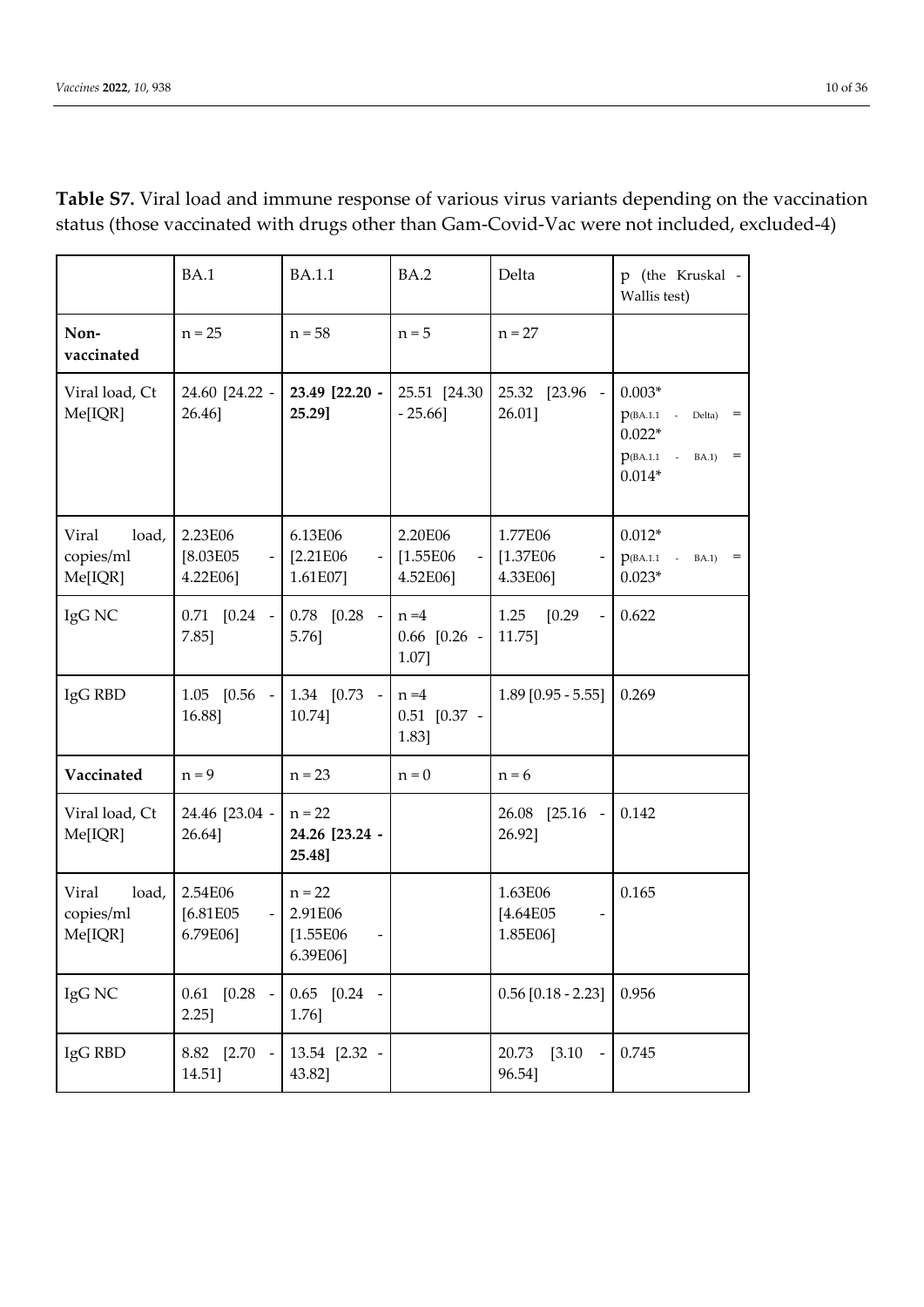**Table S8.** Features of the immune response in immunized groups depending on the severity. Only those who were not vaccinated and those vaccinated with at least one "Gam-Covid-Vac" component were studied (n = 749). Immunological analysis for IgG antibodies (Mindray).

|                   | Mild              | Moderate                          | Severe           | Critical                               | P                           |
|-------------------|-------------------|-----------------------------------|------------------|----------------------------------------|-----------------------------|
| Non-vaccinated    | $N = 165$         | $N = 275$                         | $N = 44$         | $N = 60$                               | $< 0.001$ <sup>*</sup> (The |
|                   | $2.23$ $[0.42 -$  | $5.92$ $[0.91 - 15.93]$ $[1.03 -$ |                  | $24.69$ $[2.58 -$                      | Kruskal                     |
|                   | 18.22]            | 24.49]                            | 93.35]           | 87.77]                                 | Wallis test)                |
|                   |                   |                                   |                  |                                        | $P14 < 0.001*$              |
|                   |                   |                                   |                  |                                        | $P24 = 0.015*$              |
| Vaccinated with 1 | $N = 5$           | $N = 16$                          | $N = 1$          | $N = 2$                                | 0.351 (The                  |
| «Gam-Covid-       | $8.05$ $[0.62 -]$ | $6.74$ $[2.12 -]$                 |                  | 76.51<br>$[8.39 -$                     | Kruskal -                   |
| Vac» component    | 17.19]            | 59.66]                            |                  | 144.63]                                | Wallis test)                |
| Vaccinated with 2 | $N = 40$          | $N = 80$                          | $N = 9$          | $N = 8$                                | 0.389 (The                  |
| «Gam-Covid-       |                   | $8.18$ [2.12 - 19.56 [5.59 -      | 48.54 [12.29 –   | 5.04 [1.10<br>$\overline{\phantom{m}}$ | Kruskal                     |
| Vac» components   | 58.04]            | 46.56]                            | 124.21]          | 163.28]                                | Wallis test)                |
| Vaccinated with   | $N = 21$          | $N = 19$                          | $N = 3$          | $N = 1$                                | 0.204 (The                  |
| 3-4 «Gam-Covid-   | 28.92 [12.81]     | $24.39$ [12.92 -                  | $5.12$ $[3.49 -$ |                                        | Kruskal                     |
| Vac» components   | $-38.47$ ]        | 56.92]                            | 12.71]           |                                        | Wallis test)                |
| P                 | $< 0.001*$        | $< 0.001*$                        | 0.254            | 0.823                                  |                             |
|                   | $P02 = 0.012*$    | $P02 < 0.001*$                    |                  |                                        |                             |
|                   | P03<0.001*        | $P03=0.004*$                      |                  |                                        |                             |
|                   |                   |                                   |                  |                                        |                             |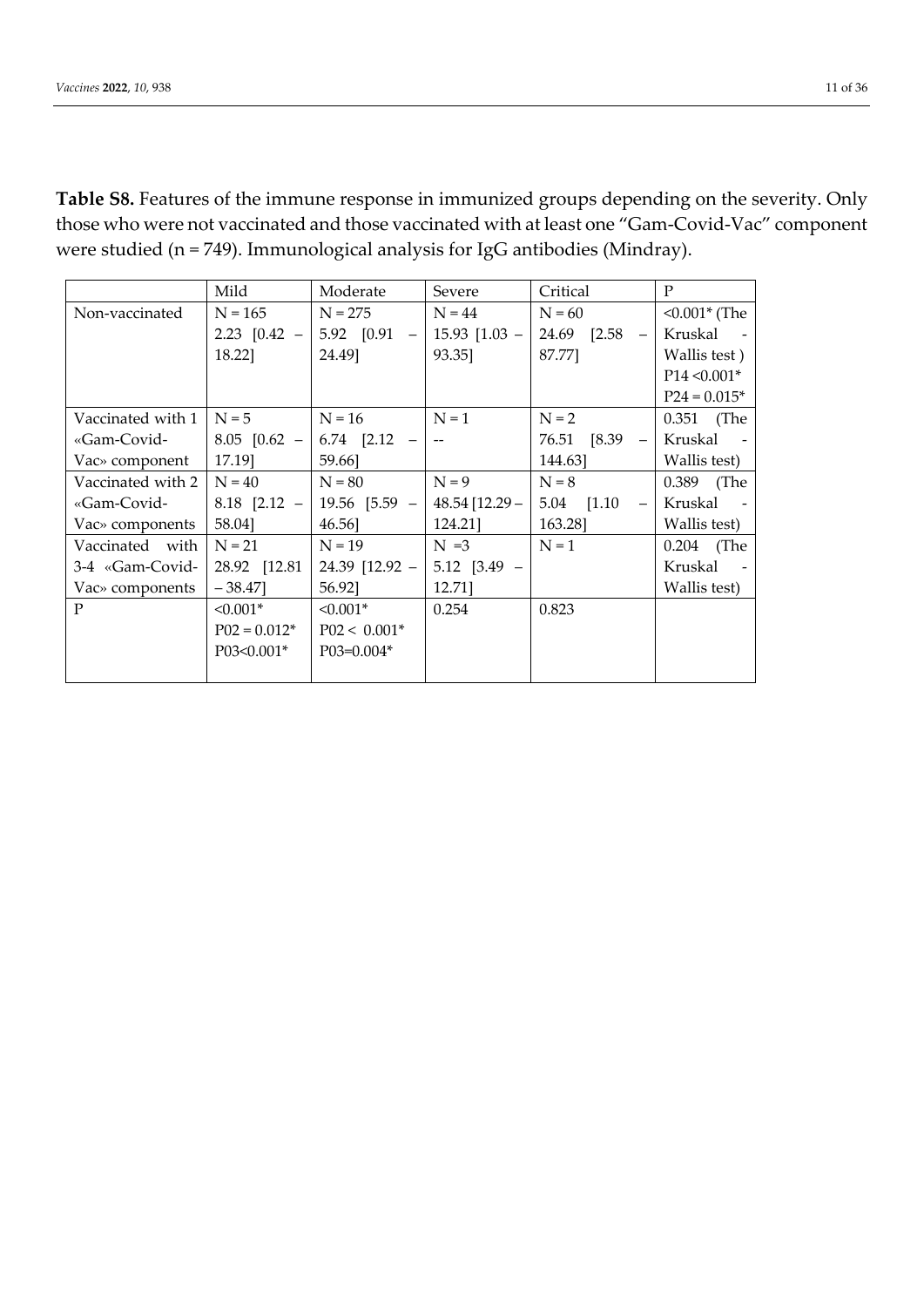| Quantity of 18+<br>people in Moscow                                     | Quantity<br>of<br>vaccinated                                                                       | Quantity<br>of <sub>1</sub><br>previously ill                                             | Quantity<br>$1$ non-<br>of<br>immune"                                                                     |                                               |
|-------------------------------------------------------------------------|----------------------------------------------------------------------------------------------------|-------------------------------------------------------------------------------------------|-----------------------------------------------------------------------------------------------------------|-----------------------------------------------|
| 10 600 000                                                              | 6 000 000                                                                                          | 2 2 3 2 8 3 6                                                                             | 2 367 164                                                                                                 |                                               |
|                                                                         | Got infected and had<br>less<br>that<br>1<br>no<br>of Gam-<br>component<br>Covid-Vac,<br>${\bf N}$ | Got infected and<br>had no less that 2<br>components<br>of<br>Gam-Covid-Vac,<br>${\bf N}$ | Got infected and had at<br>than<br>$3-4$<br>less<br>no<br>components of Gam-<br>Covid-Vac,<br>$\mathbf N$ | Non-vaccinated got<br>infected<br>$\mathbf N$ |
|                                                                         | VE % (95% CI)                                                                                      | VE % (95% CI)                                                                             | VE % (95% CI)                                                                                             |                                               |
| Patients with mild<br>and more severe                                   | 115                                                                                                | 99                                                                                        | 30                                                                                                        | 333                                           |
| forms of the disease                                                    | 86.4%<br>$(95\% \text{ CI } 83.2 - 89.0\%)$                                                        | 88.3%<br>(95% CI 85.3 -<br>$90.6\%$                                                       | 96.4%<br>$(95\% \text{ CI } 94.8 - 97.6\%)$                                                               |                                               |
| Patients<br>with<br>moderate and more<br>severe forms of the<br>disease | 80<br>86.6%<br>$(95\% \text{ CI } 82.7 - 89.6\%)$                                                  | 68<br>88.6%<br>(95% CI 85.1 -<br>91.3%)                                                   | 17<br>97.1%<br>$(95\% \text{ CI } 95.3 - 98.3\%)$                                                         | 235                                           |
| Patients with severe<br>and critical forms of<br>the disease            | 10<br>92.8%<br>$(95\% \text{ CI } 85.9 - 96.3\%)$                                                  | 9<br>93.5%<br>(95% CI 86.9 -<br>96.8%)                                                    | 3<br>97.8%<br>$(95\% \text{ CI } 93.1 - 99.3\%)$                                                          | 55                                            |
| Patients in critical<br>condition                                       | 6<br>91.8%<br>$(95\% \text{ CI } 80.3 - 96.6\%)$                                                   | $\mathbf 5$<br>93.2%<br>(95% CI 82.4 -<br>97.4%)                                          | $\mathbf{1}$<br>98.6%<br>$(95\% \text{ CI } 90.0 - 99.8\%)$                                               | 29                                            |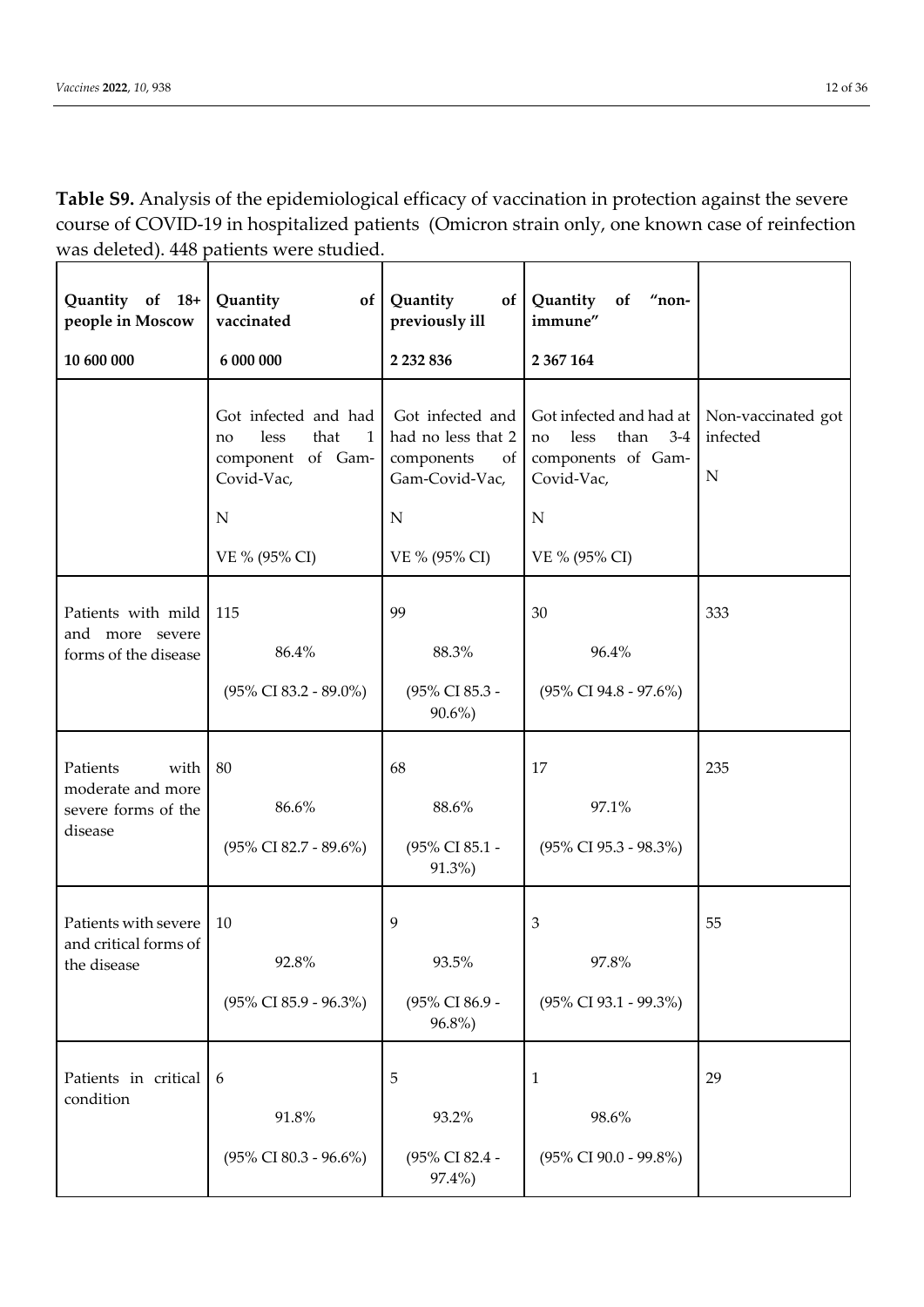| Reference               | https://gogov.ru/covid-v-stats/msk#data |                         |              |
|-------------------------|-----------------------------------------|-------------------------|--------------|
| <b>Cumulative total</b> |                                         |                         |              |
| <b>For Date</b>         | Vaccinated, person                      | <b>Fully vaccinated</b> | Revaccinated |
| 11 February 2022        | 6 199 5 85                              | 5 803 415               |              |
| 4 February 2022         | 6 149 637                               | 5756593                 |              |
| 28 January 2022         | 6 0 6 2 8 4 4                           | 5673588                 |              |
| 26 January 2022         | 6 000 000                               |                         | 1 000 000    |
| 1 January 2022          | 5900000                                 |                         |              |
| 17 December 2021        | 5 815 552                               | 5 467 395               |              |
| 10 December 2021        | 5815552                                 | 5 296 362               |              |
| 6 December 2021         | 5700000                                 |                         | 680 000      |
| 3 December 2021         | 5 637 147                               | 5 0 7 2 2 4 1           |              |
| 26 November 2021        | 5 5 0 2 5 1 3                           | 4926308                 |              |
| 19 November 2021        | 5 330 506                               | 4788247                 | 750 000      |
| 4 November 2021         | 5 0 5 1 6 2 9                           | 4 4 1 0 0 0 0           |              |
| 22 октября 2021         | 5 0 5 1 6 2 9                           |                         |              |
| 14 октября 2021         | 5 000 000                               |                         | 279 000      |
| 5 октября 2021          | 5 000 000                               |                         |              |
| 13 September 2021       | 5 000 000                               |                         | 118 000      |
| 11 August 2021          | 4539902                                 | 3 611 289               |              |
| 8 August 2021           | 4479278                                 | 3556053                 |              |
| 1 August 2021           | 4 3 8 1 0 8 5                           | 3 194 373               |              |
| 25 Jule 2021            | 4 270 379                               | 2694832                 |              |
| 20 Jule 2021            | 4 000 000                               | 2 200 000               |              |
| 16 Jule 2021            | 3800000                                 | 2 000 000               |              |
| 8 Jule 2021             | 3 200 000                               |                         |              |
| 7 Jule 2021             | 3 100 000                               | 1800000                 |              |
| 5 Jule 2021             | 3 000 000                               | 1800000                 |              |
| 3 Jule 2021             | 2700000                                 |                         |              |
| 2 Jule 2021             | 2 600 000                               |                         |              |
| 26 June 2021            | 2 000 000                               | 1600000                 |              |
| 22 June 2021            | 2 000 000                               |                         |              |
| 18 June 2021            | 1800000                                 | 1500000                 |              |
| 16 June 2021            | 1800000                                 |                         |              |
| 26 May 2021             | 1500000                                 |                         |              |
| 18 May 2021             | 1400000                                 | 1 300 000               |              |

# **Table S10.** The number of people vaccinated against COVID-19 in Moscow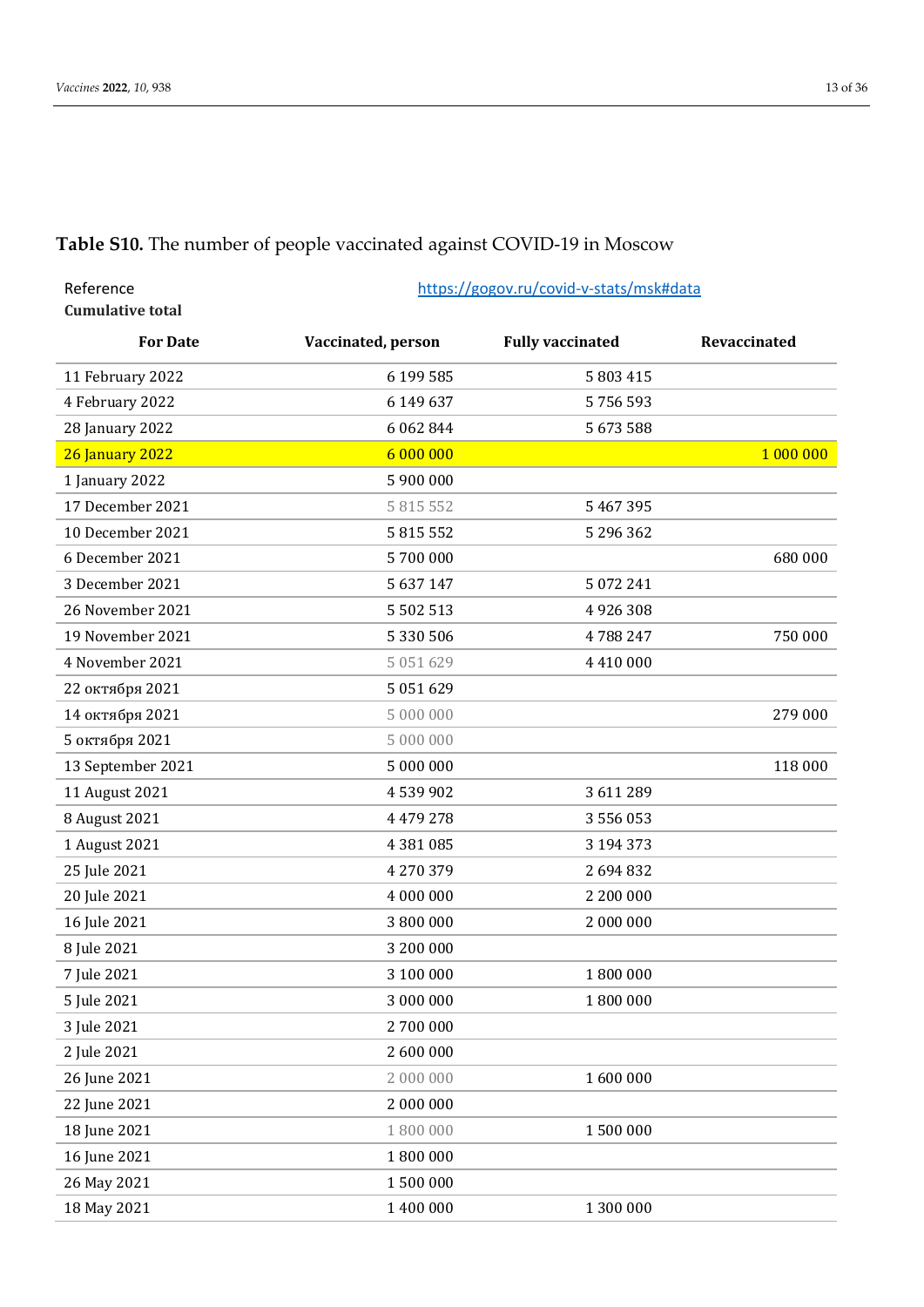| 14 May 2021      | 1 300 000 |         |
|------------------|-----------|---------|
| 15 April 2021    | 1 000 000 | 820 000 |
| 26 March 2021    | 1 000 000 | 800 000 |
| 25 March 2021    | 1 000 000 |         |
| 17 March 2021    | 700 000   |         |
| 15 March 2021    | 700 000   |         |
| 5 March 2021     | 700 000   |         |
| 4 March 2021     | 600 000   |         |
| 26 February 2021 | 600 000   |         |
| 18 February 2021 | 600 000   |         |
| 17 February 2021 | 555 000   |         |
| 11 February 2021 | 500 000   |         |
| 4 February 2021  | 400 000   |         |
| 28 January 2021  | 320 000   |         |
| 21 January 2021  | 220 000   |         |
| 19 January 2021  | 200 000   |         |
| 18 January 2021  | 190 000   |         |
| 14 January 2021  | 140 000   |         |
| 1 January 2021   | 50 000    |         |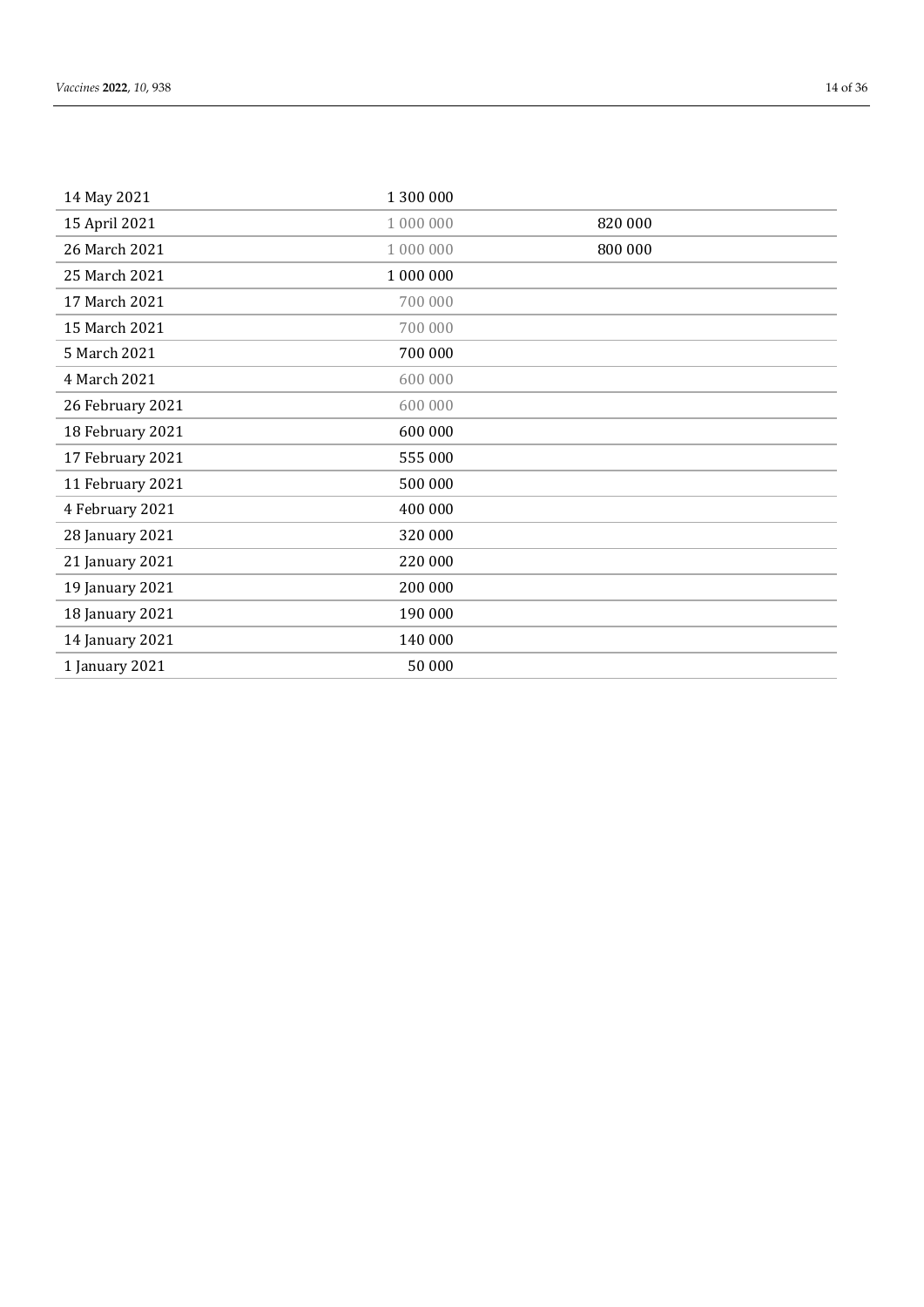#### **Table S11. Coronavirus statistics in Moscow**

| Reference  | https://gogov.ru/covid-19/msk#data |                |                   |  |
|------------|------------------------------------|----------------|-------------------|--|
| Date       | Cases                              | <b>Deaths</b>  | <b>Recoveries</b> |  |
| 07.06.2022 | 2772 365 (+167)                    | 43 824 $(+11)$ | 2 5 8 1 5 9 8     |  |
| 06.06.2022 | 2772 198 (+189)                    | 43 813 (+14)   | 2 5 8 1 2 5 4     |  |
| 05.06.2022 | 2772 009 (+185)                    | 43 799 $(+13)$ | 2 581 043         |  |
| 04.06.2022 | 2771824 (+272)                     | 43 786 $(+15)$ | 2 580 895         |  |
| 03.06.2022 | $2771552 (+264)$                   | 43 771 $(+14)$ | 2 580 581         |  |
| 02.06.2022 | 2771288 (+353)                     | 43 757 (+10)   | 2 580 293         |  |
| 01.06.2022 | 2770935 (+367)                     | 43 747 (+13)   | 2 580 022         |  |
| 31.05.2022 | 2770 568 (+190)                    | 43 734 (+14)   | 2579638           |  |
| 30.05.2022 | 2770378 (+191)                     | 43 720 $(+12)$ | 2579330           |  |
| 29.05.2022 | 2 770 187 (+286)                   | 43 708 $(+11)$ | 2 579 114         |  |
| 28.05.2022 | 2 769 901 (+267)                   | 43 697 $(+13)$ | 2 578 937         |  |
| 27.05.2022 | 2769634 (+319)                     | 43 684 (+12)   | 2 578 716         |  |
| 26.05.2022 | 2769315 (+368)                     | 43 672 (+14)   | 2 578 355         |  |
| 25.05.2022 | 2768947 (+370)                     | 43 658 (+17)   | 2 578 023         |  |
| 24.05.2022 | 2768577 (+172)                     | 43 641 (+15)   | 2 577 664         |  |
| 23.05.2022 | $2768405 (+229)$                   | 43 626 (+14)   | 2 577 305         |  |
| 22.05.2022 | 2768176 (+278)                     | 43 612 $(+13)$ | 2 577 050         |  |
| 21.05.2022 | 2 767 898 (+337)                   | 43 599 $(+15)$ | 2 576 765         |  |
| 20.05.2022 | 2767561 (+368)                     | 43 584 (+14)   | 2 576 412         |  |
| 19.05.2022 | $2767193 (+365)$                   | 43 570 (+16)   | 2 575 983         |  |
| 18.05.2022 | 2766828 (+380)                     | 43 554 (+17)   | 2 5 7 5 5 5 3     |  |
| 17.05.2022 | 2766448 (+212)                     | 43 537 (+19)   | 2 575 194         |  |
| 16.05.2022 | 2766236 (+288)                     | 43 518 (+18)   | 2574946           |  |
| 15.05.2022 | 2 765 948 (+335)                   | 43 500 $(+14)$ | 2 574 691         |  |
| 14.05.2022 | 2 765 613 (+402)                   | 43 486 (+16)   | 2 574 424         |  |
| 13.05.2022 | $2765211 (+474)$                   | 43 470 (+15)   | 2574079           |  |
| 12.05.2022 | 2764737 (+294)                     | 43 455 (+18)   | 2 573 636         |  |
| 11.05.2022 | $2764443 (+217)$                   | 43 437 (+16)   | 2 5 7 3 1 5 2     |  |
| 10.05.2022 | 2764226 (+237)                     | 43 421 $(+17)$ | 2 572 757         |  |
| 09.05.2022 | 2763989 (+268)                     | 43 404 (+19)   | 2 572 477         |  |
| 08.05.2022 | 2 763 721 (+396)                   | 43 385 $(+16)$ | 2 572 227         |  |
| 07.05.2022 | 2763325 (+387)                     | 43 369 $(+18)$ | 2571904           |  |
| 06.05.2022 | 2762938 (+526)                     | 43 351 (+19)   | 2 571 492         |  |
| 05.05.2022 | 2762412 (+393)                     | 43 332 $(+16)$ | 2570999           |  |
| 04.05.2022 | 2762019 (+282)                     | 43 316 (+19)   | 2 570 377         |  |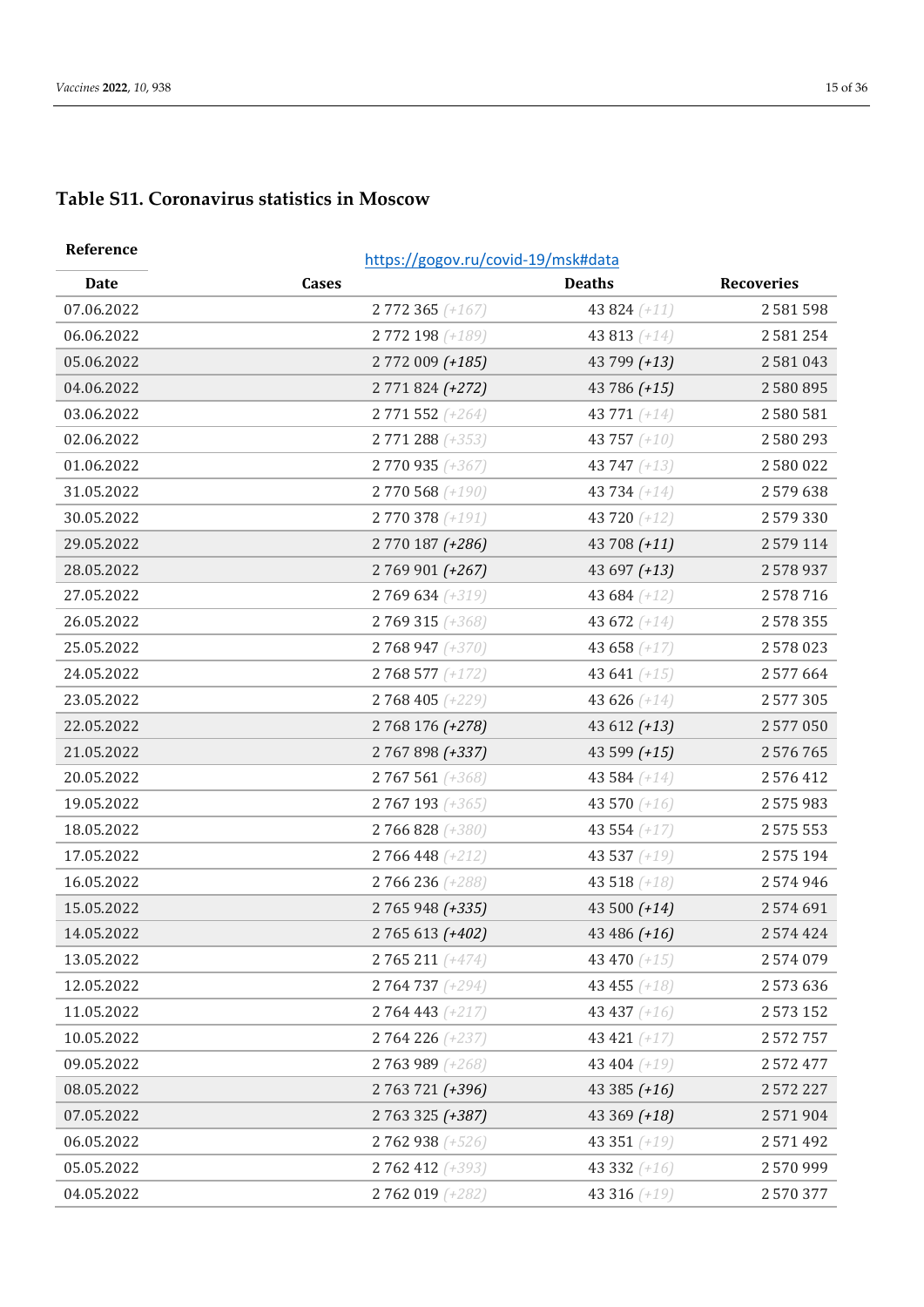| 03.05.2022 | $2761737 (+250)$  | 43 297 (+18)   | 2 5 6 9 8 5 6 |
|------------|-------------------|----------------|---------------|
| 02.05.2022 | 2761487 (+334)    | 43 279 (+17)   | 2 5 6 9 3 7 4 |
| 01.05.2022 | 2 761 153 (+455)  | 43 262 (+19)   | 2 5 6 8 8 9 8 |
| 30.04.2022 | 2760 698 (+485)   | 43 243 (+18)   | 2 5 6 8 4 7 4 |
| 29.04.2022 | $2760213 (+570)$  | 43 225 $(+17)$ | 2 5 6 7 8 5 8 |
| 28.04.2022 | $2759643 (+629)$  | 43 208 (+18)   | 2 5 6 7 2 2 9 |
| 27.04.2022 | $2759014 (+760)$  | 43 190 (+16)   | 2 566 693     |
| 26.04.2022 | 2758254 (+378)    | 43 174 (+19)   | 2 566 156     |
| 25.04.2022 | 2757876 (+455)    | 43 155 $(+17)$ | 2 5 6 5 3 1 2 |
| 24.04.2022 | 2 757 421 (+584)  | 43 138 $(+18)$ | 2 5 6 4 8 3 8 |
| 23.04.2022 | 2 756 837 (+602)  | 43 120 $(+15)$ | 2 5 6 4 3 9 1 |
| 22.04.2022 | $2756235 (+644)$  | 43 105 $(+16)$ | 2 5 6 3 6 9 6 |
| 21.04.2022 | 2755 591 (+616)   | 43 089 (+18)   | 2 5 6 2 9 4 3 |
| 20.04.2022 | $2754975 (+749)$  | 43 071 (+19)   | 2 5 6 2 3 2 9 |
| 19.04.2022 | 2 754 226 (+416)  | 43 052 (+18)   | 2 5 6 1 6 0 1 |
| 18.04.2022 | $2753810 (+497)$  | 43 034 $(+17)$ | 2 560 708     |
| 17.04.2022 | 2 753 313 (+603)  | 43 017 $(+19)$ | 2 560 043     |
| 16.04.2022 | 2 752 710 (+634)  | 42 998 (+16)   | 2 5 5 9 2 4 6 |
| 15.04.2022 | 2752076 (+766)    | 42 982 (+18)   | 2 5 5 8 4 2 2 |
| 14.04.2022 | 2751310 (+868)    | 42 964 (+17)   | 2 5 5 7 5 1 1 |
| 13.04.2022 | 2750442 (+933)    | 42 947 (+19)   | 2 556 555     |
| 12.04.2022 | 2749509 (+489)    | 42 928 (+18)   | 2 5 5 5 5 3 8 |
| 11.04.2022 | 2749 020 (+589)   | 42 910 (+19)   | 2 5 5 4 5 4 4 |
| 10.04.2022 | 2 748 431 (+742)  | 42 891 $(+18)$ | 2 5 5 3 8 4 6 |
| 09.04.2022 | 2747689 (+801)    | 42 873 $(+17)$ | 2 5 5 3 2 7 8 |
| 08.04.2022 | 2746888 (+855)    | 42 856 (+19)   | 2 5 5 2 4 4 7 |
| 07.04.2022 | 2746 033 (+1 004) | 42 837 (+20)   | 2 5 5 1 6 3 5 |
| 06.04.2022 | 2745 029 (+1 072) | 42 817 (+18)   | 2 550 593     |
| 05.04.2022 | 2743957 (+596)    | 42 799 (+21)   | 2 549 372     |
| 04.04.2022 | 2743361 (+698)    | 42 778 (+20)   | 2 548 262     |
| 03.04.2022 | 2 742 663 (+835)  | 42 758 (+22)   | 2 5 4 7 5 2 7 |
| 02.04.2022 | 2741828 (+994)    | 42 736 (+21)   | 2 546 782     |
| 01.04.2022 | 2740834 (+1038)   | 42 715 (+19)   | 2 5 4 5 8 7 5 |
| 31.03.2022 | 2739796 (+1 130)  | 42 696 (+22)   | 2 544 974     |
| 30.03.2022 | 2738 666 (+1165)  | 42 674 (+21)   | 2 543 959     |
| 29.03.2022 | $2737501 (+708)$  | 42 653 $(+23)$ | 2 542 802     |
| 28.03.2022 | 2736793 (+703)    | 42 630 (+20)   | 2 541 469     |
| 27.03.2022 | 2736 090 (+867)   | 42 $610 (+22)$ | 2 540 464     |
| 26.03.2022 | 2735223 (+925)    | 42 588 (+23)   | 2 539 938     |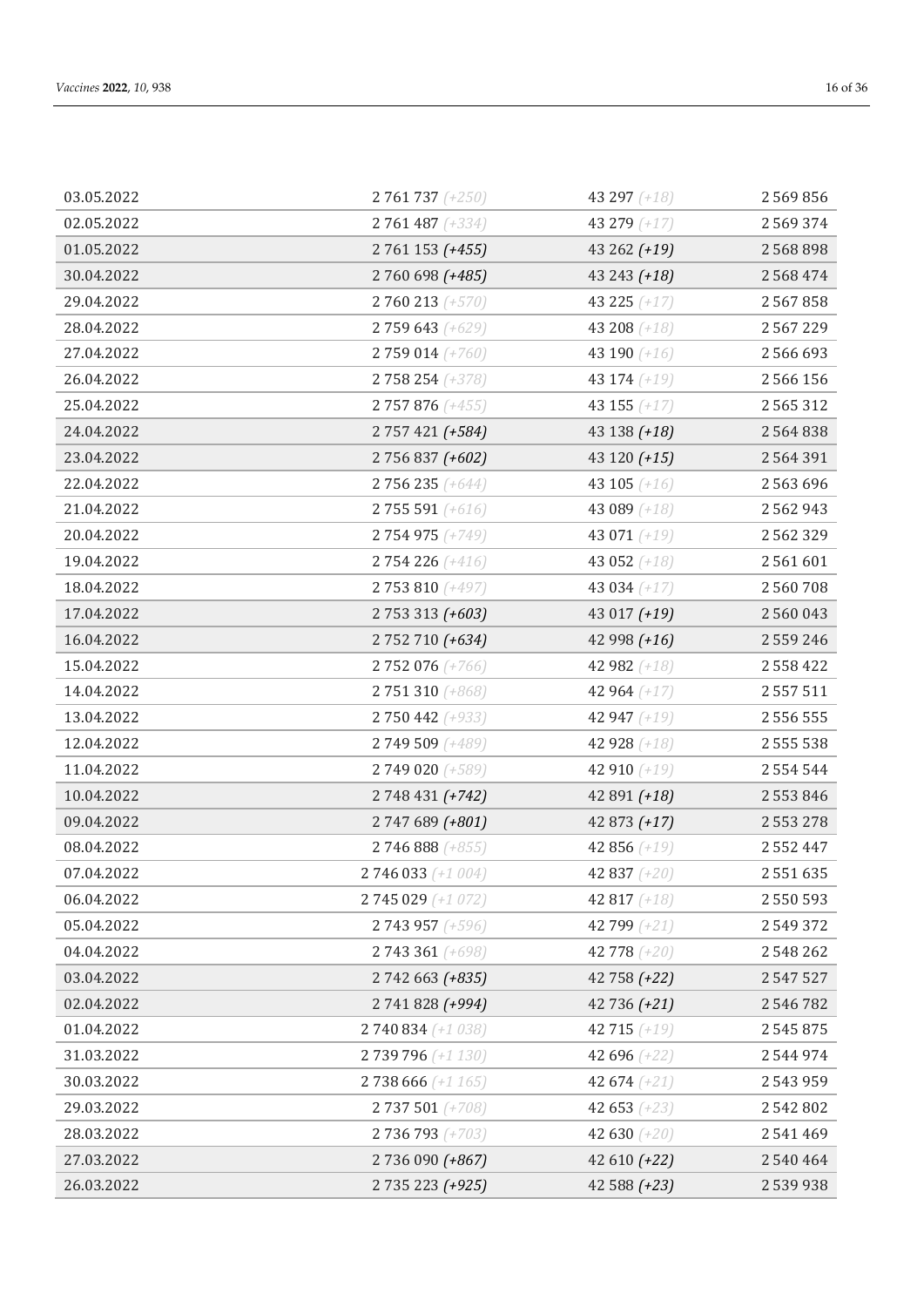| 25.03.2022 | 2734 298 (+1 086)   | 42 565 $(+25)$ | 2 539 045     |
|------------|---------------------|----------------|---------------|
| 24.03.2022 | 2733 212 (+1 163)   | 42 540 (+26)   | 2 538 159     |
| 23.03.2022 | 2732049 (+1306)     | 42 514 $(+28)$ | 2 5 3 7 1 1 4 |
| 22.03.2022 | 2730743 (+723)      | 42 486 (+30)   | 2 5 3 5 8 5 2 |
| 21.03.2022 | $2730020 (+771)$    | 42 456 $(+29)$ | 2 5 3 4 1 4 3 |
| 20.03.2022 | 2729249 (+928)      | 42 427 (+31)   | 2 5 3 3 0 4 5 |
| 19.03.2022 | 2728321(+927)       | 42 396 (+30)   | 2 5 3 2 0 5 7 |
| 18.03.2022 | 2727394 (+1 130)    | 42 366 (+38)   | 2 530 464     |
| 17.03.2022 | 2 726 264 (+1 352)  | 42 328 (+42)   | 2 5 2 8 3 8 5 |
| 16.03.2022 | 2724912 (+1 621)    | 42 286 (+40)   | 2 5 2 6 3 8 0 |
| 15.03.2022 | 2723 291 (+999)     | 42 246 $(+41)$ | 2 5 2 4 8 5 4 |
| 14.03.2022 | 2722 292 (+957)     | 42 205 (+44)   | 2 5 2 3 4 9 6 |
| 13.03.2022 | 2721335 (+1437)     | 42 161 (+49)   | 2 5 2 2 4 3 5 |
| 12.03.2022 | 2719898 (+1655)     | 42 112 (+52)   | 2 5 2 1 2 2 3 |
| 11.03.2022 | 2718243 (+2 102)    | 42 060 (+58)   | 2519398       |
| 10.03.2022 | 2716 141 (+1215)    | 42 002 $(+57)$ | 2 5 1 7 1 6 5 |
| 09.03.2022 | 2714926 (+1292)     | 41 945 (+59)   | 2514574       |
| 08.03.2022 | 2 713 634 (+1 151)  | 41 886 (+67)   | 2 5 1 1 9 0 7 |
| 07.03.2022 | 2 712 483 (+1 542)  | 41 819 $(+65)$ | 2 508 951     |
| 06.03.2022 | 2710941 (+1901)     | $41754 (+75)$  | 2 506 536     |
| 05.03.2022 | 2 709 040 (+2 060)  | $41679 (+77)$  | 2 504 198     |
| 04.03.2022 | 2706 980 (+2463)    | 41 602 $(+79)$ | 2 501 129     |
| 03.03.2022 | 2704 517 (+2 683)   | 41 523 (+82)   | 2 497 491     |
| 02.03.2022 | $2701834 (+3024)$   | 41 441 $(+81)$ | 2 492 797     |
| 01.03.2022 | 2 698 810 (+2 066)  | 41 360 (+84)   | 2 487 594     |
| 28.02.2022 | 2 696 744 (+2 584)  | 41 276 (+80)   | 2 481 921     |
| 27.02.2022 | 2 694 160 (+3 050)  | $41196 (+81)$  | 2 477 563     |
| 26.02.2022 | 2 691 110 (+3 947)  | $41115 (+83)$  | 2 473 013     |
| 25.02.2022 | $2687163 (+3333)$   | 41 032 (+84)   | 2 466 755     |
| 24.02.2022 | $2683830 (+4730)$   | 40 948 (+82)   | 2 459 296     |
| 23.02.2022 | $2679100 (+5664)$   | 40 866 (+83)   | 2 452 895     |
| 22.02.2022 | 2 673 436 (+4 250)  | 40 783 (+85)   | 2 443 899     |
| 21.02.2022 | 2 669 186 (+4 997)  | 40 698 (+83)   | 2 431 079     |
| 20.02.2022 | 2 664 189 (+6 388)  | 40 615 (+84)   | 2 4 1 8 4 5 7 |
| 19.02.2022 | 2 657 801 (+6 874)  | $40531 (+87)$  | 2 3 9 9 9 7 6 |
| 18.02.2022 | 2650927 (+8308)     | 40 444 (+86)   | 2 3 6 3 2 1 2 |
| 17.02.2022 | $2642619 (+9705)$   | 40 358 $(+85)$ | 2 3 2 4 2 3 1 |
| 16.02.2022 | 2 632 914 (+11 262) | 40 273 (+87)   | 2 2 8 1 7 9 2 |
| 15.02.2022 | 2 621 652 (+8 160)  | 40 186 (+84)   | 2 2 4 0 1 3   |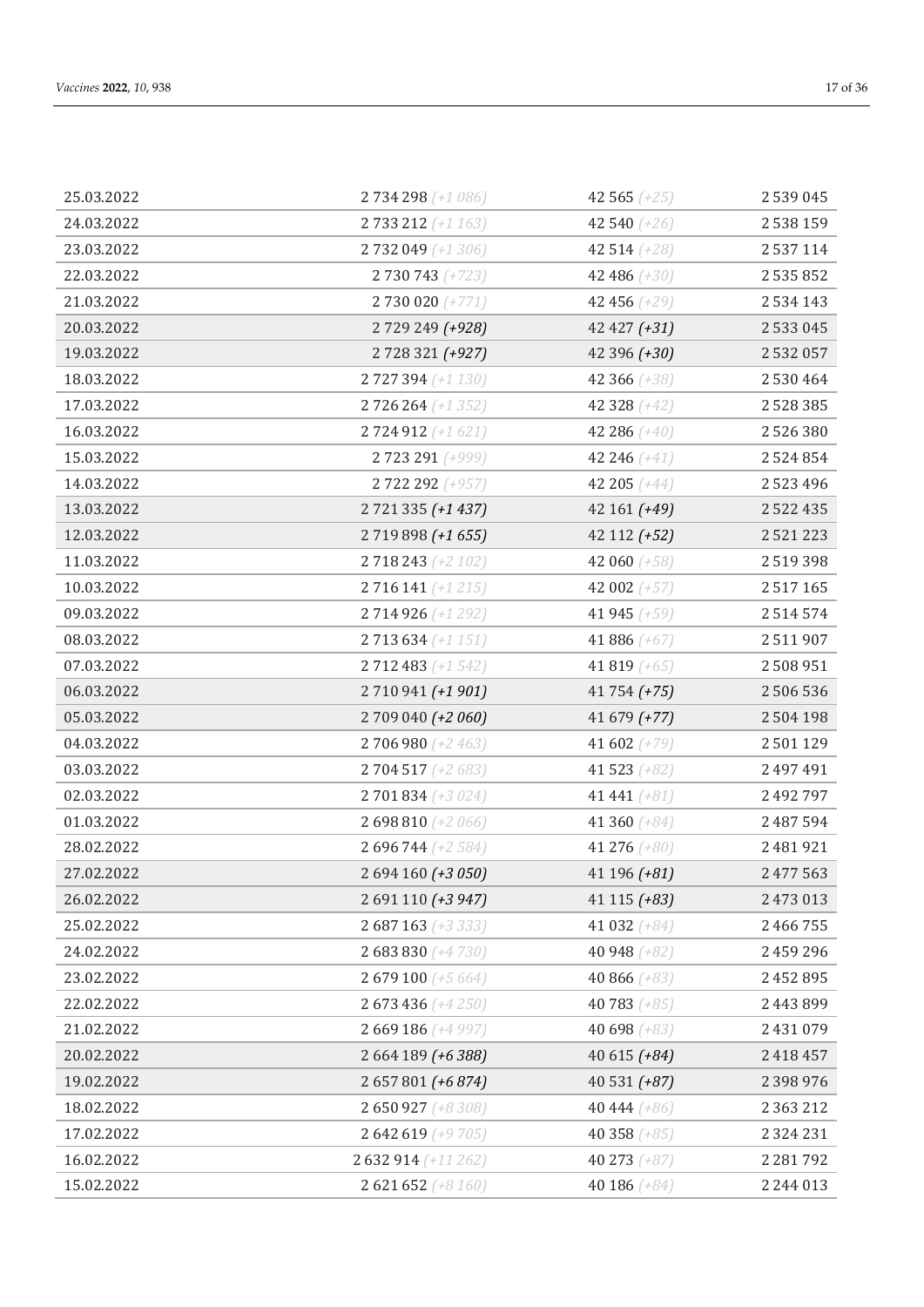| 14.02.2022 | 2 613 492 (+9 616)            | 40 102 (+82)   | 2 2 1 4 0 4 6 |
|------------|-------------------------------|----------------|---------------|
| 13.02.2022 | 2 603 876 (+12 496)           | $40020 (+86)$  | 2 185 131     |
| 12.02.2022 | 2 591 380 (+14 336)           | 39 934 (+85)   | 2 160 558     |
| 11.02.2022 | $2577044 (+18541)$            | 39 849 $(+81)$ | 2 140 512     |
| 10.02.2022 | 2 558 503 $(+22, 747)$        | 39 768 (+84)   | 2 118 897     |
| 09.02.2022 | 2 535 756 (+11 521)           | 39 684 $(+82)$ | 2 0 9 4 5 3 3 |
| 08.02.2022 | 2 524 235 (+12 902)           | 39 602 $(+85)$ | 2 068 597     |
| 07.02.2022 | $2511333 (+15442)$            | 39 517 $(+83)$ | 2 047 924     |
| 06.02.2022 | 2 495 891 (+18 856)           | 39 434 (+81)   | 2 0 3 4 8 2 7 |
| 05.02.2022 | 2 477 035 (+22 444)           | 39 353 (+82)   | 2 0 2 1 8 0 5 |
| 04.02.2022 | $2454591 (+25019)$            | 39 271 $(+79)$ | 2 007 965     |
| 03.02.2022 | 2 429 572 (+26 904)           | 39 192 (+76)   | 1994 160      |
| 02.02.2022 | <b>2 402 668</b> $(+23\,784)$ | 39 116 $(+78)$ | 1981801       |
| 01.02.2022 | 2 378 884 (+21 533)           | 39 038 $(+76)$ | 1970326       |
| 31.01.2022 | $2357351 (+23417)$            | 38 962 $(+75)$ | 1962382       |
| 30.01.2022 | 2 333 934 (+24 030)           | 38 887 (+77)   | 1956577       |
| 29.01.2022 | 2 309 904 (+26 488)           | $38810 (+76)$  | 1951552       |
| 28.01.2022 | 2 283 416 (+23 994)           | 38 734 $(+74)$ | 1946142       |
| 27.01.2022 | 2 259 422 (+26 586)           | 38 660 $(+72)$ | 1940819       |
| 26.01.2022 | 2 232 836 (+19 856)           | 38 588 $(+74)$ | 1935354       |
| 25.01.2022 | 2 212 980 (+18 935)           | 38 514 $(+75)$ | 1931016       |
| 24.01.2022 | 2 194 045 (+19 509)           | 38 439 (+71)   | 1927017       |
| 23.01.2022 | 2 174 536 (+17 528)           | 38 368 (+73)   | 1923786       |
| 22.01.2022 | 2 157 008 (+16 094)           | 38 295 (+69)   | 1920971       |
| 21.01.2022 | 2 140 914 (+15 987)           | 38 226 (+72)   | 1917946       |
| 20.01.2022 | 2 124 927 (+11 557)           | 38 154 $(+70)$ | 1915633       |
| 19.01.2022 | 2 113 370 (+8 795)            | 38 084 $(+71)$ | 1913326       |
| 18.01.2022 | 2 104 575 (+8 342)            | 38 013 (+69)   | 1911329       |
| 17.01.2022 | $2096233 (+7529)$             | 37 944 (+67)   | 1909491       |
| 16.01.2022 | 2 088 704 (+6 480)            | $37877 (+70)$  | 1907686       |
| 15.01.2022 | 2 082 224 (+6 555)            | $37807 (+68)$  | 1905315       |
| 14.01.2022 | $2075669 (+5712)$             | 37 739 (+69)   | 1902438       |
| 13.01.2022 | $2069957 (+5490)$             | 37 670 $(+71)$ | 1899550       |
| 12.01.2022 | 2 064 467 (+4 008)            | 37 599 $(+66)$ | 1896693       |
| 11.01.2022 | $2060459 (+4635)$             | 37 533 $(+68)$ | 1893867       |
| 10.01.2022 | 2 055 824 (+2 778)            | 37 465 $(+70)$ | 1891175       |
| 09.01.2022 | 2 053 046 (+3 274)            | $37395 (+71)$  | 1889078       |
| 08.01.2022 | 2 049 772 (+3 072)            | $37324 (+69)$  | 1887020       |
| 07.01.2022 | 2 046 700 (+3 694)            | 37 255 $(+72)$ | 1884960       |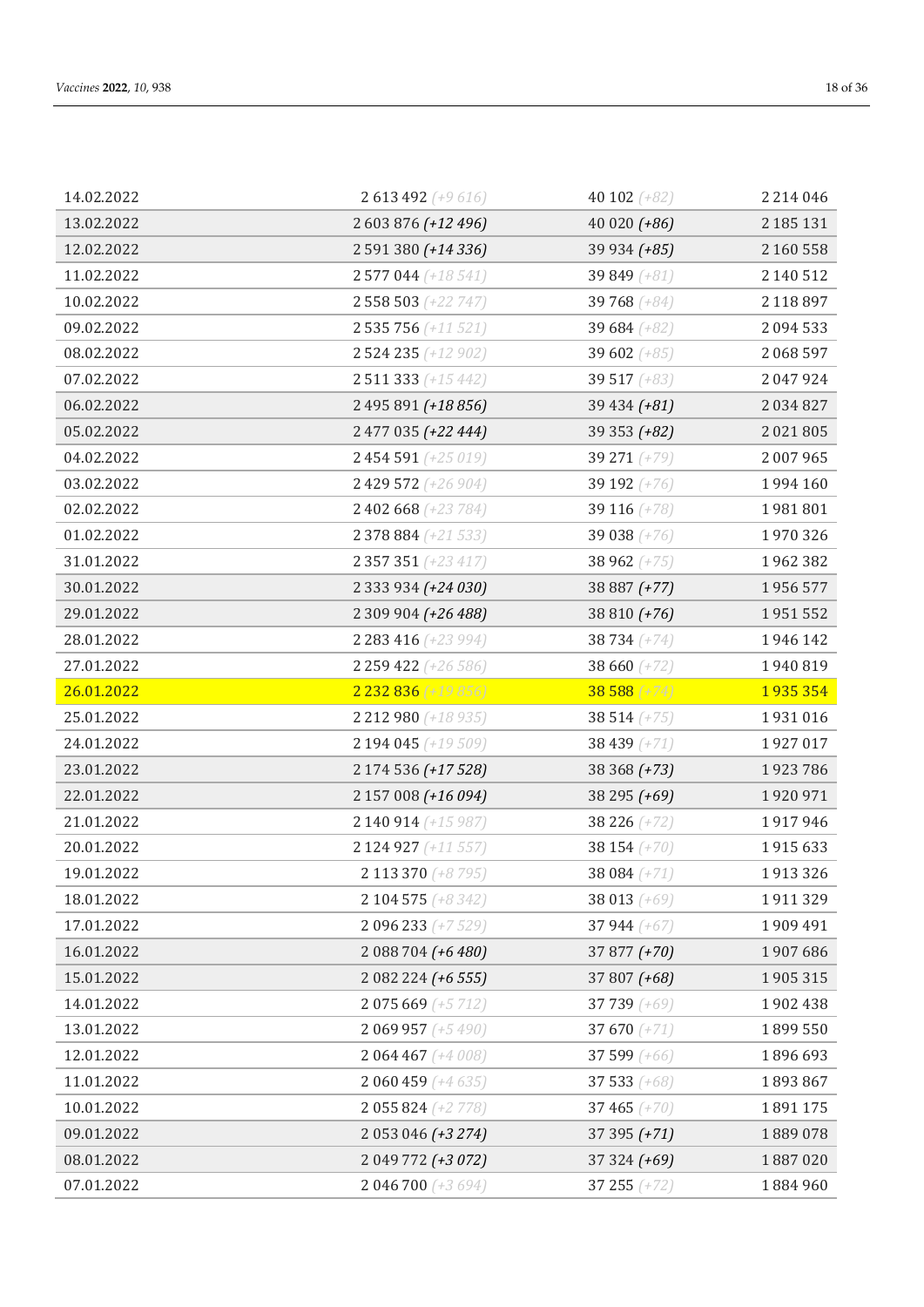| 06.01.2022 | $2043006 (+2357)$  | 37 183 $(+67)$ | 1882737  |
|------------|--------------------|----------------|----------|
| 05.01.2022 | 2 040 649 (+2 307) | 37 116 $(+71)$ | 1880499  |
| 04.01.2022 | 2 038 342 (+1 967) | 37 045 $(+68)$ | 1877851  |
| 03.01.2022 | $2036375 (+1335)$  | 36 977 $(+70)$ | 1875577  |
| 02.01.2022 | 2 035 040 (+1 824) | $36907 (+69)$  | 1873286  |
| 01.01.2022 | 2 033 216 (+2 472) | $36838 (+67)$  | 1871054  |
| 31.12.2021 | 2 030 744 (+2 739) | 36 771 (+69)   | 1868696  |
| 30.12.2021 | $2028005 (+2661)$  | 36 702 $(+71)$ | 1865970  |
| 29.12.2021 | 2 025 344 (+1 798) | 36 631 $(+70)$ | 1863475  |
| 28.12.2021 | $2023546 (+1705)$  | 36 561 $(+73)$ | 1860822  |
| 27.12.2021 | 2 021 841 (+2 239) | 36 488 $(+68)$ | 1857711  |
| 26.12.2021 | 2 019 602 (+2 180) | $36420 (+71)$  | 1855083  |
| 25.12.2021 | 2 017 422 (+2 714) | 36 349 (+72)   | 1852320  |
| 24.12.2021 | 2014708 (+2126)    | 36 277 $(+75)$ | 1849212  |
| 23.12.2021 | 2012 582 (+3 062)  | 36 202 $(+77)$ | 1846440  |
| 22.12.2021 | $2009520 (+1904)$  | 36 125 $(+81)$ | 1843148  |
| 21.12.2021 | $2007616 (+1906)$  | 36 044 (+80)   | 1840029  |
| 20.12.2021 | $2005710 (+2630)$  | 35 964 $(+78)$ | 1836874  |
| 19.12.2021 | 2 003 080 (+3 013) | $35886 (+81)$  | 1834232  |
| 18.12.2021 | 2 000 067 (+2 283) | $35805 (+79)$  | 1831571  |
| 17.12.2021 | 1997 784 (+2 755)  | 35 726 (+83)   | 1828635  |
| 16.12.2021 | 1995 029 (+3 322)  | 35 643 $(+85)$ | 1825126  |
| 15.12.2021 | 1991707 (+2459)    | 35 558 $(+87)$ | 1822086  |
| 14.12.2021 | 1989 248 (+1976)   | 35 471 $(+89)$ | 1819020  |
| 13.12.2021 | 1987 272 (+2 894)  | 35 382 $(+84)$ | 1815584  |
| 12.12.2021 | 1984 378 (+2 862)  | 35 298 (+88)   | 1812568  |
| 11.12.2021 | 1981516 (+3 140)   | $35210 (+86)$  | 1809074  |
| 10.12.2021 | 1978 376 (+3477)   | 35 124 $(+89)$ | 1805490  |
| 09.12.2021 | 1974 899 (+2 948)  | 35 035 $(+92)$ | 1802118  |
| 08.12.2021 | 1971951 (+3 004)   | 34 943 (+90)   | 1798947  |
| 07.12.2021 | 1968 947 (+2 573)  | 34 853 $(+94)$ | 1795940  |
| 06.12.2021 | 1966 374 (+3 134)  | 34 759 (+91)   | 1792971  |
| 05.12.2021 | 1963 240 (+3 301)  | 34 668 (+92)   | 1790218  |
| 04.12.2021 | 1959939 (+3356)    | 34 576 (+93)   | 1787034  |
| 03.12.2021 | 1956 583 (+3 304)  | 34 483 (+95)   | 1783316  |
| 02.12.2021 | 1953 279 (+3 805)  | 34 388 (+92)   | 1779716  |
| 01.12.2021 | 1949 474 (+2 757)  | 34 296 (+94)   | 1776 082 |
| 30.11.2021 | 1946 717 (+2 788)  | 34 202 $(+97)$ | 1772354  |
| 29.11.2021 | 1943 929 (+3434)   | 34 105 $(+93)$ | 1768 538 |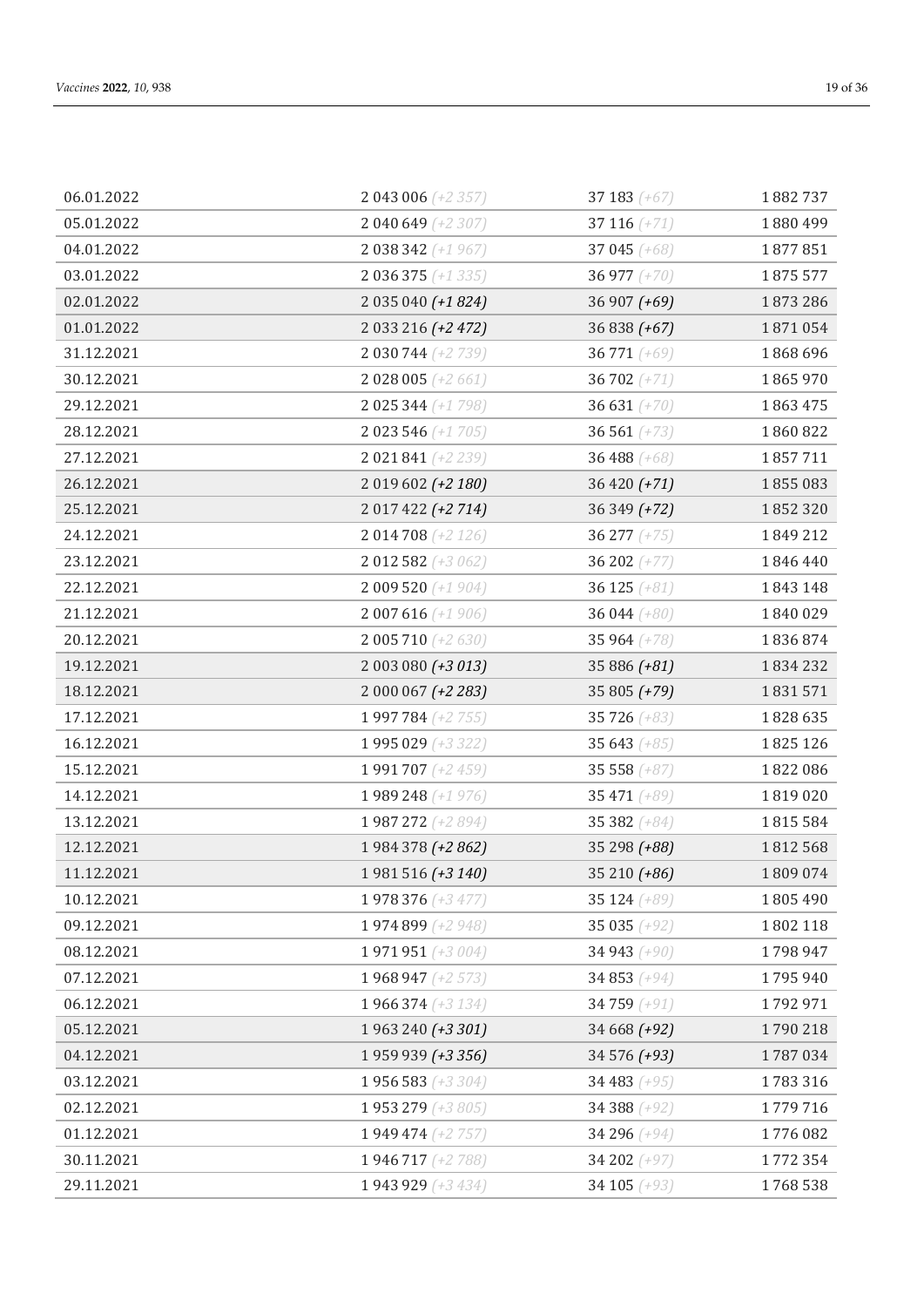| 28.11.2021 | 1 940 495 (+3 086)        | 34 012 (+95)   | 1764835  |
|------------|---------------------------|----------------|----------|
| 27.11.2021 | 1937 409 (+3 430)         | 33 917 (+96)   | 1760697  |
| 26.11.2021 | 1933 979 (+3 929)         | 33 821 $(+94)$ | 1755581  |
| 25.11.2021 | 1930 050 (+3349)          | 33 727 (+92)   | 1750445  |
| 24.11.2021 | 1926 701 (+2 533)         | 33 635 $(+93)$ | 1745284  |
| 23.11.2021 | 1924 168 (+2 749)         | 33 542 $(+96)$ | 1739891  |
| 22.11.2021 | 1921419 (+2 786)          | 33 446 (+94)   | 1734540  |
| 21.11.2021 | 1918 633 (+3438)          | 33 352 (+97)   | 1729 001 |
| 20.11.2021 | 1915 195 (+3 239)         | 33 255 (+93)   | 1722920  |
| 19.11.2021 | 1911956 (+3371)           | 33 162 $(+95)$ | 1716433  |
| 18.11.2021 | 1908 585 (+4 062)         | 33 067 $(+94)$ | 1709871  |
| 17.11.2021 | 1904 523 (+2 966)         | 32 973 (+96)   | 1702667  |
| 16.11.2021 | 1901557 (+2 606)          | 32 877 $(+97)$ | 1695190  |
| 15.11.2021 | 1898 951 (+3789)          | 32 780 $(+93)$ | 1687803  |
| 14.11.2021 | 1895 162 (+3 734)         | $32687 (+95)$  | 1681439  |
| 13.11.2021 | 1891428 (+4185)           | 32 592 (+97)   | 1674966  |
| 12.11.2021 | 1887 243 (+5 183)         | 32 495 $(+96)$ | 1668369  |
| 11.11.2021 | <b>1882 060</b> $(+6240)$ | 32 399 $(+94)$ | 1661417  |
| 10.11.2021 | 1875 820 (+3 927)         | 32 305 $(+98)$ | 1655912  |
| 09.11.2021 | 1871893 (+5287)           | 32 207 $(+95)$ | 1648363  |
| 08.11.2021 | 1866 606 (+4 982)         | 32 112 (+97)   | 1641106  |
| 07.11.2021 | 1861624 (+4975)           | $32015 (+96)$  | 1635844  |
| 06.11.2021 | 1856649 (+6880)           | 31 919 (+98)   | 1630606  |
| 05.11.2021 | 1849 769 (+6407)          | 31 821 $(+93)$ | 1624648  |
| 04.11.2021 | 1843 362 (+6305)          | 31 728 $(+97)$ | 1618624  |
| 03.11.2021 | 1837 057 (+6827)          | 31 631 $(+95)$ | 1611991  |
| 02.11.2021 | 1830 230 (+5736)          | 31 536 $(+98)$ | 1605363  |
| 01.11.2021 | 1824 494 (+7103)          | 31 438 $(+96)$ | 1599004  |
| 31.10.2021 | 1817391 (+7603)           | 31 342 (+94)   | 1593747  |
| 30.10.2021 | 1809788 (+7267)           | $31248 (+97)$  | 1588697  |
| 29.10.2021 | $1802521 (+7511)$         | 31 151 $(+93)$ | 1583191  |
| 28.10.2021 | 1795 010 (+8 440)         | 31 058 $(+95)$ | 1578057  |
| 27.10.2021 | 1786 570 (+5789)          | 30 963 $(+91)$ | 1572825  |
| 26.10.2021 | 1780 781 (+6 074)         | 30 872 (+86)   | 1568354  |
| 25.10.2021 | 1774707 (+7778)           | 30 786 (+83)   | 1564430  |
| 24.10.2021 | 1766929 (+5279)           | $30703 (+84)$  | 1560538  |
| 23.10.2021 | 1761650 (+7803)           | 30 619 (+82)   | 1556721  |
| 22.10.2021 | 1753 847 (+8 166)         | 30 537 $(+79)$ | 1552735  |
| 21.10.2021 | 1745 681 (+7897)          | 30 458 $(+77)$ | 1548573  |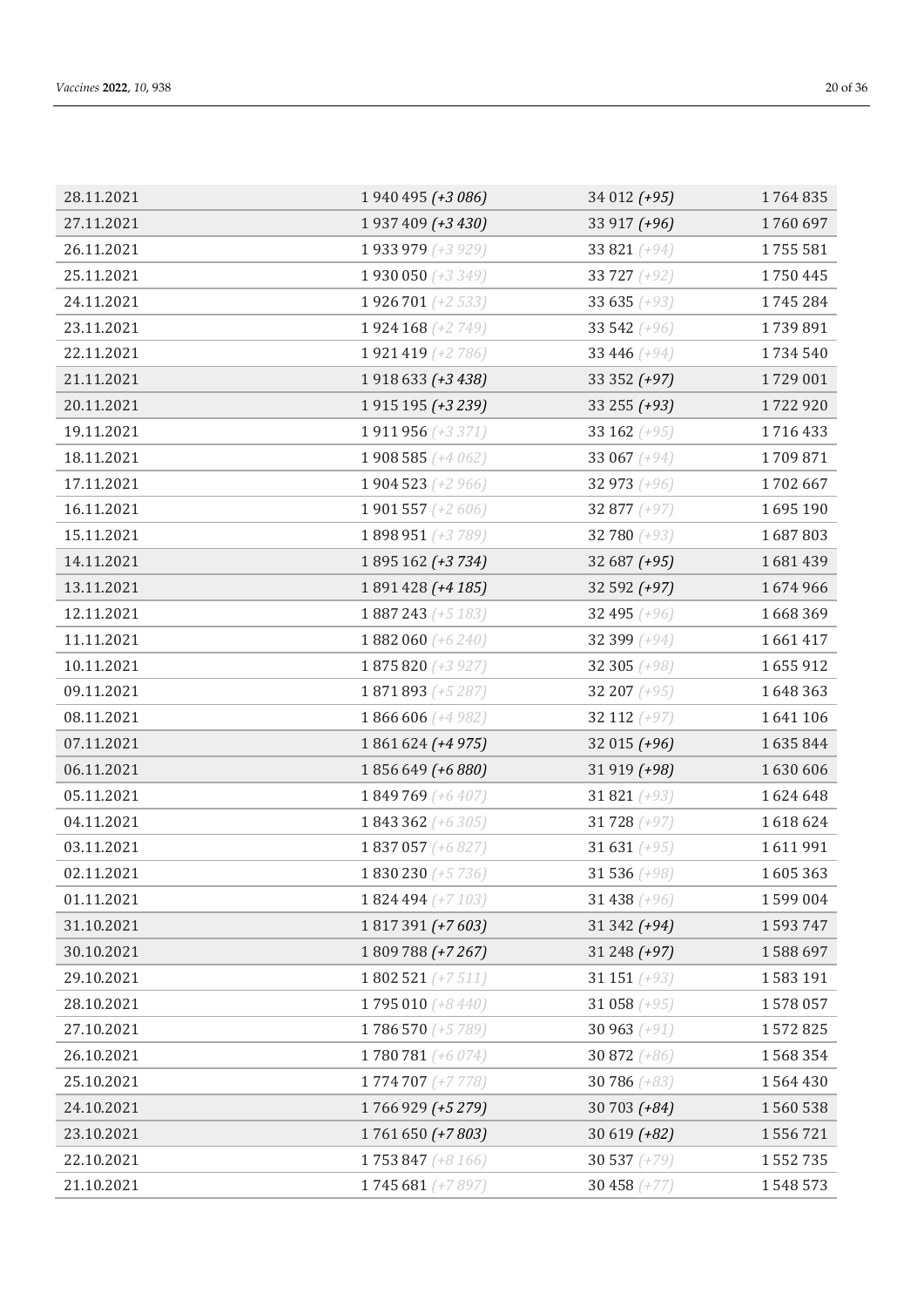| 20.10.2021 | 1737784 (+5847)       | 30 381 $(+76)$ | 1544301   |
|------------|-----------------------|----------------|-----------|
| 19.10.2021 | 1731937 (+5700)       | 30 305 $(+73)$ | 1540144   |
| 18.10.2021 | 1726 237 (+6 823)     | 30 232 (+69)   | 1536156   |
| 17.10.2021 | 1719 414 (+6740)      | 30 163 $(+70)$ | 1532919   |
| 16.10.2021 | 1712 674 (+6545)      | $30093 (+72)$  | 1529713   |
| 15.10.2021 | 1706 129 (+6 631)     | 30 021 $(+70)$ | 1526076   |
| 14.10.2021 | 1699 498 (+6712)      | 29 951 $(+71)$ | 1522320   |
| 13.10.2021 | 1692786 (+4410)       | 29 880 $(+72)$ | 1519184   |
| 12.10.2021 | 1688 376 (+4699)      | 29 808 (+70)   | 1516617   |
| 11.10.2021 | 1 683 677 (+5 002)    | 29 738 $(+71)$ | 1514140   |
| 10.10.2021 | 1678 675 (+4610)      | 29 667 (+72)   | 1511856   |
| 09.10.2021 | 1674 065 (+6 001)     | 29 595 (+70)   | 1509679   |
| 08.10.2021 | $1668064 (+4595)$     | 29 525 $(+71)$ | 1507468   |
| 07.10.2021 | $1663469 (+5404)$     | $29454 (+69)$  | 1505180   |
| 06.10.2021 | $1658065 (+3589)$     | 29 385 $(+71)$ | 1502833   |
| 05.10.2021 | 1654476 (+3827)       | $29314 (+72)$  | 1500434   |
| 04.10.2021 | 1650649 (+4410)       | 29 242 (+66)   | 1498183   |
| 03.10.2021 | 1 646 239 (+4 294)    | $29176 (+65)$  | 1 496 227 |
| 02.10.2021 | 1641945 (+4032)       | 29 111 (+67)   | 1494342   |
| 01.10.2021 | $1637913 (+3993)$     | 29 044 $(+64)$ | 1 492 226 |
| 30.09.2021 | 1 633 920 (+3 998)    | 28 980 (+62)   | 1490037   |
| 29.09.2021 | 1 629 922 (+3 004)    | 28 918 $(+65)$ | 1487800   |
| 28.09.2021 | $1626918 (+2541)$     | $28853 (+63)$  | 1485862   |
| 27.09.2021 | 1624 377 (+3 387)     | 28 790 (+61)   | 1 483 976 |
| 26.09.2021 | 1620 990 (+3275)      | 28 729 (+59)   | 1 482 416 |
| 25.09.2021 | 1617715 (+3211)       | 28 670 (+63)   | 1481203   |
| 24.09.2021 | 1614504 (+2893)       | 28 607 $(+56)$ | 1479958   |
| 23.09.2021 | $1611611 (+3445)$     | $28551 (+54)$  | 1478681   |
| 22.09.2021 | $1608166 (+1991)$     | 28 497 (+50)   | 1477350   |
| 21.09.2021 | $1606175 (+1926)$     | 28 447 (+52)   | 1475997   |
| 20.09.2021 | 1 604 249 $(+2, 469)$ | $28395 (+48)$  | 1474697   |
| 19.09.2021 | 1 601 780 (+2 376)    | 28 347 (+49)   | 1473474   |
| 18.09.2021 | 1599 404 (+2746)      | 28 298 (+51)   | 1472259   |
| 17.09.2021 | 1596 658 (+2537)      | 28 247 (+42)   | 1470979   |
| 16.09.2021 | 1594 121 (+2479)      | $28205 (+45)$  | 1 469 620 |
| 15.09.2021 | 1591642 (+1838)       | $28160 (+49)$  | 1468151   |
| 14.09.2021 | $1589804 (+1609)$     | $28111 (+47)$  | 1466721   |
| 13.09.2021 | 1588 195 (+2 022)     | $28064 (+41)$  | 1 465 359 |
| 12.09.2021 | 1586 173 (+1592)      | 28 023 (+42)   | 1464100   |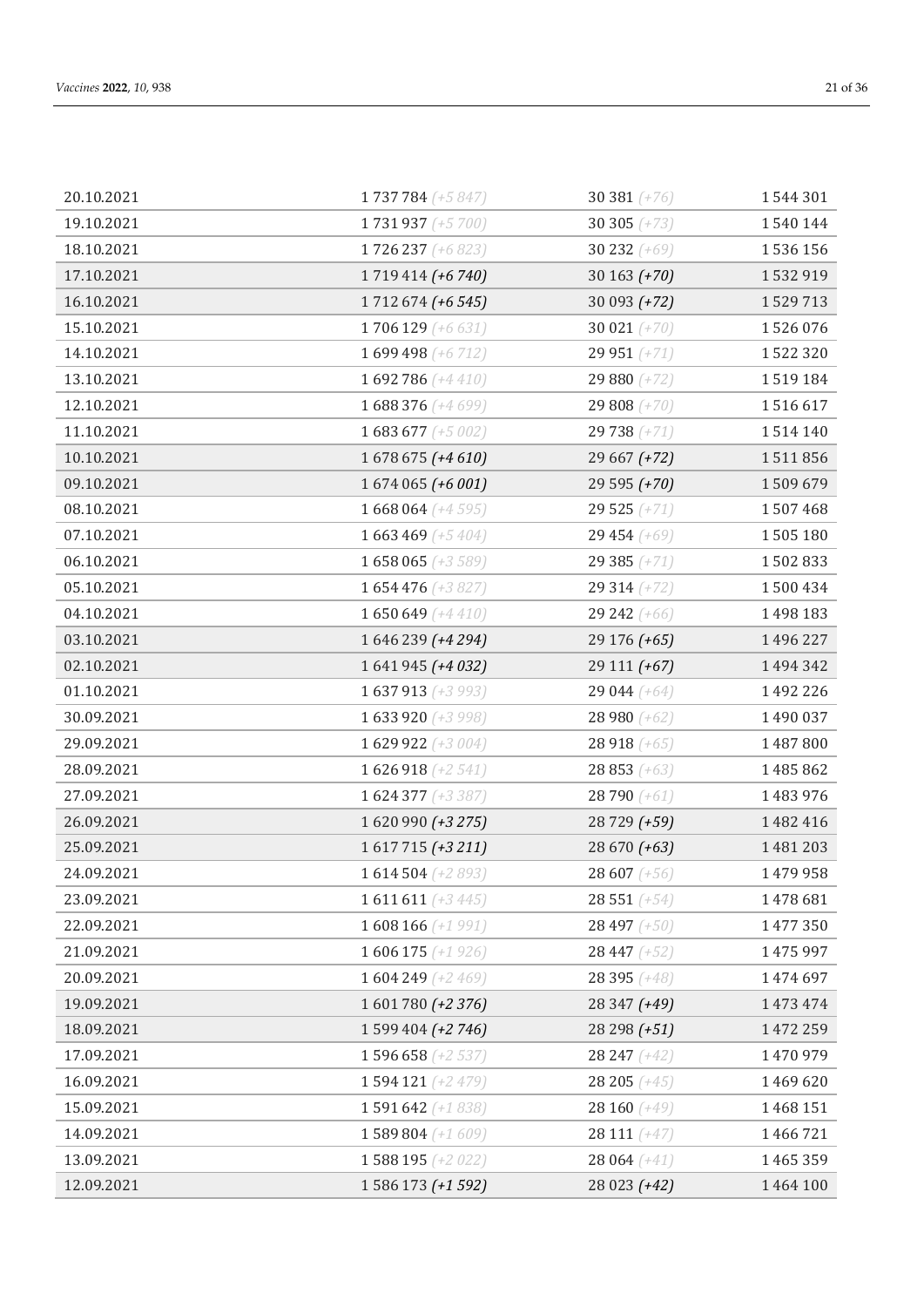| 11.09.2021 | 1584581 (+1940)           | 27 981 (+46)   | 1462853       |
|------------|---------------------------|----------------|---------------|
| 10.09.2021 | 1582 641 (+1566)          | 27 935 (+48)   | 1461536       |
| 09.09.2021 | $1581075 (+1801)$         | 27 887 $(+52)$ | 1460093       |
| 08.09.2021 | 1579 274 (+1269)          | $27835 (+48)$  | 1458632       |
| 07.09.2021 | $1578005 (+1187)$         | $27787 (+45)$  | 1 457 119     |
| 06.09.2021 | 1576818 (+1463)           | $27742 (+46)$  | 1455678       |
| 05.09.2021 | 1 575 355 (+1 542)        | $27696 (+48)$  | 1454400       |
| 04.09.2021 | 1573813 (+1549)           | $27648 (+55)$  | 1453242       |
| 03.09.2021 | <b>1572 264</b> $(+1633)$ | $27593 (+50)$  | 1451886       |
| 02.09.2021 | $1570631 (+1864)$         | $27543 (+51)$  | 1450330       |
| 01.09.2021 | 1568767 (+1229)           | $27492 (+47)$  | 1448644       |
| 31.08.2021 | 1567538 (+1162)           | $27445 (+44)$  | 1446708       |
| 30.08.2021 | 1566376 (+1424)           | 27 401 $(+50)$ | 1444794       |
| 29.08.2021 | 1564952 (+1444)           | $27351 (+52)$  | 1 442 955     |
| 28.08.2021 | 1563508 (+1498)           | $27299 (+55)$  | 1441166       |
| 27.08.2021 | 1 562 010 $(+1\,509)$     | $27244 (+51)$  | 1 439 126     |
| 26.08.2021 | $1560501 (+1712)$         | $27193 (+54)$  | 1436829       |
| 25.08.2021 | 1558789 (+1402)           | $27139 (+52)$  | 1 434 366     |
| 24.08.2021 | $1557387 (+1105)$         | 27 087 (+56)   | 1 432 067     |
| 23.08.2021 | 1556282 (+1458)           | $27031 (+53)$  | 1429919       |
| 22.08.2021 | 1554824 (+1661)           | $26978 (+51)$  | 1 427 913     |
| 21.08.2021 | 1 553 163 (+1 852)        | $26927 (+55)$  | 1425773       |
| 20.08.2021 | $1551311 (+1925)$         | $26872 (+52)$  | 1 423 229     |
| 19.08.2021 | 1549 386 (+2 142)         | $26820 (+54)$  | 1420630       |
| 18.08.2021 | 1547 244 (+1590)          | $26766 (+59)$  | 1417825       |
| 17.08.2021 | 1545 654 (+2 006)         | $26707 (+56)$  | 1414796       |
| 16.08.2021 | 1543 648 (+1489)          | $26651 (+54)$  | 1 412 329     |
| 15.08.2021 | 1542 159 (+1954)          | 26 597 (+58)   | 1410177       |
| 14.08.2021 | 1540205 (+2317)           | $26539 (+57)$  | 1 407 723     |
| 13.08.2021 | 1537888 (+2529)           | $26482 (+59)$  | 1404879       |
| 12.08.2021 | 1535359 (+2294)           | $26423 (+56)$  | 1401836       |
| 11.08.2021 | 1533 065 (+2 076)         | $26367 (+58)$  | 1 398 507     |
| 10.08.2021 | 1530989 (+1639)           | $26309 (+61)$  | 1 395 285     |
| 09.08.2021 | 1 529 350 $(+2 150)$      | $26248 (+59)$  | 1 392 213     |
| 08.08.2021 | 1527200 (+2761)           | 26 189 (+63)   | 1 389 595     |
| 07.08.2021 | 1 524 439 (+2 235)        | 26 126 (+67)   | 1 386 543     |
| 06.08.2021 | 1522 204 (+2 583)         | $26059 (+65)$  | 1 3 8 2 9 6 7 |
| 05.08.2021 | 1519 621 (+3 227)         | $25994 (+68)$  | 1 378 924     |
| 04.08.2021 | 1516394 (+2502)           | $25926 (+76)$  | 1374447       |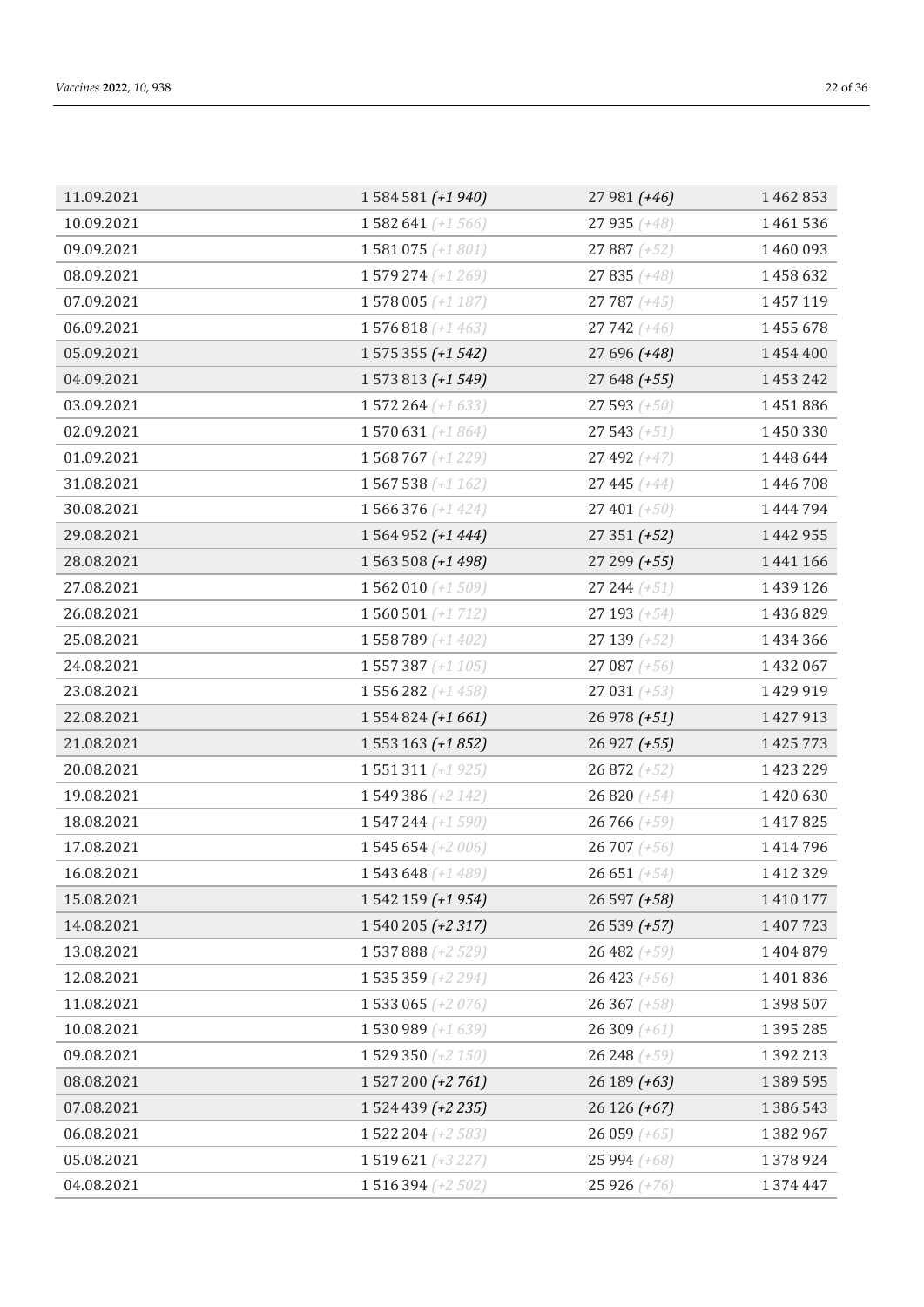| 03.08.2021 | 1513892 (+1952)     | 25 850 $(+71)$  | 1370145       |
|------------|---------------------|-----------------|---------------|
| 02.08.2021 | 1511940 (+3330)     | $25779 (+75)$   | 1 366 386     |
| 01.08.2021 | 1508 610 (+2484)    | $25704 (+78)$   | 1 3 6 3 5 0 5 |
| 31.07.2021 | 1506126(+3514)      | $25626 (+73)$   | 1 360 030     |
| 30.07.2021 | $1502612 (+3481)$   | $25553 (+76)$   | 1 3 5 5 8 7 1 |
| 29.07.2021 | 1499 131 (+3356)    | $25477 (+79)$   | 1 3 5 1 2 9 7 |
| 28.07.2021 | 1495 775 (+2445)    | $25398 (+93)$   | 1 346 237     |
| 27.07.2021 | 1493 330 (+2 623)   | $25305 (+98)$   | 1 341 106     |
| 26.07.2021 | 1490 707 (+2 629)   | $25207 (+101)$  | 1 3 3 6 1 9 4 |
| 25.07.2021 | 1 488 078 (+3 406)  | $25106 (+103)$  | 1 3 3 1 6 1 4 |
| 24.07.2021 | 1 484 672 (+3 376)  | $25003 (+105)$  | 1 3 2 6 1 3 2 |
| 23.07.2021 | 1481 296 (+3425)    | 24 898 (+107)   | 1 3 1 9 5 5 5 |
| 22.07.2021 | 1477 871 (+4 287)   | 24 791 (+102)   | 1 3 1 2 5 4 5 |
| 21.07.2021 | 1473 584 (+3254)    | $24689 (+104)$  | 1 304 958     |
| 20.07.2021 | 1470 330 (+3 188)   | 24 585 $(+101)$ | 1 296 952     |
| 19.07.2021 | 1467142 (+4 007)    | 24 484 $(+103)$ | 1 288 984     |
| 18.07.2021 | 1 463 135 (+4 357)  | 24 381 (+106)   | 1 2 8 1 3 1 9 |
| 17.07.2021 | 1458778 (+4561)     | 24 275 (+102)   | 1 274 036     |
| 16.07.2021 | 1454 217 (+5 382)   | $24173 (+105)$  | 1 266 393     |
| 15.07.2021 | 1448 835 (+5 237)   | 24 068 $(+101)$ | 1258361       |
| 14.07.2021 | 1443 598 (+3 966)   | 23 967 $(+109)$ | 1 250 506     |
| 13.07.2021 | 1439 632 (+4 991)   | 23 858 $(+103)$ | 1 242 987     |
| 12.07.2021 | 1434 641 (+5403)    | 23 755 $(+107)$ | 1 2 3 5 6 9 7 |
| 11.07.2021 | 1 429 238 (+5 410)  | 23 648 (+110)   | 1 2 2 8 6 0 1 |
| 10.07.2021 | 1 423 828 (+5 694)  | 23 538 (+108)   | 1 2 2 1 7 6 6 |
| 09.07.2021 | 1418 134 (+6 643)   | 23 430 (+102)   | 1214731       |
| 08.07.2021 | 1411491 $(+6040)$   | 23 328 (+109)   | 1 207 500     |
| 07.07.2021 | 1405 451 (+5 621)   | 23 219 (+104)   | 1 200 695     |
| 06.07.2021 | 1 399 830 (+5 498)  | $23115 (+114)$  | 1 194 207     |
| 05.07.2021 | 1 394 332 (+6 557)  | 23 001 $(+106)$ |               |
| 04.07.2021 | 1 387 775 (+7 624)  | $22895 (+111)$  | 1 1 8 2 5 4 0 |
| 03.07.2021 | 1 380 151 (+7 446)  | 22 784 (+116)   | 1 176 793     |
| 02.07.2021 | 1 372 705 (+6 893)  | $22668 (+112)$  | 1 170 924     |
| 01.07.2021 | 1 365 812 $(+7597)$ | 22 556 $(+108)$ | 1 1 6 4 6 5 3 |
| 30.06.2021 | 1 358 215 (+5 823)  | 22 448 $(+117)$ | 1 1 58 7 19   |
| 29.06.2021 | 1 352 392 (+6 209)  | $22331 (+121)$  | 1 1 5 3 1 4 5 |
| 28.06.2021 | 1 346 183 (+7 246)  | $22210 (+124)$  | 1 148 291     |
| 27.06.2021 | 1 338 937 (+6 723)  | 22 086 (+114)   | 1 143 858     |
| 26.06.2021 | 1 332 214 (+8 457)  | $21972 (+96)$   | 1 139 840     |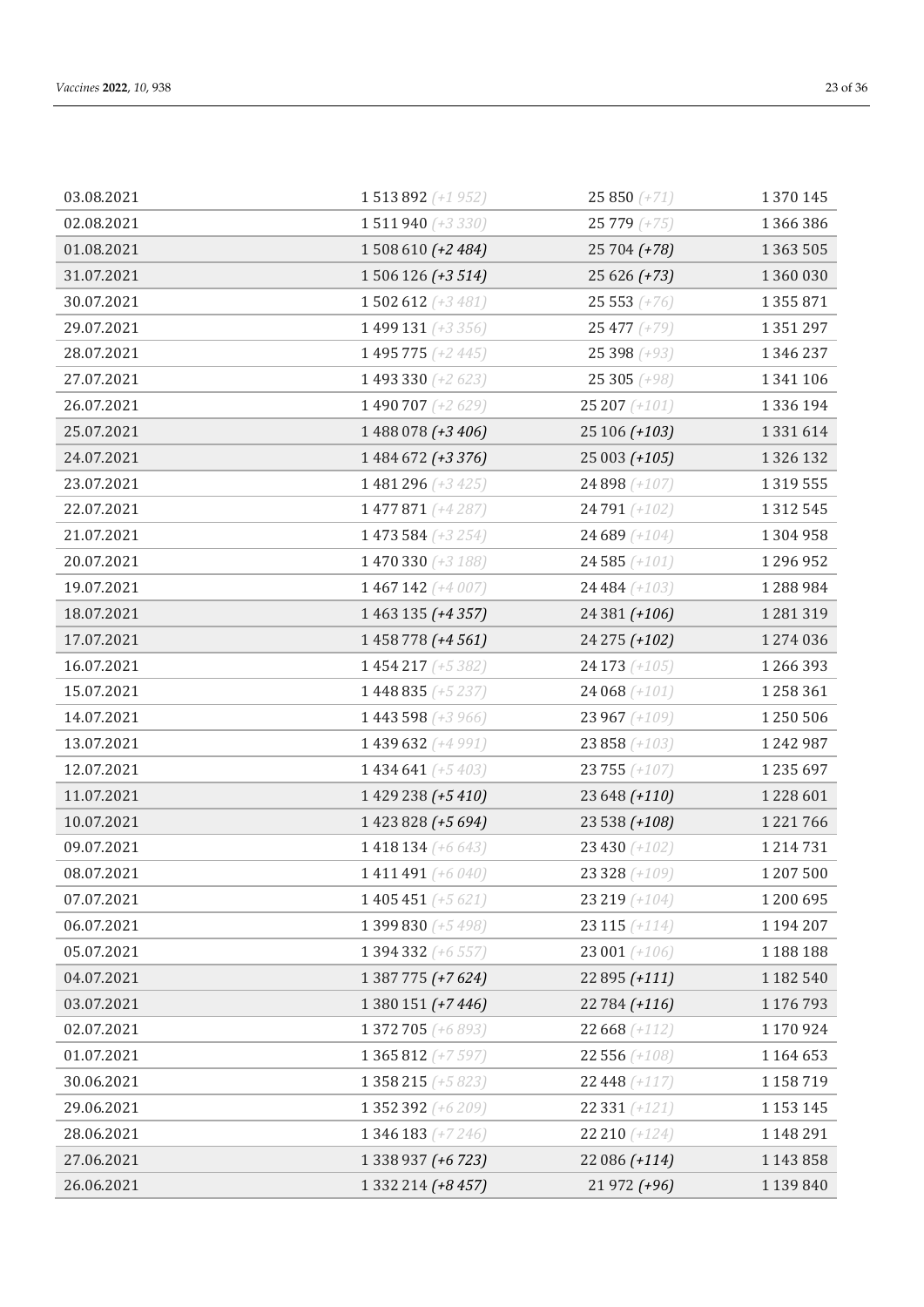| 25.06.2021 | 1 323 757 (+7 916)    | $21876 (+98)$  | 1 135 580     |
|------------|-----------------------|----------------|---------------|
| 24.06.2021 | 1 315 841 (+8 598)    | 21 778 (+92)   | 1 1 3 1 0 2 2 |
| 23.06.2021 | 1 307 243 (+6 534)    | $21686 (+88)$  | 1 1 2 6 9 6 5 |
| 22.06.2021 | $1300709 (+6555)$     | $21598 (+86)$  | 1 1 2 3 2 9 5 |
| 21.06.2021 | 1 294 154 $(+7584)$   | $21512 (+79)$  | 1 1 1 9 8 3 7 |
| 20.06.2021 | 1 286 570 (+8 305)    | $21433 (+81)$  | 1 1 1 6 7 3 9 |
| 19.06.2021 | 1 278 265 (+9 120)    | $21352 (+76)$  | 1 1 1 3 7 9 4 |
| 18.06.2021 | 1 269 145 (+9 056)    | $21276 (+78)$  | 1 1 1 0 3 9 9 |
| 17.06.2021 | 1 260 089 $(+6 195)$  | $21198 (+73)$  | 1 106 615     |
| 16.06.2021 | 1 253 894 (+5 782)    | $21125 (+75)$  | 1 102 979     |
| 15.06.2021 | 1 248 112 (+6 805)    | 21 050 $(+71)$ | 1 099 598     |
| 14.06.2021 | 1 241 307 (+6 590)    | $20979 (+72)$  | 1 0 9 6 5 5 3 |
| 13.06.2021 | 1 234 717 (+7 704)    | $20907 (+69)$  | 1093738       |
| 12.06.2021 | 1 227 013 (+6 701)    | $20838 (+67)$  | 1 090 700     |
| 11.06.2021 | $1220312 (+5853)$     | $20771 (+60)$  | 1 087 975     |
| 10.06.2021 | 1 214 459 $(+5, 245)$ | $20711 (+63)$  | 1 084 914     |
| 09.06.2021 | 1 209 214 (+4 124)    | $20648 (+58)$  | 1 082 243     |
| 08.06.2021 | 1 205 090 (+3 817)    | $20590 (+62)$  | 1079932       |
| 07.06.2021 | 1 201 273 (+3 266)    | $20528 (+59)$  | 1077914       |
| 06.06.2021 | 1 198 007 (+2 936)    | $20469 (+61)$  | 1076346       |
| 05.06.2021 | 1 195 071 (+2 897)    | $20408 (+56)$  | 1 0 7 4 6 0 5 |
| 04.06.2021 | 1 192 174 (+2 817)    | $20352 (+58)$  | 1072425       |
| 03.06.2021 | 1 189 357 (+2 876)    | $20294 (+57)$  | 1 070 107     |
| 02.06.2021 | 1 186 481 (+2 842)    | $20237 (+60)$  | 1 0 6 7 4 2 5 |
| 01.06.2021 | 1 183 639 (+3 669)    | $20177 (+62)$  | 1064858       |
| 31.05.2021 | 1 179 970 (+2 614)    | $20115 (+55)$  | 1 062 465     |
| 30.05.2021 | 1 177 356 (+3 719)    | $20060 (+59)$  | 1 060 588     |
| 29.05.2021 | 1 173 637 (+3 241)    | $20001 (+61)$  | 1058041       |
| 28.05.2021 | 1 170 396 (+3 274)    | 19 940 (+56)   | 1 0 5 5 1 3 0 |
| 27.05.2021 | 1 167 122 $(+3 105)$  | 19 884 (+58)   | 1052132       |
| 26.05.2021 | $1164017 (+2416)$     | 19 826 (+62)   | 1 049 246     |
| 25.05.2021 | $1161601 (+2075)$     | 19 764 (+57)   | 1 046 726     |
| 24.05.2021 | 1 159 526 (+2 487)    | 19 707 (+59)   | 1 0 4 4 5 1 8 |
| 23.05.2021 | 1 157 039 (+2 924)    | 19648 $(+56)$  | 1 042 788     |
| 22.05.2021 | 1 154 115 (+2 653)    | 19 592 (+60)   | 1 040 760     |
| 21.05.2021 | 1 151 462 (+2 954)    | 19 532 $(+58)$ | 1038332       |
| 20.05.2021 | 1 148 508 (+3 312)    | 19 474 $(+55)$ | 1 0 3 5 7 3 9 |
| 19.05.2021 | 1 145 196 (+2 096)    | 19 419 $(+61)$ | 1 0 3 2 8 6 2 |
| 18.05.2021 | 1 143 100 $(+2,430)$  | 19 358 $(+59)$ | 1 0 3 0 1 9 9 |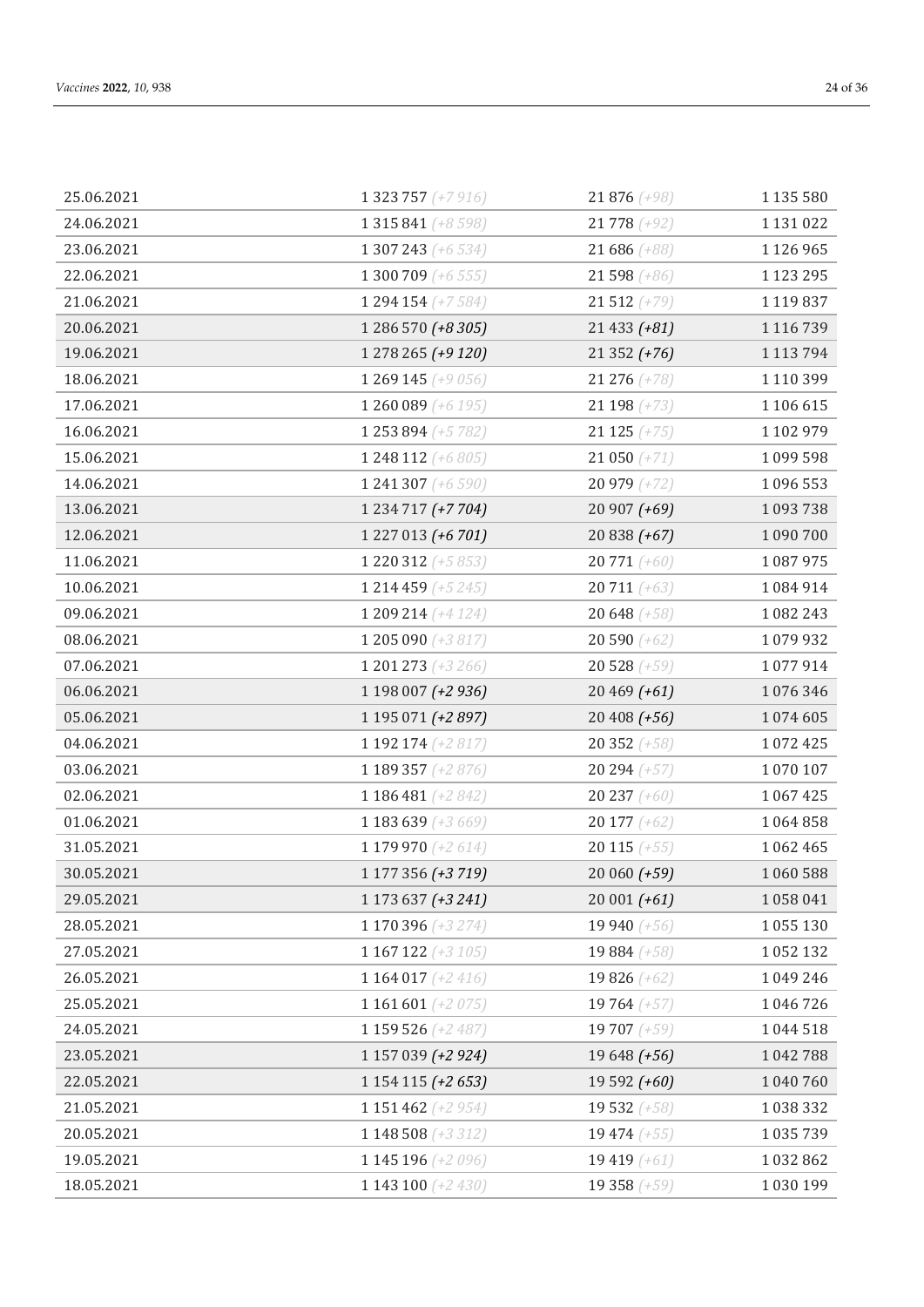| 17.05.2021 | 1 140 670 $(+3573)$   | 19 299 (+57)   | 1027835       |
|------------|-----------------------|----------------|---------------|
| 16.05.2021 | 1 137 097 (+2 789)    | $19242 (+56)$  | 1025794       |
| 15.05.2021 | 1 134 308 (+3 073)    | 19 186 (+58)   | 1023380       |
| 14.05.2021 | 1 131 235 (+3 818)    | 19 128 $(+60)$ | 1020683       |
| 13.05.2021 | 1 127 417 (+2 787)    | 19 068 $(+55)$ | 1 017 740     |
| 12.05.2021 | 1 124 630 $(+2 718)$  | 19 013 $(+59)$ | 1 0 1 5 0 9 7 |
| 11.05.2021 | 1 121 912 (+2 628)    | 18 954 $(+61)$ | 1 0 1 2 7 0 3 |
| 10.05.2021 | 1 119 284 (+2 896)    | 18 893 $(+56)$ | 1 0 1 0 6 5 2 |
| 09.05.2021 | 1 116 388 (+2 828)    | 18 837 (+58)   | 1 008 676     |
| 08.05.2021 | 1 113 560 (+2 765)    | 18 779 (+57)   | 1 006 542     |
| 07.05.2021 | 1 110 795 (+2 846)    | 18 722 $(+60)$ | 1 004 060     |
| 06.05.2021 | 1 107 949 (+2 114)    | 18 662 $(+59)$ | 1 001 798     |
| 05.05.2021 | 1 105 835 $(+2, 432)$ | 18 603 $(+56)$ | 999 742       |
| 04.05.2021 | 1 103 403 $(+2,050)$  | 18 547 $(+61)$ | 997 957       |
| 03.05.2021 | $1101353 (+2635)$     | 18 486 (+58)   | 996 373       |
| 02.05.2021 | 1 098 718 (+2 699)    | 18 428 (+54)   | 994 965       |
| 01.05.2021 | 1 096 019 (+3 208)    | 18 374 (+59)   | 993 348       |
| 30.04.2021 | 1 092 811 (+2 662)    | 18 315 $(+57)$ | 991 419       |
| 29.04.2021 | $1090149 (+3215)$     | 18 258 $(+56)$ | 989 411       |
| 28.04.2021 | 1 086 934 (+1 840)    | 18 202 $(+54)$ | 987 457       |
| 27.04.2021 | $1085094 (+2098)$     | 18 148 (+58)   | 985 769       |
| 26.04.2021 | 1 082 996 (+2 687)    | 18 090 $(+55)$ | 984 346       |
| 25.04.2021 | 1 080 309 (+2 526)    | $18035 (+53)$  | 983 221       |
| 24.04.2021 | 1 077 783 (+2 541)    | 17 982 (+59)   | 981882        |
| 23.04.2021 | $1075242 (+2502)$     | 17 923 $(+57)$ | 980 003       |
| 22.04.2021 | $1072740 (+2704)$     | 17 866 $(+54)$ | 977880        |
| 21.04.2021 | $1070036 (+1988)$     | 17812 $(+58)$  | 975 973       |
| 20.04.2021 | $1068048 (+1996)$     | 17 754 (+56)   | 974 229       |
| 19.04.2021 | $1066052 (+2279)$     | 17 698 (+59)   | 972 646       |
| 18.04.2021 | 1 063 773 (+2 252)    | $17639 (+53)$  | 971 557       |
| 17.04.2021 | 1 061 521 (+2 822)    | $17586 (+58)$  | 970 320       |
| 16.04.2021 | $1058699 (+2476)$     | 17 528 $(+57)$ | 968 682       |
| 15.04.2021 | $1056223 (+2455)$     | 17 471 $(+59)$ | 966 781       |
| 14.04.2021 | $1053768 (+1837)$     | 17 412 $(+52)$ | 964 837       |
| 13.04.2021 | $1051931 (+1782)$     | 17 360 $(+58)$ | 963 086       |
| 12.04.2021 | $1050149 (+1833)$     | 17 302 $(+54)$ | 961 392       |
| 11.04.2021 | 1 048 316 (+2 090)    | $17248 (+56)$  | 960 171       |
| 10.04.2021 | 1 046 226 (+2 006)    | $17192 (+53)$  | 958783        |
| 09.04.2021 | $1044220 (+2421)$     | 17 139 $(+57)$ | 957 137       |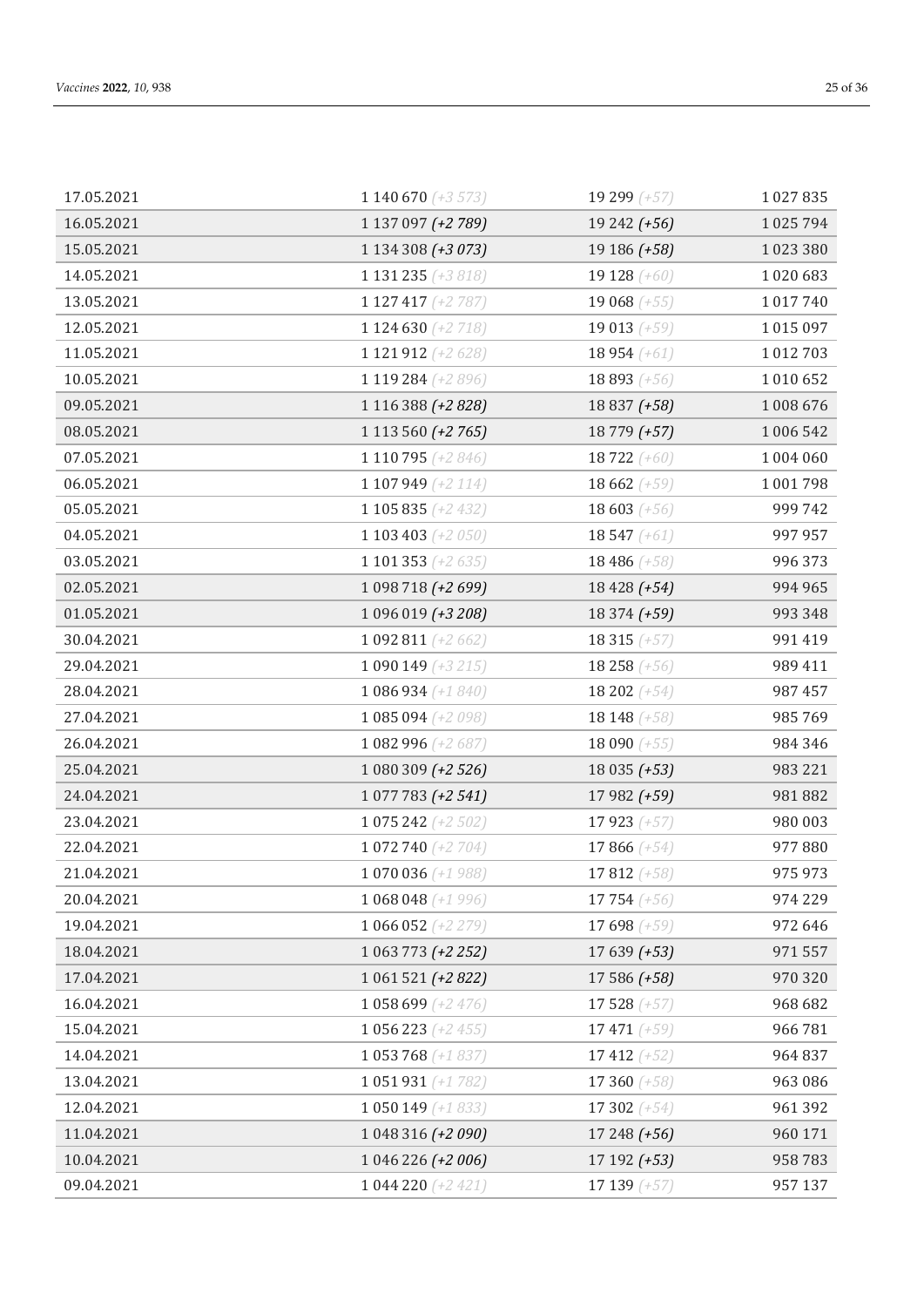| 08.04.2021 | 1 041 799 (+2 024) | 17 082 $(+55)$ | 955 148 |
|------------|--------------------|----------------|---------|
| 07.04.2021 | $1039775 (+1585)$  | 17 027 $(+51)$ | 953 402 |
| 06.04.2021 | $1038190 (+1747)$  | 16 976 $(+54)$ | 951851  |
| 05.04.2021 | $1036443 (+1876)$  | 16 922 $(+50)$ | 950 658 |
| 04.04.2021 | 1 034 567 (+1 901) | $16872 (+56)$  | 949 843 |
| 03.04.2021 | 1 032 666 (+2 011) | 16 816 (+52)   | 948 845 |
| 02.04.2021 | $1030655 (+1764)$  | 16 764 $(+57)$ | 947 694 |
| 01.04.2021 | $1028891 (+2151)$  | 16 707 $(+51)$ | 946 370 |
| 31.03.2021 | 1 026 740 (+1 286) | 16 656 $(+53)$ | 944738  |
| 30.03.2021 | $1025454 (+1291)$  | 16 603 $(+56)$ | 943 201 |
| 29.03.2021 | $1024163 (+1612)$  | 16 547 $(+49)$ | 942 036 |
| 28.03.2021 | 1 022 551 (+1 878) | $16498 (+52)$  | 941 192 |
| 27.03.2021 | 1 020 673 (+1 551) | $16446 (+54)$  | 940 041 |
| 26.03.2021 | 1019122 (+1813)    | 16 392 $(+55)$ | 938 673 |
| 25.03.2021 | $1017309 (+1787)$  | 16 337 $(+49)$ | 937 122 |
| 24.03.2021 | $1015522 (+1431)$  | 16 288 $(+53)$ | 935 400 |
| 23.03.2021 | 1 014 091 (+1 042) | 16 235 $(+51)$ | 933 807 |
| 22.03.2021 | $1013049 (+1586)$  | 16 184 $(+56)$ | 932 428 |
| 21.03.2021 | 1 011 463 (+1 511) | $16128 (+50)$  | 931 296 |
| 20.03.2021 | 1 009 952 (+1 728) | $16078 (+54)$  | 929 925 |
| 19.03.2021 | 1 008 224 (+1 809) | 16 024 $(+51)$ | 928 156 |
| 18.03.2021 | $1006415 (+1934)$  | 15 973 (+48)   | 926 254 |
| 17.03.2021 | $1004481 (+1201)$  | 15 925 $(+53)$ | 924 494 |
| 16.03.2021 | $1003280 (+1533)$  | 15 872 $(+57)$ | 922899  |
| 15.03.2021 | $1001747 (+1353)$  | 15 815 $(+51)$ | 921 424 |
| 14.03.2021 | 1 000 394 (+1 905) | 15 764 (+55)   | 920 388 |
| 13.03.2021 | 998 489 (+1 600)   | 15 709 (+52)   | 919 278 |
| 12.03.2021 | 996 889 (+1 610)   | 15 657 $(+56)$ | 917809  |
| 11.03.2021 | 995 279 (+1 281)   | 15 601 $(+54)$ | 916 204 |
| 10.03.2021 | 993 998 (+1 116)   | 15 547 $(+51)$ | 914 626 |
| 09.03.2021 | 992 882 (+1 066)   | 15 496 (+49)   | 913 173 |
| 08.03.2021 | 991 816 (+1 421)   | 15 447 $(+53)$ | 912 146 |
| 07.03.2021 | 990 395 (+1 534)   | 15 394 (+47)   | 911 109 |
| 06.03.2021 | 988 861 (+1 820)   | 15 347 (+50)   | 909 692 |
| 05.03.2021 | 987 041 (+1 757)   | 15 297 $(+54)$ | 907 770 |
| 04.03.2021 | 985 284 (+2 150)   | 15 243 $(+51)$ | 905 521 |
| 03.03.2021 | 983 134 (+1 284)   | 15 192 $(+46)$ | 903 100 |
| 02.03.2021 | 981 850 (+1 277)   | 15 146 (+49)   | 901 035 |
| 01.03.2021 | 980 573 (+2 097)   | 15 097 $(+42)$ | 899 239 |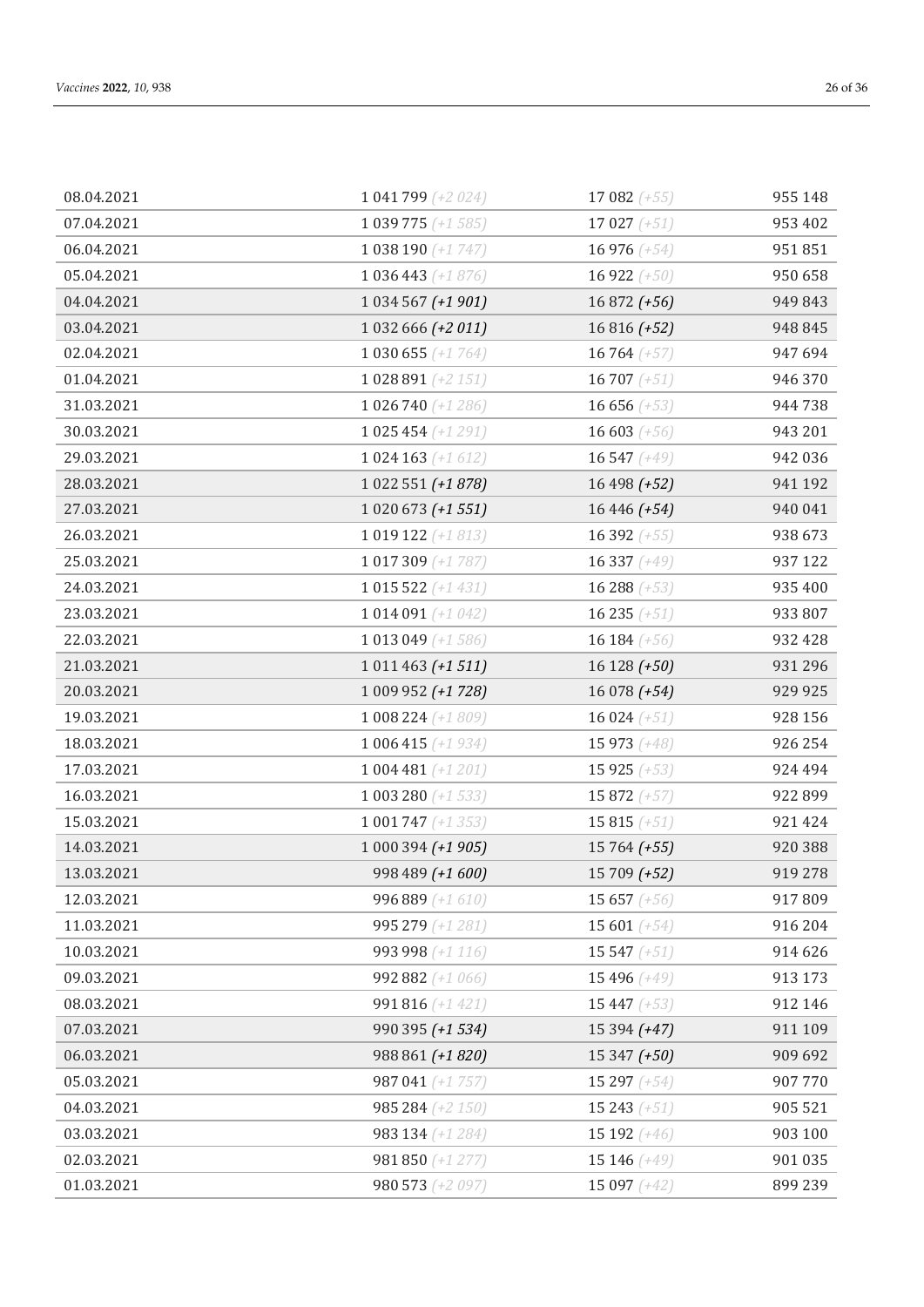| 28.02.2021 | 978 476 (+1 737)          | 15 055 (+48)   | 897 698 |
|------------|---------------------------|----------------|---------|
| 27.02.2021 | 976 739 (+1 825)          | $15007 (+41)$  | 895 879 |
| 26.02.2021 | $974914 (+1336)$          | 14 966 $(+45)$ | 893 871 |
| 25.02.2021 | 973 578 $(+1406)$         | 14 921 $(+47)$ | 891 448 |
| 24.02.2021 | 972 172 $(+1\ 417)$       | 14 874 (+43)   | 889 356 |
| 23.02.2021 | 970 755 $(+1198)$         | 14 831 (+49)   | 887 637 |
| 22.02.2021 | 969 557 $(+1723)$         | 14 782 (+41)   | 886 273 |
| 21.02.2021 | 967 834 (+1 602)          | 14 741 (+52)   | 884 615 |
| 20.02.2021 | 966 232 (+1 623)          | 14 689 (+58)   | 882 808 |
| 19.02.2021 | 964 609 $(+1972)$         | 14 631 $(+53)$ | 880 767 |
| 18.02.2021 | 962 637 $(+1950)$         | 14 578 $(+55)$ | 878 655 |
| 17.02.2021 | 960 687 (+1 282)          | 14 523 $(+59)$ | 876 141 |
| 16.02.2021 | 959 405 $(+1409)$         | 14 464 (+60)   | 873 898 |
| 15.02.2021 | 957 996 (+1 818)          | 14 404 $(+56)$ | 871836  |
| 14.02.2021 | 956 178 (+1 559)          | 14 348 (+58)   | 869 869 |
| 13.02.2021 | 954 619 (+1 963)          | 14 290 (+67)   | 867780  |
| 12.02.2021 | 952 656 (+2 139)          | 14 223 (+63)   | 865 100 |
| 11.02.2021 | <b>950 517</b> $(+2,040)$ | 14 160 $(+61)$ | 861916  |
| 10.02.2021 | 948 477 (+1 441)          | 14 099 $(+68)$ | 858 358 |
| 09.02.2021 | 947 036 (+1 584)          | 14 031 $(+73)$ | 854725  |
| 08.02.2021 | <b>945 452</b> $(+1 728)$ | 13 958 $(+62)$ | 851 171 |
| 07.02.2021 | 943 724 (+2 028)          | 13 896 (+64)   | 847822  |
| 06.02.2021 | 941 696 (+2 214)          | 13 832 (+60)   | 844 165 |
| 05.02.2021 | 939 482 (+2 032)          | 13 772 $(+71)$ | 839832  |
| 04.02.2021 | 937 450 (+2 095)          | 13 701 $(+67)$ | 835 168 |
| 03.02.2021 | 935 355 $(+1545)$         | 13 634 $(+65)$ | 829 844 |
| 02.02.2021 | 933 810 (+1 701)          | 13 569 $(+74)$ | 824 623 |
| 01.02.2021 | 932 109 (+2 037)          | 13 495 $(+61)$ | 819611  |
| 31.01.2021 | 930 072 (+2 284)          | 13 434 (+66)   | 814728  |
| 30.01.2021 | 927 788 (+2 430)          | 13 368 (+68)   | 809 226 |
| 29.01.2021 | 925 358 $(+2 799)$        | 13 300 $(+63)$ | 803 642 |
| 28.01.2021 | 922 559 $(+2897)$         | 13 237 (+62)   | 797 462 |
| 27.01.2021 | 919 662 $(+1837)$         | 13 175 $(+75)$ | 791 320 |
| 26.01.2021 | 917 825 $(+2,317)$        | 13 100 $(+70)$ | 785 396 |
| 25.01.2021 | 915 508 $(+2, 382)$       | 13 030 $(+61)$ | 779824  |
| 24.01.2021 | 913 126 (+3 069)          | 12 969 (+74)   | 774 550 |
| 23.01.2021 | 910 057 (+2 668)          | 12 895 $(+64)$ | 769 433 |
| 22.01.2021 | 907 389 (+3 037)          | 12 831 $(+72)$ | 763 500 |
| 21.01.2021 | 904 352 $(+3, 458)$       | 12 759 (+69)   | 757871  |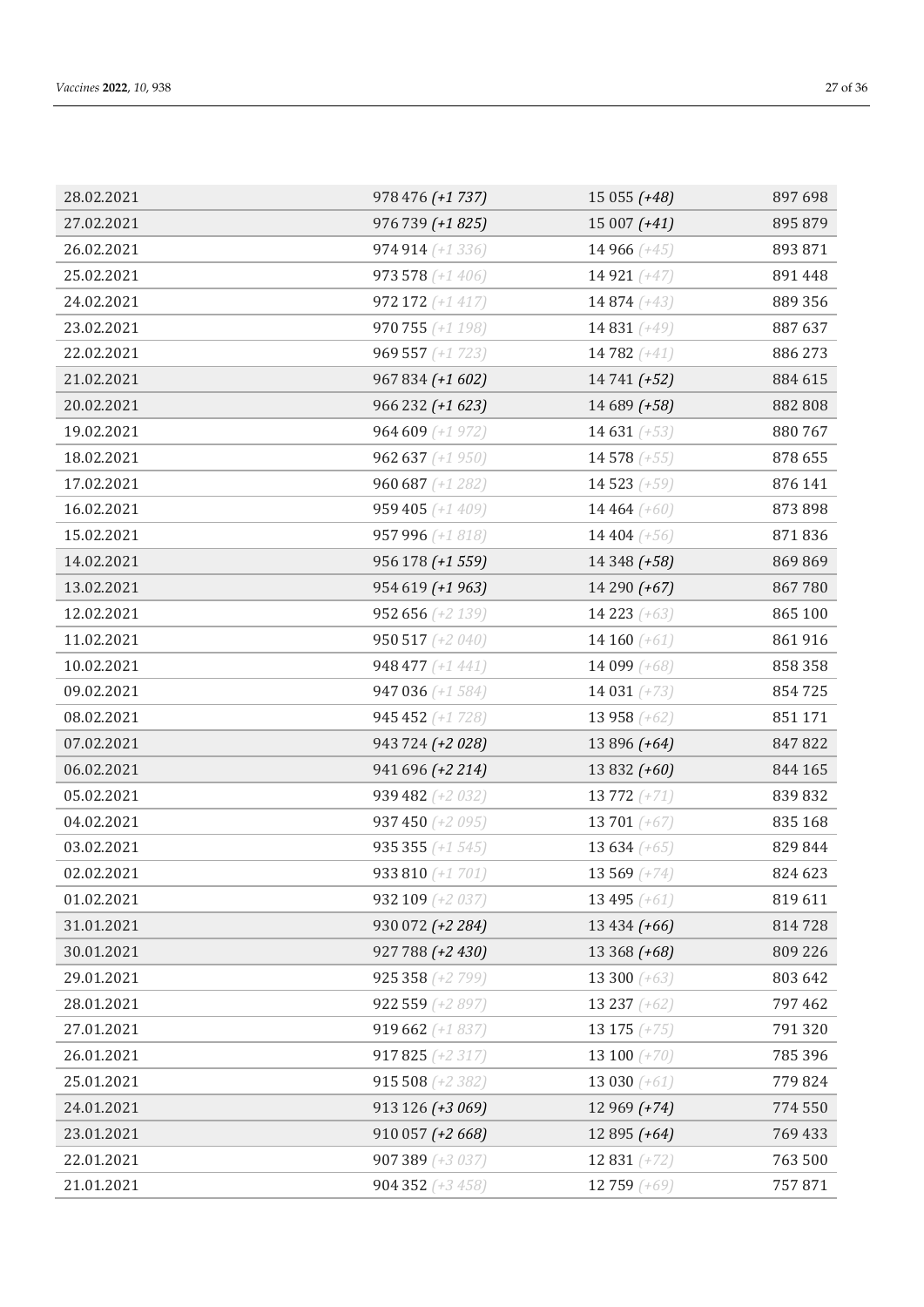| 20.01.2021 | 900 894 (+2 452)    | 12 690 $(+65)$  | 752 651 |
|------------|---------------------|-----------------|---------|
| 19.01.2021 | 898 442 (+3 115)    | 12 625 $(+84)$  | 747881  |
| 18.01.2021 | 895 327 (+3 679)    | 12 541 $(+73)$  | 743 349 |
| 17.01.2021 | 891 648 (+4 012)    | 12 468 $(+67)$  | 739 340 |
| 16.01.2021 | 887 636 (+4 674)    | $12401 (+79)$   | 734728  |
| 15.01.2021 | 882 962 (+5 534)    | 12 322 $(+81)$  | 729 089 |
| 14.01.2021 | 877 428 (+5 893)    | 12 241 $(+68)$  | 722 487 |
| 13.01.2021 | 871 535 (+4 320)    | 12 173 $(+76)$  | 715 438 |
| 12.01.2021 | 867 215 (+5 001)    | 12 097 $(+72)$  | 708 568 |
| 11.01.2021 | 862 214 (+4 646)    | 12 025 $(+75)$  | 701790  |
| 10.01.2021 | 857 568 (+4 216)    | $11950 (+77)$   | 695 106 |
| 09.01.2021 | 853 352 (+4 900)    | $11873 (+74)$   | 688 061 |
| 08.01.2021 | 848 452 (+5 027)    | 11 799 $(+71)$  | 680759  |
| 07.01.2021 | 843 425 (+4 871)    | 11728 $(+76)$   | 673 692 |
| 06.01.2021 | 838 554 (+5 142)    | 11 652 $(+70)$  | 666 282 |
| 05.01.2021 | 833 412 (+4 842)    | 11 582 $(+75)$  | 659 076 |
| 04.01.2021 | 828 570 (+3 591)    | 11 507 $(+74)$  | 652 324 |
| 03.01.2021 | 824 979 (+3 851)    | $11433 (+77)$   | 645 923 |
| 02.01.2021 | 821 128 (+5 452)    | $11356 (+76)$   | 639809  |
| 01.01.2021 | 815 676 (+5 907)    | 11 280 $(+71)$  | 633702  |
| 31.12.2020 | 809 769 (+6 566)    | 11 209 $(+73)$  | 627 368 |
| 30.12.2020 | 803 203 (+5 105)    | 11 136 $(+72)$  | 621 292 |
| 29.12.2020 | 798 098 (+5 641)    | 11 064 $(+75)$  | 615 396 |
| 28.12.2020 | 792 457 (+6 253)    | 10 989 $(+76)$  | 609 770 |
| 27.12.2020 | 786 204 (+6 620)    | $10913 (+73)$   | 604 604 |
| 26.12.2020 | 779 584 (+7480)     | 10 840 (+77)    | 599 541 |
| 25.12.2020 | 772 104 $(+7315)$   | 10 763 $(+74)$  | 593 939 |
| 24.12.2020 | 764 789 (+8 203)    | 10 689 $(+76)$  | 588 280 |
| 23.12.2020 | 756 586 (+5 652)    | 10 613 $(+73)$  | 582772  |
| 22.12.2020 | 750 934 (+7237)     | 10 540 $(+71)$  | 577 544 |
| 21.12.2020 | 743 697 (+7 797)    | 10 469 $(+75)$  | 572 541 |
| 20.12.2020 | 735 900 (+7263)     | $10394 (+77)$   | 567743  |
| 19.12.2020 | 728 637 (+6 459)    | $10317 (+74)$   | 562 953 |
| 18.12.2020 | 722 178 (+6 937)    | 10 243 $(+72)$  | 557028  |
| 17.12.2020 | 715 241 (+6 711)    | 10 171 $(+76)$  | 551 207 |
| 16.12.2020 | 708 530 (+5 028)    | 10 095 $(+73)$  | 545 430 |
| 15.12.2020 | 703 502 $(+5, 418)$ | 10 022 $(+77)$  | 539859  |
| 14.12.2020 | 698 084 (+5 874)    | 9 9 4 5 $(+75)$ | 534 552 |
| 13.12.2020 | 692 210 (+6 425)    | $9870 (+72)$    | 529 620 |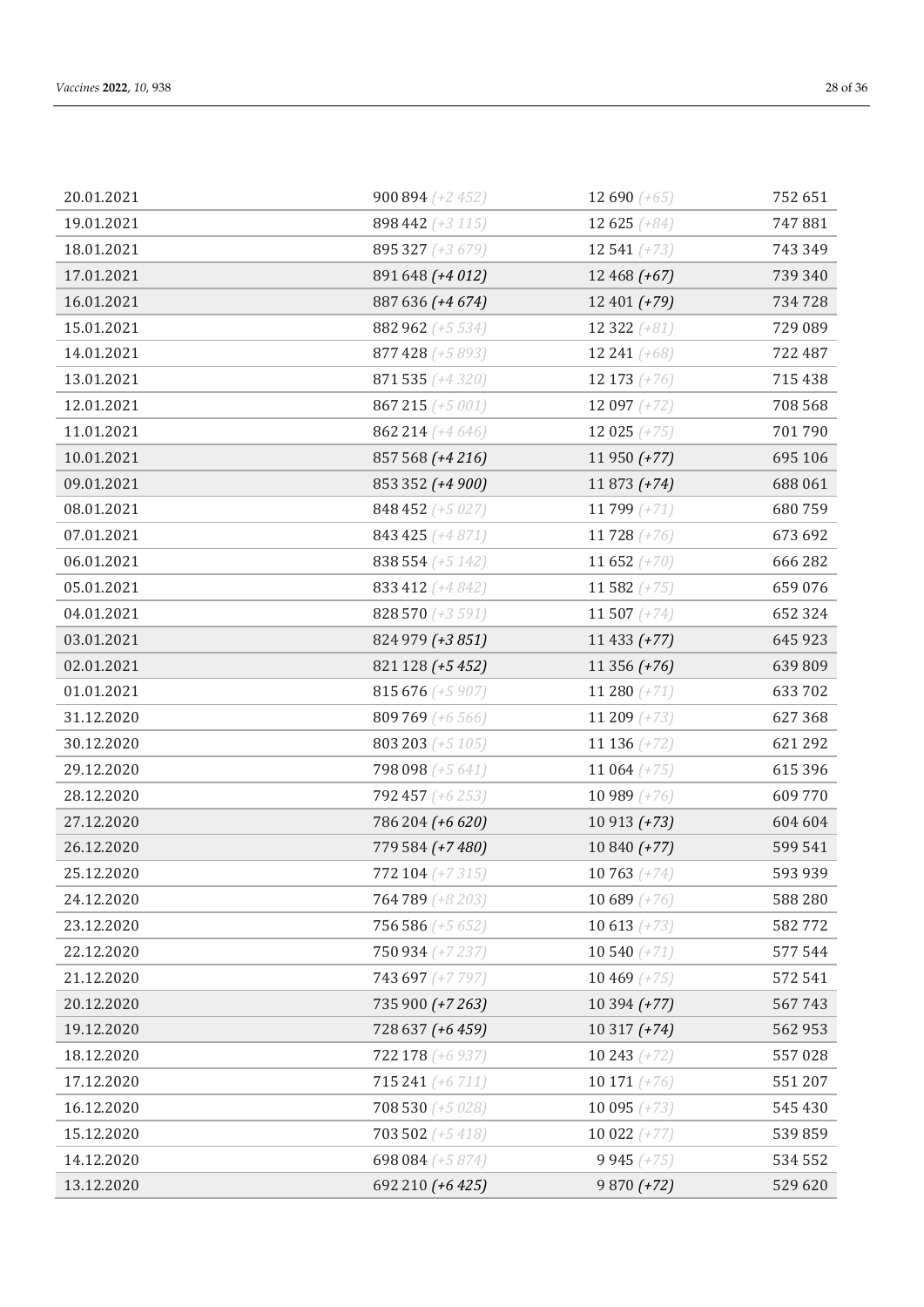| 12.12.2020 | 685 785 (+6 622)    | $9798 (+76)$  | 524 779 |
|------------|---------------------|---------------|---------|
| 11.12.2020 | 679 163 (+7 215)    | $9722 (+77)$  | 518 889 |
| 10.12.2020 | 671 948 (+6 730)    | $9645 (+74)$  | 512 969 |
| 09.12.2020 | 665 218 $(+5\,145)$ | $9571 (+75)$  | 507 149 |
| 08.12.2020 | 660 073 (+5 232)    | 9496 $(+71)$  | 501 403 |
| 07.12.2020 | 654 841 (+7279)     | $9425 (+76)$  | 495 871 |
| 06.12.2020 | 647 562 (+7 512)    | $9349 (+72)$  | 490 844 |
| 05.12.2020 | 640 050 (+7 993)    | $9277 (+74)$  | 485 308 |
| 04.12.2020 | 632 057 (+6 868)    | $9203 (+77)$  | 478724  |
| 03.12.2020 | 625 189 (+7 750)    | $9126 (+73)$  | 471833  |
| 02.12.2020 | 617 439 $(+5191)$   | $9053 (+75)$  | 464 984 |
| 01.12.2020 | 612 248 (+6 524)    | 8 978 $(+76)$ | 458 409 |
| 30.11.2020 | 605 724 (+6 511)    | 8 902 $(+74)$ | 452 184 |
| 29.11.2020 | 599 213 (+6 798)    | $8828 (+72)$  | 447 111 |
| 28.11.2020 | 592 415 (+7320)     | $8756 (+76)$  | 441535  |
| 27.11.2020 | 585 095 (+7 918)    | 8 680 $(+77)$ | 434 902 |
| 26.11.2020 | 577 177 (+6 075)    | $8603 (+73)$  | 428 418 |
| 25.11.2020 | 571 102 $(+4685)$   | 8 530 $(+75)$ | 422 189 |
| 24.11.2020 | 566 417 (+5 838)    | 8455 $(+76)$  | 416 242 |
| 23.11.2020 | 560 579 (+6 866)    | 8 379 $(+71)$ | 410 641 |
| 22.11.2020 | 553 713 (+6 575)    | $8308 (+75)$  | 405 577 |
| 21.11.2020 | 547 138 (+7 168)    | $8233 (+74)$  | 400 332 |
| 20.11.2020 | 539 970 (+6 902)    | 8 159 $(+77)$ | 394 252 |
| 19.11.2020 | 533 068 (+6 438)    | 8 0 8 $(+73)$ | 388 416 |
| 18.11.2020 | 526 630 $(+4\ 174)$ | 8 009 $(+76)$ | 382 634 |
| 17.11.2020 | 522 456 (+5 882)    | $7933 (+74)$  | 377 131 |
| 16.11.2020 | 516 574 (+6 360)    | $7859 (+72)$  | 371857  |
| 15.11.2020 | 510 214 (+6 271)    | $7787 (+75)$  | 367 613 |
| 14.11.2020 | 503 943 (+6 427)    | $7712 (+69)$  | 363 347 |
| 13.11.2020 | 497 516 (+5 974)    | $7643 (+70)$  | 358 924 |
| 12.11.2020 | 491 542 (+5 997)    | $7573 (+71)$  | 354 705 |
| 11.11.2020 | 485 545 (+4 477)    | $7502 (+73)$  | 350746  |
| 10.11.2020 | 481 068 (+5 902)    | $7429 (+68)$  | 346 889 |
| 09.11.2020 | 475 166 (+6 897)    | $7361 (+72)$  | 343 226 |
| 08.11.2020 | 468 269 (+5 751)    | $7289 (+74)$  | 339 913 |
| 07.11.2020 | 462 518 (+5 829)    | $7215 (+75)$  | 336 659 |
| 06.11.2020 | 456 689 (+6 253)    | $7140 (+69)$  | 332 984 |
| 05.11.2020 | 450 436 (+5 255)    | $7071 (+67)$  | 329 201 |
| 04.11.2020 | 445 181 (+5 826)    | $7004 (+68)$  | 325 531 |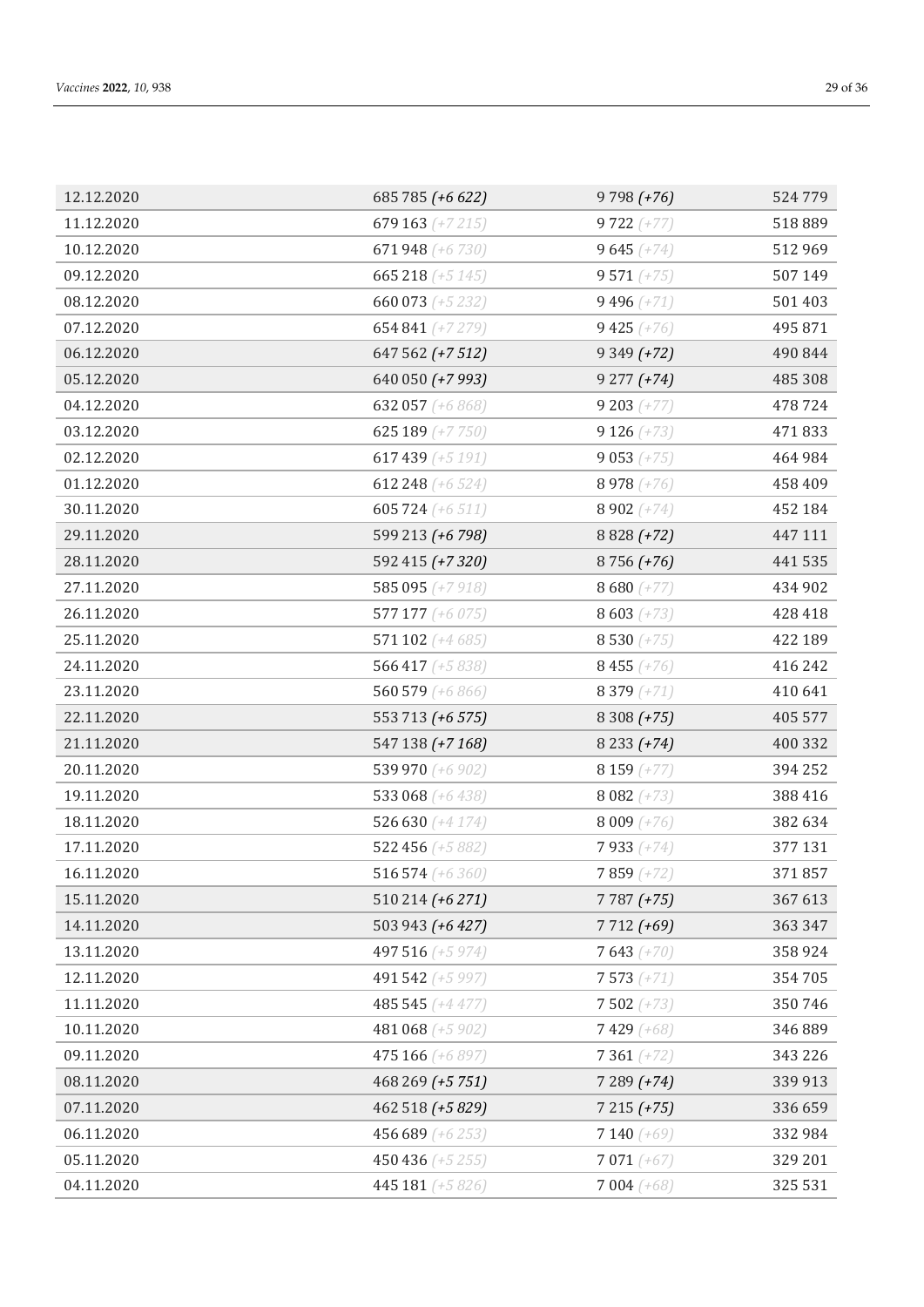| 03.11.2020 | 439 355 (+5 150)    | $6936 (+63)$    | 321 679 |
|------------|---------------------|-----------------|---------|
| 02.11.2020 | 434 205 (+4 796)    | $6873 (+53)$    | 318 032 |
| 01.11.2020 | 429 409 (+5 261)    | $6820 (+52)$    | 314 791 |
| 31.10.2020 | 424 148 (+4 952)    | $6768 (+55)$    | 311 450 |
| 30.10.2020 | 419 196 (+5 268)    | $6713 (+69)$    | 307816  |
| 29.10.2020 | 413 928 (+4 906)    | 6644 $(+66)$    | 303831  |
| 28.10.2020 | 409 022 (+3 670)    | 6578 $(+75)$    | 300 051 |
| 27.10.2020 | 405 352 (+4 312)    | $6503 (+61)$    | 296 474 |
| 26.10.2020 | 401 040 $(+5, 224)$ | 6442 $(+62)$    | 293 205 |
| 25.10.2020 | 395 816 (+4 455)    | $6380 (+68)$    | 290 524 |
| 24.10.2020 | 391 361 (+4 453)    | $6312 (+63)$    | 287 910 |
| 23.10.2020 | 386 908 (+5 478)    | 6 249 $(+62)$   | 285 271 |
| 22.10.2020 | 381 430 (+4 413)    | 6 187 $(+66)$   | 282 492 |
| 21.10.2020 | 377 017 (+4 389)    | 6 121 $(+63)$   | 279 973 |
| 20.10.2020 | 372 628 (+4 999)    | 6 0 58 $(+49)$  | 277 608 |
| 19.10.2020 | 367 629 $(+5,376)$  | 6 009 $(+51)$   | 275 648 |
| 18.10.2020 | 362 253 (+4 610)    | $5958 (+52)$    | 273 881 |
| 17.10.2020 | 357 643 (+4 648)    | $5906 (+56)$    | 272 227 |
| 16.10.2020 | 352 995 (+5 049)    | 5 850 $(+54)$   | 270 226 |
| 15.10.2020 | 347 946 (+3 942)    | 5796 $(+57)$    | 268 423 |
| 14.10.2020 | 344 004 (+4 573)    | 5739 $(+52)$    | 266 470 |
| 13.10.2020 | 339 431 (+4 618)    | 5 687 $(+58)$   | 264 500 |
| 12.10.2020 | 334 813 (+4 395)    | 5 629 $(+34)$   | 262750  |
| 11.10.2020 | 330 418 (+4 501)    | $5595 (+35)$    | 261 619 |
| 10.10.2020 | 325 917 (+4 105)    | $5560 (+30)$    | 260 433 |
| 09.10.2020 | 321 812 (+3 701)    | 5 530 $(+33)$   | 259 127 |
| 08.10.2020 | 318 111 (+3 323)    | 5497 $(+55)$    | 257703  |
| 07.10.2020 | 314 788 (+3 229)    | 5442 $(+41)$    | 256 362 |
| 06.10.2020 | 311 559 (+4 082)    | $5401 (+31)$    | 255 100 |
| 05.10.2020 | 307 477 (+3 537)    | 5 370 $(+27)$   | 253 944 |
| 04.10.2020 | 303 940 (+3 327)    | $5343 (+29)$    | 253 031 |
| 03.10.2020 | 300 613 (+2 884)    | $5314 (+32)$    | 252 087 |
| 02.10.2020 | 297 729 (+2 704)    | 5 282 $(+28)$   | 251018  |
| 01.10.2020 | 295 025 $(+2, 424)$ | 5 2 5 4 $(+24)$ | 249 861 |
| 30.09.2020 | 292 601 (+2 308)    | 5 230 $(+27)$   | 248 650 |
| 29.09.2020 | 290 293 (+2 300)    | $5203 (+23)$    | 247 301 |
| 28.09.2020 | 287 993 (+2 217)    | 5 180 $(+16)$   | 246 074 |
| 27.09.2020 | 285 776 (+2 016)    | $5164 (+18)$    | 245 132 |
| 26.09.2020 | 283 760 (+1 792)    | $5146 (+17)$    | 244 006 |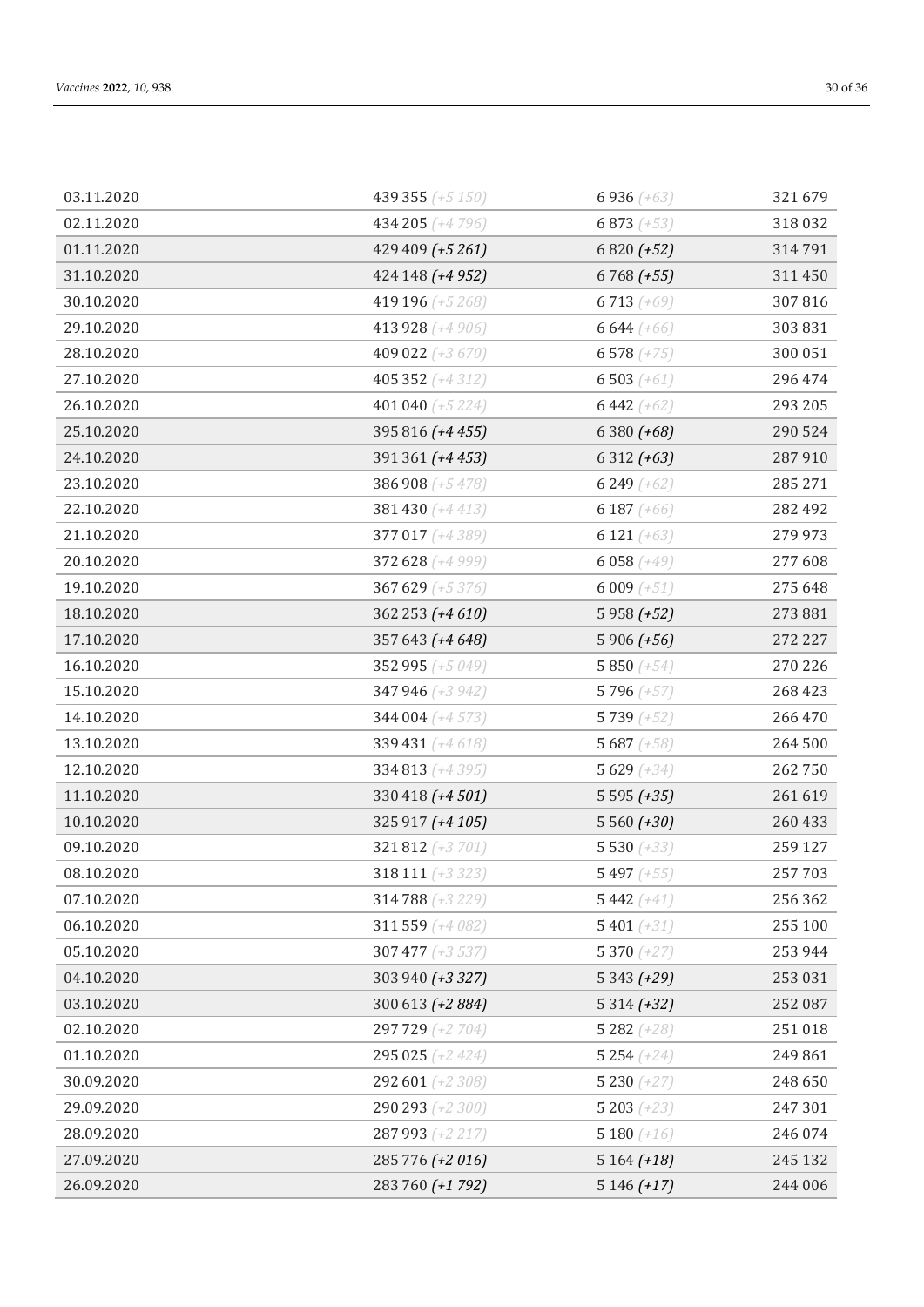| 25.09.2020 | 281 968 (+1 560) | 5 129 $(+14)$  | 242 883 |
|------------|------------------|----------------|---------|
| 24.09.2020 | 280 408 (+1 050) | $5115 (+15)$   | 241 656 |
| 23.09.2020 | 279 358 (+970)   | 5 100 $(+16)$  | 240 352 |
| 22.09.2020 | 278 388 (+980)   | 5 084 $(+15)$  | 239 126 |
| 21.09.2020 | 277 408 $(+915)$ | 5 069 $(+12)$  | 237935  |
| 20.09.2020 | 276 493 (+860)   | $5057 (+13)$   | 236 947 |
| 19.09.2020 | 275 633 (+825)   | $5044(+11)$    | 236 055 |
| 18.09.2020 | 274 808 (+805)   | $5033 (+8)$    | 235 136 |
| 17.09.2020 | $274003 (+730)$  | 5 0 2 5 $(+9)$ | 234 029 |
| 16.09.2020 | $273273 (+750)$  | 5 016 $(+10)$  | 232 706 |
| 15.09.2020 | $272523 (+730)$  | 5 006 $(+13)$  | 231 483 |
| 14.09.2020 | 271 793 (+696)   | 4 9 9 $(+11)$  | 230 397 |
| 13.09.2020 | 271 097 (+650)   | $4982 (+14)$   | 229 573 |
| 12.09.2020 | 270 447 (+670)   | $4968(+12)$    | 228 673 |
| 11.09.2020 | 269 777 (+698)   | 4 9 5 6 $(+9)$ | 227 530 |
| 10.09.2020 | 269 079 (+695)   | 4 947 (+14)    | 226 274 |
| 09.09.2020 | 268 384 (+642)   | 4 9 3 $(+12)$  | 224 840 |
| 08.09.2020 | 267 742 (+695)   | 4 921 $(+16)$  | 223 502 |
| 07.09.2020 | $267047 (+690)$  | 4 905 $(+14)$  | 222 252 |
| 06.09.2020 | 266 357 (+620)   | $4891 (+13)$   | 221 370 |
| 05.09.2020 | 265 737 (+671)   | $4878 (+11)$   | 220 407 |
| 04.09.2020 | $265066 (+692)$  | 4 867 $(+10)$  | 219 095 |
| 03.09.2020 | 264 374 (+690)   | 4857 $(+13)$   | 217899  |
| 02.09.2020 | $263684 (+625)$  | 4 844 $(+12)$  | 216 742 |
| 01.09.2020 | $263059 (+641)$  | 4 8 3 $(+11)$  | 215 383 |
| 31.08.2020 | 262 418 (+685)   | 4 821 $(+12)$  | 214 121 |
| 30.08.2020 | 261 733 (+695)   | $4809 (+11)$   | 213 205 |
| 29.08.2020 | 261 038 (+677)   | $4798(+12)$    | 212 301 |
| 28.08.2020 | $260361 (+654)$  | 4786 $(+10)$   | 210 908 |
| 27.08.2020 | 259 707 (+637)   | 4776 $(+12)$   | 209 628 |
| 26.08.2020 | 259 070 (+640)   | 4764 $(+11)$   | 208 193 |
| 25.08.2020 | 258 430 (+681)   | 4753 $(+12)$   | 206 804 |
| 24.08.2020 | 257 749 (+625)   | 4741 $(+10)$   | 205 649 |
| 23.08.2020 | 257 124 (+611)   | $4731 (+11)$   | 204 786 |
| 22.08.2020 | 256 513 (+687)   | $4720 (+10)$   | 203 821 |
| 21.08.2020 | 255 826 (+690)   | 4710 $(+12)$   | 202727  |
| 20.08.2020 | 255 136 (+688)   | 4 698 $(+11)$  | 201567  |
| 19.08.2020 | 254 448 (+691)   | 4 687 $(+10)$  | 200 359 |
| 18.08.2020 | 253 757 (+693)   | 4677 $(+11)$   | 199 117 |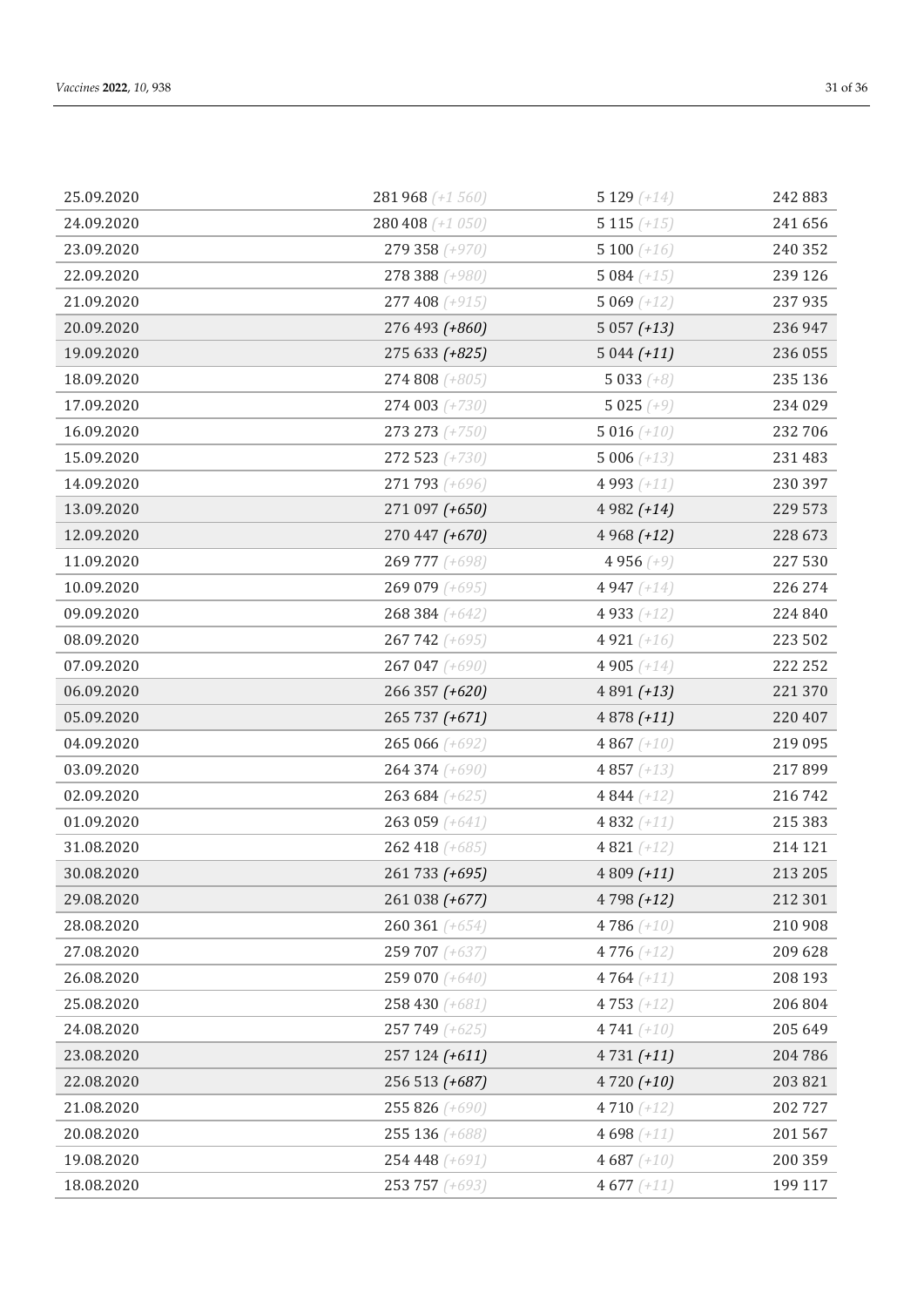| 17.08.2020 | 253 064 (+690)   | 4 6 6 $(+10)$   | 197 962 |
|------------|------------------|-----------------|---------|
| 16.08.2020 | 252 374 (+688)   | $4656(+11)$     | 197 143 |
| 15.08.2020 | 251 686 (+695)   | $4645 (+12)$    | 196 098 |
| 14.08.2020 | 250 991 (+688)   | 4 633 $(+11)$   | 194 823 |
| 13.08.2020 | $250303 (+692)$  | 4 622 $(+11)$   | 193 473 |
| 12.08.2020 | 249 611 (+689)   | 4 611 $(+12)$   | 192 686 |
| 11.08.2020 | 248 922 (+694)   | 4 599 $(+14)$   | 191598  |
| 10.08.2020 | 248 228 (+694)   | 4585 $(+13)$    | 190 555 |
| 09.08.2020 | 247 534 (+689)   | $4572 (+12)$    | 189 657 |
| 08.08.2020 | 246 845 (+691)   | $4560 (+14)$    | 188 854 |
| 07.08.2020 | 246 154 (+686)   | 4 546 $(+12)$   | 187 576 |
| 06.08.2020 | 245 468 (+684)   | 4 5 34 $(+13)$  | 186 223 |
| 05.08.2020 | 244 784 (+687)   | 4521 $(+11)$    | 184 969 |
| 04.08.2020 | 244 097 (+691)   | 4 510 $(+12)$   | 183 640 |
| 03.08.2020 | 243 406 (+693)   | 4498 $(+13)$    | 182 184 |
| 02.08.2020 | 242 713 (+664)   | $4485 (+12)$    | 181 342 |
| 01.08.2020 | 242 049 (+690)   | $4473 (+13)$    | 180 581 |
| 31.07.2020 | 241 359 (+695)   | 4 4 6 $(+14)$   | 179 168 |
| 30.07.2020 | 240 664 (+678)   | 4 4 4 6 $(+12)$ | 177 908 |
| 29.07.2020 | 239 986 (+671)   | 4 4 3 4 $(+13)$ | 176 437 |
| 28.07.2020 | 239 315 (+674)   | 4 4 2 $(+10)$   | 175 812 |
| 27.07.2020 | 238 641 (+694)   | 4 411 $(+13)$   | 174 985 |
| 26.07.2020 | 237 947 (+683)   | $4398(+9)$      | 174 721 |
| 25.07.2020 | 237 264 (+648)   | $4389 (+14)$    | 174 415 |
| 24.07.2020 | 236 616 (+645)   | 4 375 $(+11)$   | 173 854 |
| 23.07.2020 | 235 971 (+608)   | 4 364 $(+14)$   | 173 392 |
| 22.07.2020 | 235 363 (+638)   | 4 350 $(+19)$   | 172 939 |
| 21.07.2020 | 234 725 (+602)   | 4 3 3 $(+17)$   | 171771  |
| 20.07.2020 | 234 123 (+578)   | 4 3 1 $(+15)$   | 170918  |
| 19.07.2020 | 233 545 (+591)   | $4299 (+14)$    | 170 539 |
| 18.07.2020 | 232 954 (+578)   | $4285 (+14)$    | 170 180 |
| 17.07.2020 | 232 376 (+575)   | $4271 (+13)$    | 169 637 |
| 16.07.2020 | $231801 (+531)$  | 4 258 $(+24)$   | 168 955 |
| 15.07.2020 | 231 270 (+628)   | 4 2 3 4 $(+29)$ | 167810  |
| 14.07.2020 | 230 642 $(+613)$ | 4 205 $(+37)$   | 165 966 |
| 13.07.2020 | 230 029 (+672)   | 4 168 $(+25)$   | 164 954 |
| 12.07.2020 | 229 357 (+679)   | $4143 (+27)$    | 164 560 |
| 11.07.2020 | 228 678 (+678)   | $4116 (+29)$    | 164 095 |
| 10.07.2020 | 228 000 (+637)   | 4 087 $(+28)$   | 163 093 |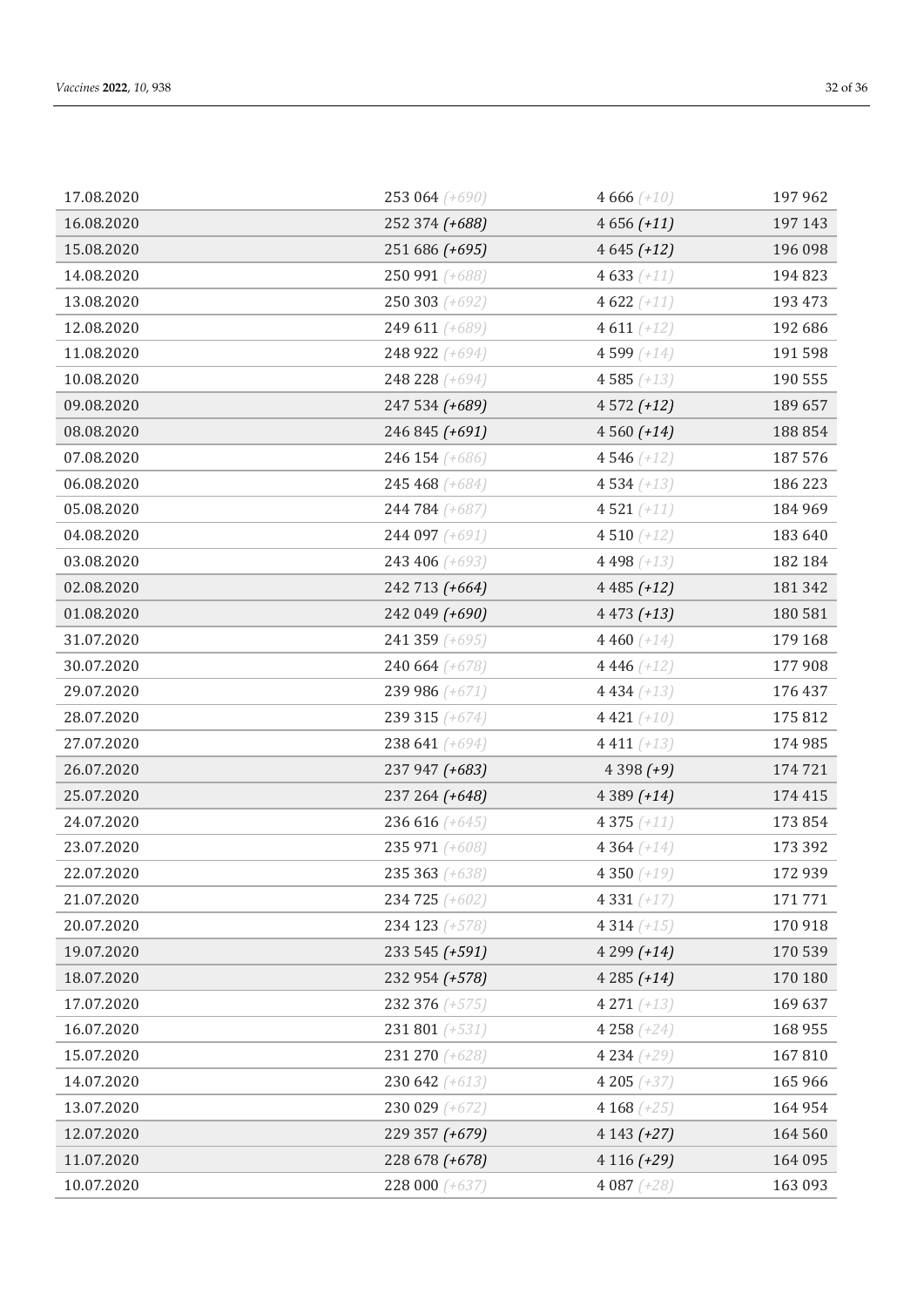| 09.07.2020 | 227 363 (+568)      | 4 059 $(+32)$  | 162 086  |
|------------|---------------------|----------------|----------|
| 08.07.2020 | 226 795 (+621)      | 4 027 $(+28)$  | 160 913  |
| 07.07.2020 | $226174 (+629)$     | 3 999 $(+24)$  | 159718   |
| 06.07.2020 | $225545 (+685)$     | 3 975 $(+22)$  | 157 652  |
| 05.07.2020 | 224 860 (+650)      | $3953 (+24)$   | 157 020  |
| 04.07.2020 | 224 210 (+680)      | $3929 (+25)$   | 156 459  |
| 03.07.2020 | 223 530 $(+659)$    | 3 904 $(+34)$  | 154 839  |
| 02.07.2020 | 222 871 (+662)      | 3870 $(+39)$   | 153 248  |
| 01.07.2020 | 222 209 $(+611)$    | 3 831 $(+35)$  | 152 193  |
| 30.06.2020 | 221 598 $(+745)$    | 3796 $(+35)$   | 150 397  |
| 29.06.2020 | $220853 (+782)$     | 3761 $(+23)$   | 148 102  |
| 28.06.2020 | 220 071 (+717)      | $3738 (+24)$   | 147 095  |
| 27.06.2020 | 219 354 (+750)      | $3714 (+20)$   | 146 043  |
| 26.06.2020 | $218604 (+813)$     | 3 694 $(+25)$  | 144 191  |
| 25.06.2020 | 217 791 (+885)      | 3 669 $(+12)$  | 142 194  |
| 24.06.2020 | $216906 (+811)$     | 3 657 $(+14)$  | 141 268  |
| 23.06.2020 | $216095 (+1081)$    | 3643 $(+26)$   | 139 248  |
| 22.06.2020 | $215014 (+1068)$    | 3617 $(+20)$   | 136 670  |
| 21.06.2020 | 213 946 (+968)      | $3597 (+32)$   | 135 556  |
| 20.06.2020 | 212 978 (+1 057)    | $3565 (+34)$   | 134 549  |
| 19.06.2020 | 211 921 (+1 136)    | $3531 (+48)$   | 132 434  |
| 18.06.2020 | $210785 (+1040)$    | 3 483 $(+49)$  | 130 431  |
| 17.06.2020 | 209 745 (+1 065)    | $3434 (+48)$   | 128 385  |
| 16.06.2020 | 208 680 $(+1\ 416)$ | 3 386 $(+52)$  | 126 114  |
| 15.06.2020 | 207 264 (+1 359)    | $3334 (+53)$   | 123 240  |
| 14.06.2020 | 205 905 (+1 477)    | $3281 (+50)$   | 121 691  |
| 13.06.2020 | 204 428 (+1 493)    | $3231 (+44)$   | 119 558  |
| 12.06.2020 | $202935 (+1714)$    | 3 187 $(+49)$  | 118024   |
| 11.06.2020 | $201221 (+1436)$    | 3 138 $(+53)$  | 115 769  |
| 10.06.2020 | 199 785 (+1 195)    | 3 085 $(+56)$  | 113 533  |
| 09.06.2020 | 198 590 (+1 572)    | 3 0 29 $(+59)$ | 109 737  |
| 08.06.2020 | 197 018 (+2 001)    | $2970 (+51)$   | 104 347  |
| 07.06.2020 | 195 017 (+1 956)    | $2919 (+55)$   | 102714   |
| 06.06.2020 | 193 061 (+1 992)    | $2864 (+58)$   | 100 431  |
| 05.06.2020 | 191 069 $(+1855)$   | $2806 (+57)$   | 97358    |
| 04.06.2020 | 189 214 (+1 998)    | $2749 (+64)$   | 94715    |
| 03.06.2020 | 187 216 (+1 842)    | $2685 (+61)$   | 91 654   |
| 02.06.2020 | 185 374 (+2 286)    | $2624 (+71)$   | 88 269   |
| 01.06.2020 | 183 088 (+2 297)    | $2553 (+76)$   | 82 2 3 9 |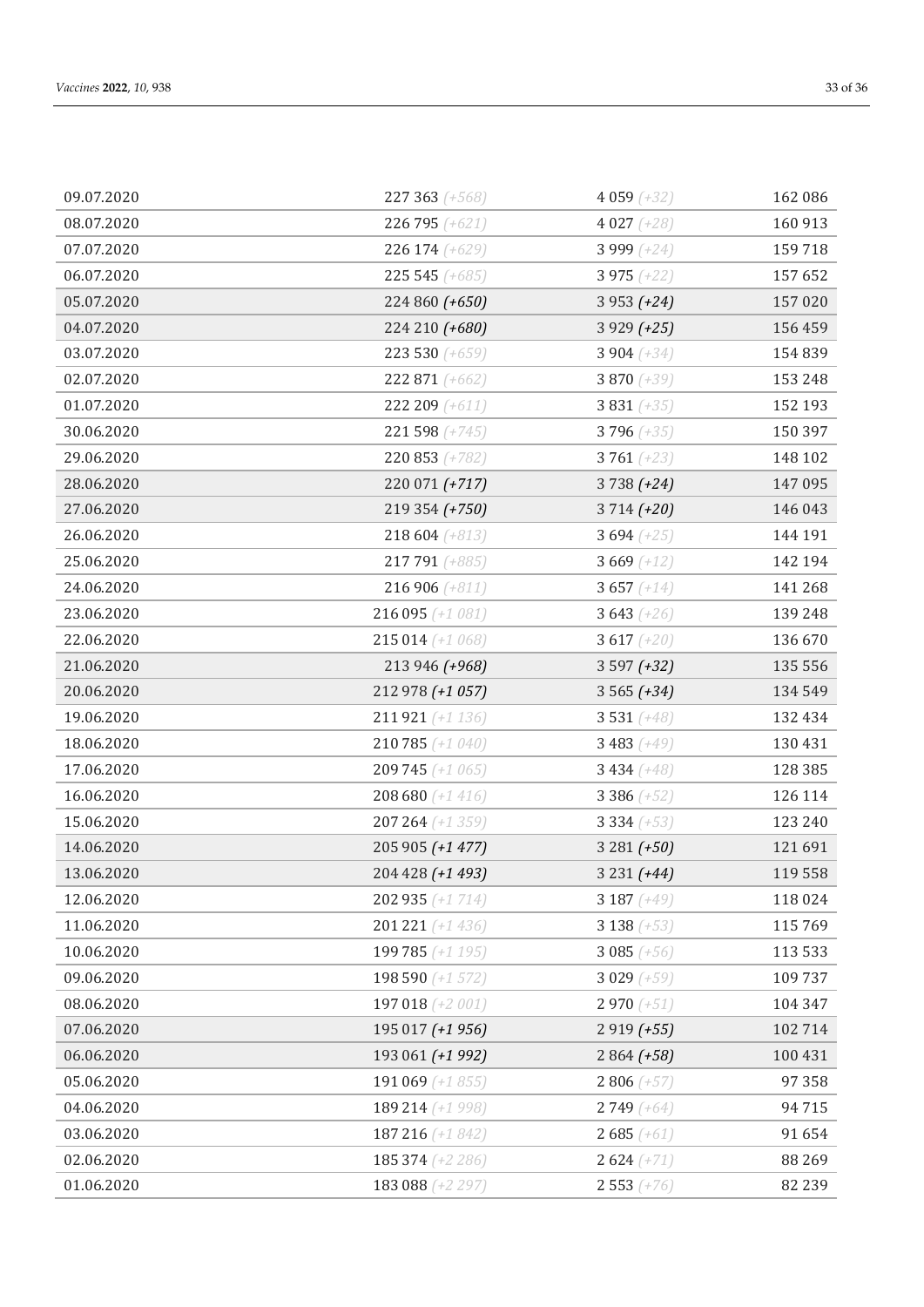| 31.05.2020 | 180 791 (+2 595)    | $2477 (+69)$   | 80 179   |
|------------|---------------------|----------------|----------|
| 30.05.2020 | 178 196 (+2 367)    | $2408 (+78)$   | 78324    |
| 29.05.2020 | 175 829 (+2 332)    | $2330 (+76)$   | 74725    |
| 28.05.2020 | 173 497 (+2 054)    | $2254 (+71)$   | 71 251   |
| 27.05.2020 | 171 443 $(+2 140)$  | $2183 (+73)$   | 67458    |
| 26.05.2020 | 169 303 $(+2, 830)$ | $2 110 (+76)$  | 61619    |
| 25.05.2020 | 166 473 (+2 560)    | $2034 (+41)$   | 53 586   |
| 24.05.2020 | 163 913 (+2 516)    | $1993 (+59)$   | 49 840   |
| 23.05.2020 | 161 397 (+3 190)    | $1934 (+67)$   | 47413    |
| 22.05.2020 | 158 207 (+2 988)    | $1867 (+73)$   | 43 5 8 2 |
| 21.05.2020 | 155 219 $(+2913)$   | $1794 (+68)$   | 40 682   |
| 20.05.2020 | 152 306 (+2 699)    | 1726 $(+75)$   | 36936    |
| 19.05.2020 | 149 607 (+3 545)    | $1651 (+71)$   | 31 4 9 6 |
| 18.05.2020 | 146 062 (+3 238)    | 1580 $(+77)$   | 28913    |
| 17.05.2020 | 142 824 (+3 855)    | $1503 (+71)$   | 27490    |
| 16.05.2020 | 138 969 (+3 505)    | $1432 (+74)$   | 26 0 32  |
| 15.05.2020 | 135 464 (+4 748)    | $1358 (+68)$   | 24 5 6 2 |
| 14.05.2020 | 130 716 (+4 712)    | $1290 (+58)$   | 23 3 27  |
| 13.05.2020 | 126 004 (+4 703)    | $1232 (+53)$   | 21506    |
| 12.05.2020 | 121 301 $(+5392)$   | 1 179 $(+55)$  | 19642    |
| 11.05.2020 | 115 909 (+6 169)    | 1 1 24 $(+56)$ | 17822    |
| 10.05.2020 | 109 740 (+5 551)    | $1068 (+58)$   | 13790    |
| 09.05.2020 | 104 189 (+5 667)    | $1010 (+54)$   | 12779    |
| 08.05.2020 | 98 522 (+5 846)     | 956 $(+51)$    | 10 259   |
| 07.05.2020 | 92 676 $(+6703)$    | 905 $(+39)$    | 9 2 2 7  |
| 06.05.2020 | 85 973 (+5 858)     | 866 $(+50)$    | 8458     |
| 05.05.2020 | 80 115 $(+5 714)$   | 816 $(+52)$    | 7870     |
| 04.05.2020 | 74 401 (+5 795)     | $764 (+35)$    | 7573     |
| 03.05.2020 | 68 606 (+5 948)     | $729 (+34)$    | 7029     |
| 02.05.2020 | 62 658 (+5 358)     | $695 (+37)$    | 6374     |
| 01.05.2020 | 57 300 $(+3561)$    | 658 $(+47)$    | 5766     |
| 30.04.2020 | 53 739 (+3 093)     | 611 $(+65)$    | 5 1 3 5  |
| 29.04.2020 | 50 646 $(+2 220)$   | 546 $(+67)$    | 4610     |
| 28.04.2020 | 48 426 (+3 075)     | 479 $(+44)$    | 4 1 3 0  |
| 27.04.2020 | 45 351 (+2 871)     | 435 $(+31)$    | 3524     |
| 26.04.2020 | 42 480 (+2 971)     | $404 (+38)$    | 3 1 7 5  |
| 25.04.2020 | 39 509 (+2 612)     | $366 (+41)$    | 3 0 4 7  |
| 24.04.2020 | 36 897 (+2 957)     | $325 (+37)$    | 2735     |
| 23.04.2020 | 33 940 (+1 959)     | $288 (+27)$    | 2448     |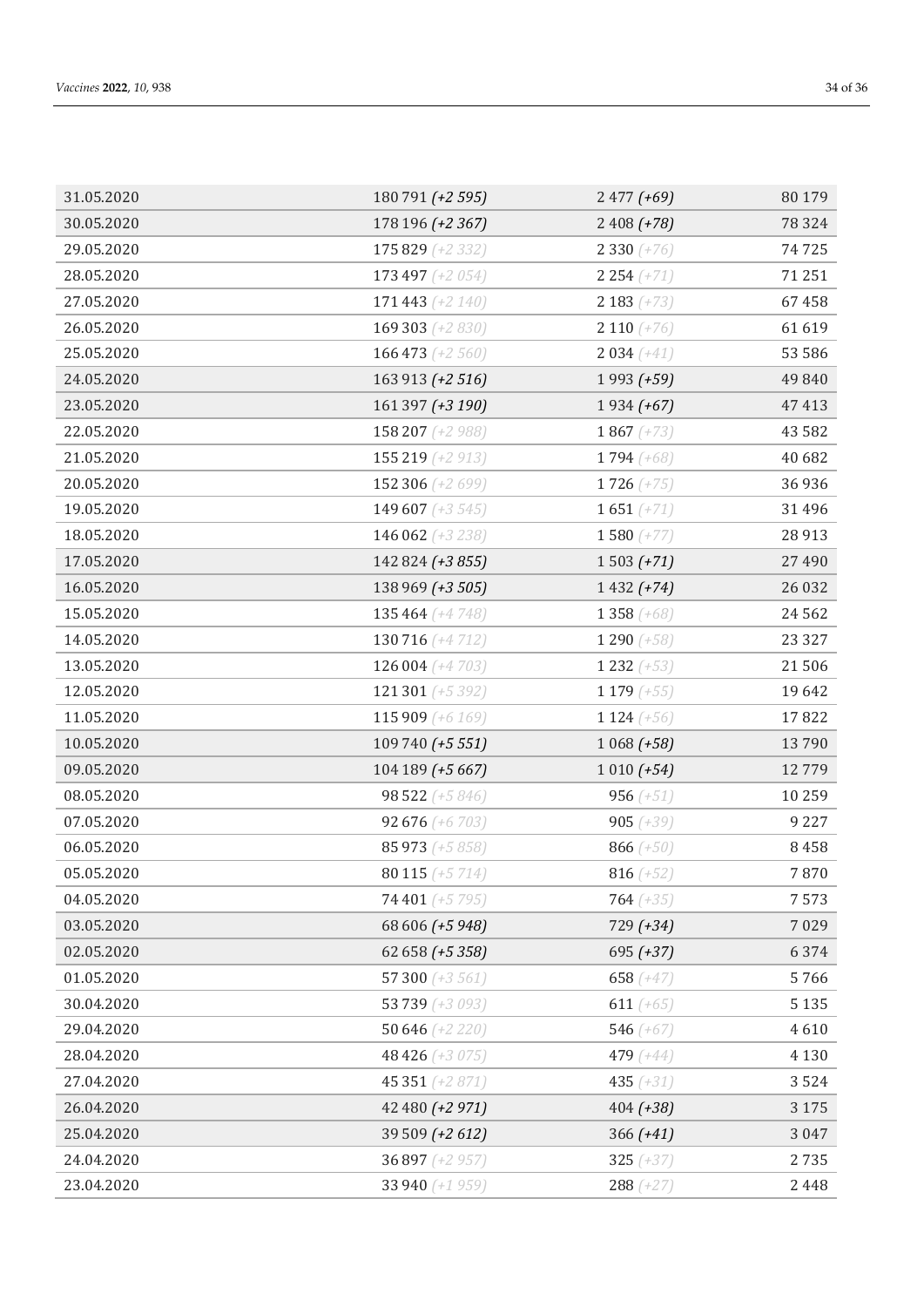| 22.04.2020 | 31 981 (+2 548)     | $261 (+28)$      | 2 2 6 7          |
|------------|---------------------|------------------|------------------|
| 21.04.2020 | 29 433 (+3 083)     | $233 (+29)$      | 2057             |
| 20.04.2020 | $26350 (+2026)$     | $204 (+28)$      | 1838             |
| 19.04.2020 | 24 324 (+3 570)     | $176 (+28)$      | 1763             |
| 18.04.2020 | 20 754 (+2 649)     | $148 (+21)$      | 1679             |
| 17.04.2020 | 18 105 $(+1959)$    | 127 $(+14)$      | 1517             |
| 16.04.2020 | 16 146 (+1 370)     | 113 $(+7)$       | 1394             |
| 15.04.2020 | 14 776 (+1 774)     | 106 $(+11)$      | 1205             |
| 14.04.2020 | 13 002 (+1 489)     | $95 (+13)$       | 1016             |
| 13.04.2020 | 11 513 $(+1355)$    | 82 $(+10)$       | 837              |
| 12.04.2020 | 10 158 (+1 306)     | $72 (+14)$       | 687              |
| 11.04.2020 | 8 8 5 2 (+ 1 0 3 0) | $58(+8)$         | 499              |
| 10.04.2020 | 7822 (+1 124)       | 50 $(+12)$       | 350              |
| 09.04.2020 | 6698 $(+857)$       | 38 $(+7)$        | 313              |
| 08.04.2020 | 5 841 $(+660)$      | 31               | 270              |
| 07.04.2020 | 5 181 $(+697)$      | 31 $(+2)$        | 222              |
| 06.04.2020 | 4484 $(+591)$       | 29               | 206              |
| 05.04.2020 | 3 893 (+536)        | $29(+2)$         | 198              |
| 04.04.2020 | $3357 (+434)$       | $27 (+7)$        | 194              |
| 03.04.2020 | $2923 (+448)$       | $20 (+1)$        | 168              |
| 02.04.2020 | $2475 (+595)$       | $19 (+3)$        | 140              |
| 01.04.2020 | $1880 (+267)$       | 16 $(+5)$        | 115              |
| 31.03.2020 | $1613 (+387)$       | 11 $(+5)$        | 70               |
| 30.03.2020 | 1 226 $(+212)$      | 6                | 28               |
| 29.03.2020 | $1014 (+197)$       | $6(+2)$          | 28               |
| 28.03.2020 | $817 (+114)$        | $4(+1)$          | 18               |
| 27.03.2020 | $703 (+157)$        | $3(+1)$          | 18               |
| 26.03.2020 | 546 $(+136)$        | $\overline{2}$   | 15               |
| 25.03.2020 | 410 $(+120)$        | $2(+2)$          | 15               |
| 24.03.2020 | 290 $(+28)$         | $\boldsymbol{0}$ | $\boldsymbol{9}$ |
| 23.03.2020 | $262 (+71)$         | $\boldsymbol{0}$ | $\mathbf{9}$     |
| 22.03.2020 | $191 (+54)$         | $\boldsymbol{0}$ | $\, 8$           |
| 21.03.2020 | $137 (+6)$          | $\boldsymbol{0}$ | $\, 8$           |
| 20.03.2020 | 131 $(+33)$         | $\boldsymbol{0}$ | $\mathsf S$      |
| 19.03.2020 | $98 (+12)$          | $\boldsymbol{0}$ | 5                |
| 18.03.2020 | $86 (+30)$          | $\boldsymbol{0}$ | $1\,$            |
| 17.03.2020 | 56 $(+3)$           | $\boldsymbol{0}$ | $\mathbf 1$      |
| 16.03.2020 | 53 $(+20)$          | $\boldsymbol{0}$ | $\mathbf{1}$     |
| 15.03.2020 | 33                  | $\boldsymbol{0}$ | $1\,$            |